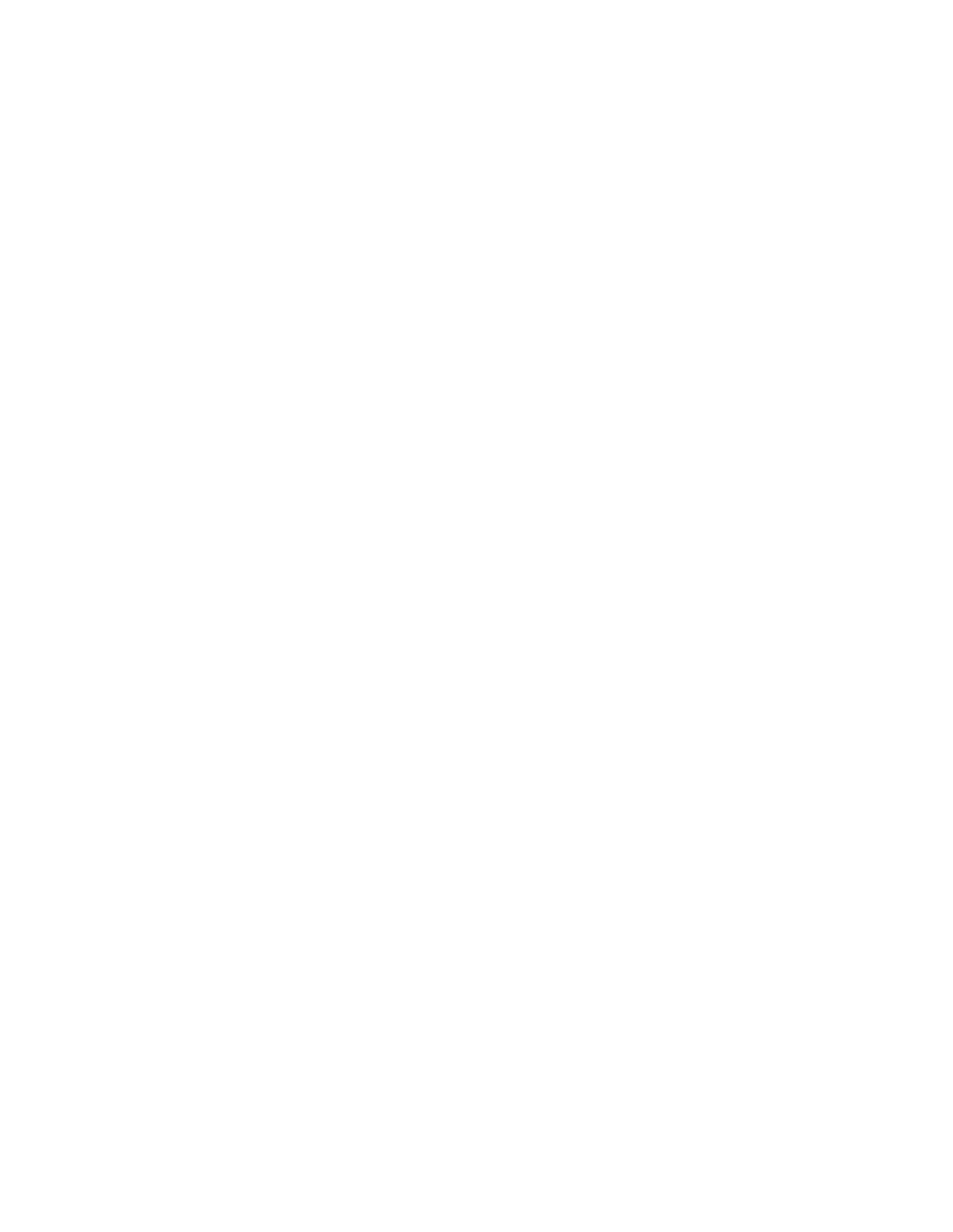# **TABLE OF CONTENTS**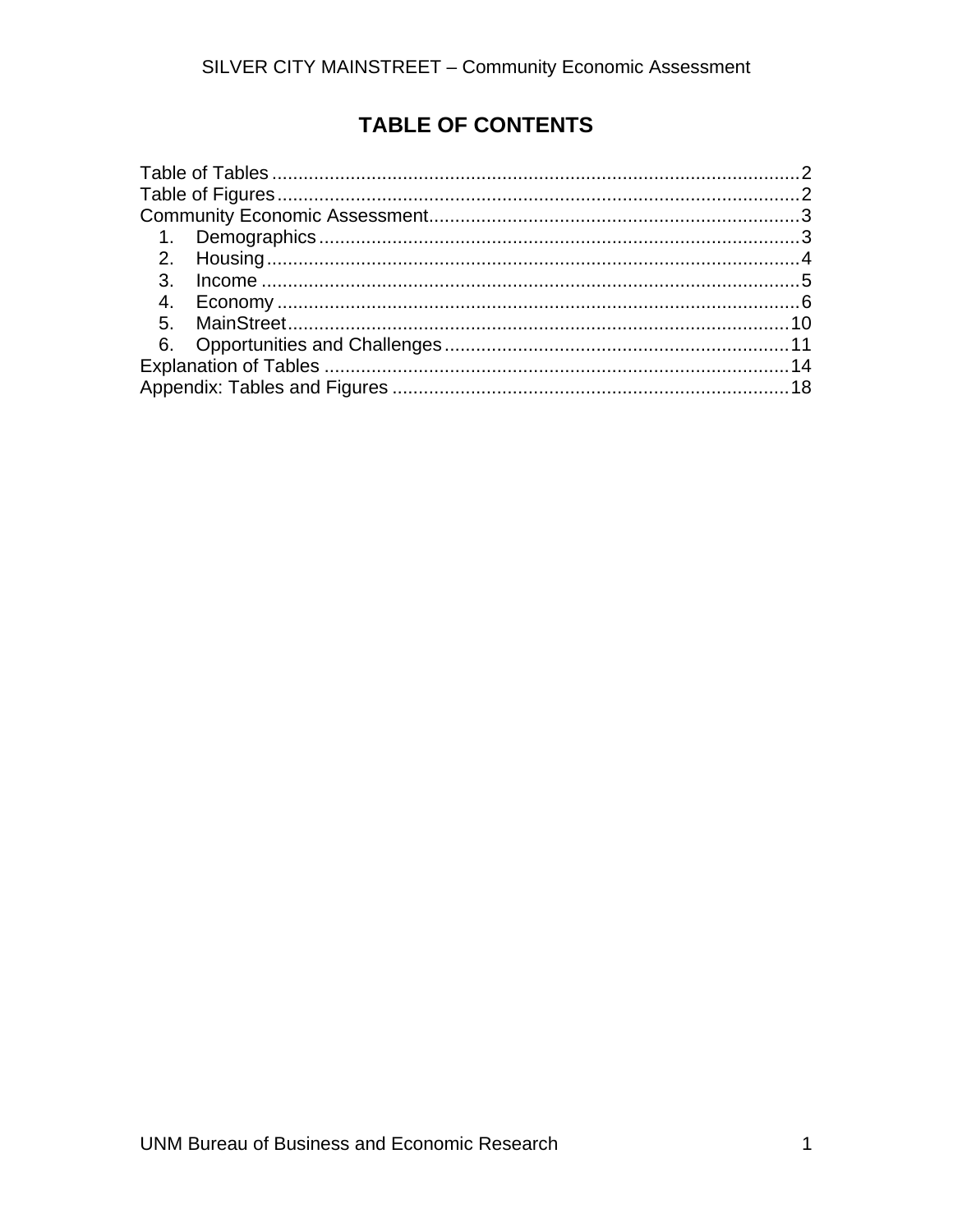# **TABLE OF TABLES**

<span id="page-3-0"></span>

| Table 1: Selected Demographic, Housing, and Economic Characteristics 19                                                                                            |
|--------------------------------------------------------------------------------------------------------------------------------------------------------------------|
| Table 2: Location Quotient: Silver City Employment by Industry in Relation to<br>Grant County and New Mexico, and Grant County Employment by Industry in<br>.23.   |
| Table 3: Location Quotient: Silver City Employment by Occupation in Relation to<br>Grant County and New Mexico, and Grant County Employment by Occupation in<br>24 |
| Table 4: Location Quotient: Silver City Employment by Business Ownership Type<br>in Relation to Grant County and New Mexico, and Grant County Employment by        |
| Table 5: Silver City Taxable Gross Receipts and Pull Factors, 2004-200628                                                                                          |
| Table 6: Silver City Businesses by Industry by Local Geography, 200631                                                                                             |
| Table 7: Silver City Employment by Industry in MainStreet Area, 200632                                                                                             |
|                                                                                                                                                                    |
| Table 9: Bayard, Hurley, and Santa Clara Selected Demographic, Housing, and<br>.37                                                                                 |
| Table 10: Bayard, Hurley, and Santa Clara Market Area Consumer Spending 40                                                                                         |

# **TABLE OF FIGURES**

| Figure 2: Silver City Location Quotients by Occupation in Relation to Grant     |  |
|---------------------------------------------------------------------------------|--|
| Figure 3: Silver City Taxable Gross Receipts Gain/Loss by Industry, 2004, 2005, |  |
|                                                                                 |  |
| Figure 5: Silver City Employment by Industry and Local Geography, 200633        |  |
| Figure 6: Silver City Employment in MainStreet Area by Industry, 200634         |  |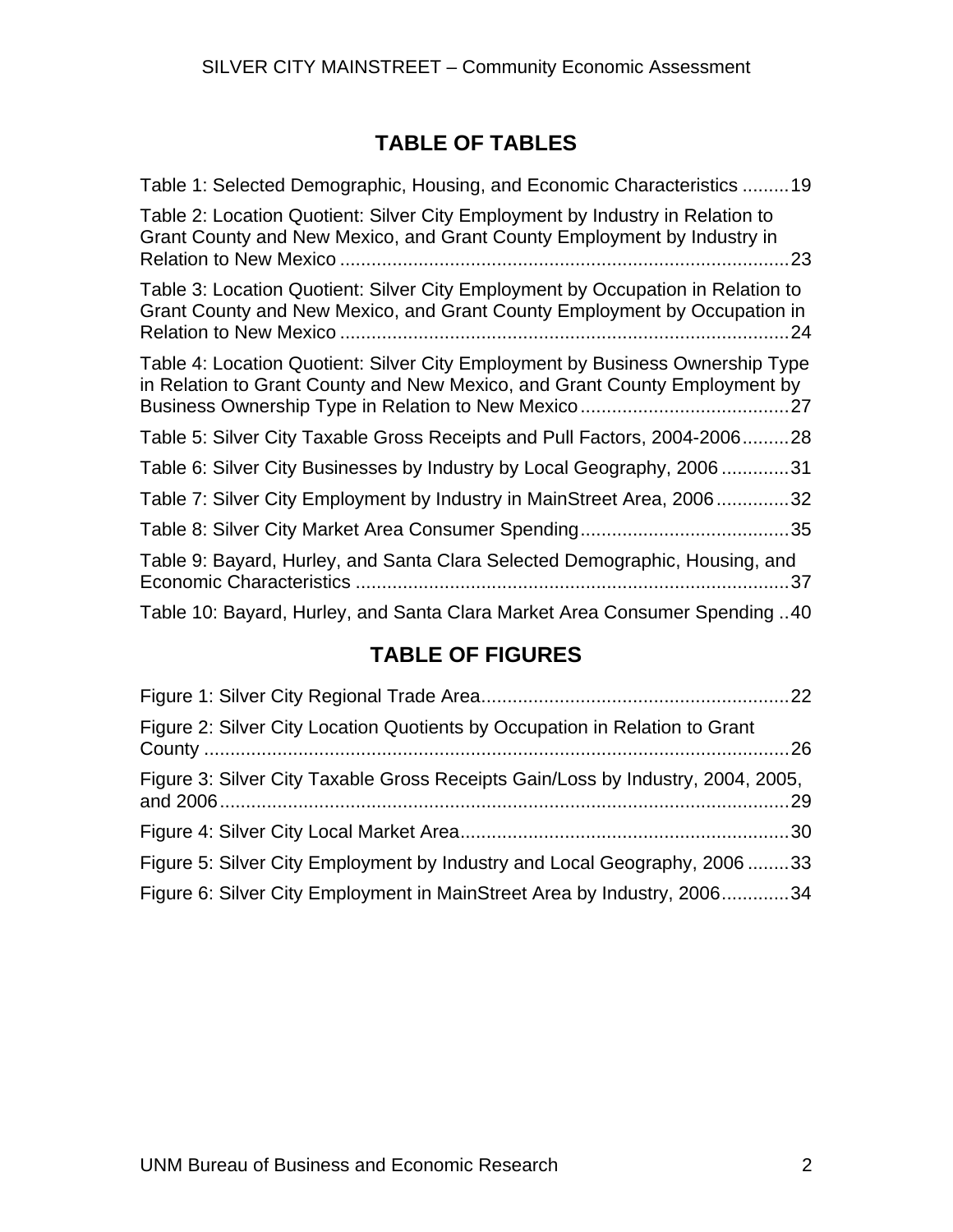# **SILVER CITY MAINSTREET COMMUNITY ECONOMIC ASSESSMENT**

# <span id="page-4-0"></span>**1. Demographics:** [1](#page-4-1)

- a. The population of the town of Silver City in 2006 is estimated to be  $10,361<sup>2</sup>$  $10,361<sup>2</sup>$  $10,361<sup>2</sup>$  down very slightly from the 2000 population of 10,599 and the 1990 population of 10,683. Historically, Silver City's population varied widely according to the ups and downs of the mining industry, but the impact of the industry on the community is much less pronounced today and the variances in the local population are likely to more modest.
- b. The majority of Silver City's population is Hispanic (of any race), with 55 percent, a somewhat higher percentage than New Mexico's overall rate of 43 percent. White non-Hispanics account for much of the remainder, with 43 percent of the town's population. The Native American population is very small by New Mexico's standards, accounting for about one percent of the town's total. The racial and ethnic composition of the town's population has changed little over the past 25 years.
- c. The age structure of Silver City's population suggests a slight 'graying' of the community, but compared to other parts of the state, particularly in eastern counties, the aging of the population is not especially problematic. There is no clear pattern of flight among the working age population; instead the demographic change is more a reflection of a slight uptick in the in-migration of retirees. The median age of the population is 35.9 years, just above the statewide median of 35.2 years. The school age share of the population under 19 years is slightly below the state share, and has shown a modest decline over the past two decades. The population 65 years and older is 15.1 percent of the total, compared to 11.9 percent for the state. Some attention should be given to maintaining a positive environment for young families, to balance the in-migration of retirees and to provide stability to the local workforce.
- d. Relative to statewide patterns, Silver City residents are slightly more likely to be long term residents of their community. According to the 2000 Census, more than 36 percent of the town's residents have lived in town for at least 10 years, compared to less than 33 percent for the state; 21.2 percent have lived in town for at least 20 years, compared to 17 percent

<sup>&</sup>lt;sup>1</sup><br><sup>2</sup> See **Table 1** in the appendix.

<span id="page-4-2"></span><span id="page-4-1"></span>There is considerable disagreement regarding inter-censual population estimates in small communities, particularly in New Mexico. This estimate is from ESRI, which utilizes a very conservative methodology. The Census Bureau's 2006 population estimate for Grant County indicates a nearly 4 percent decline from 2000, but according to the Bureau of Business and Economic Research's demographers, this is almost certainly a low estimate.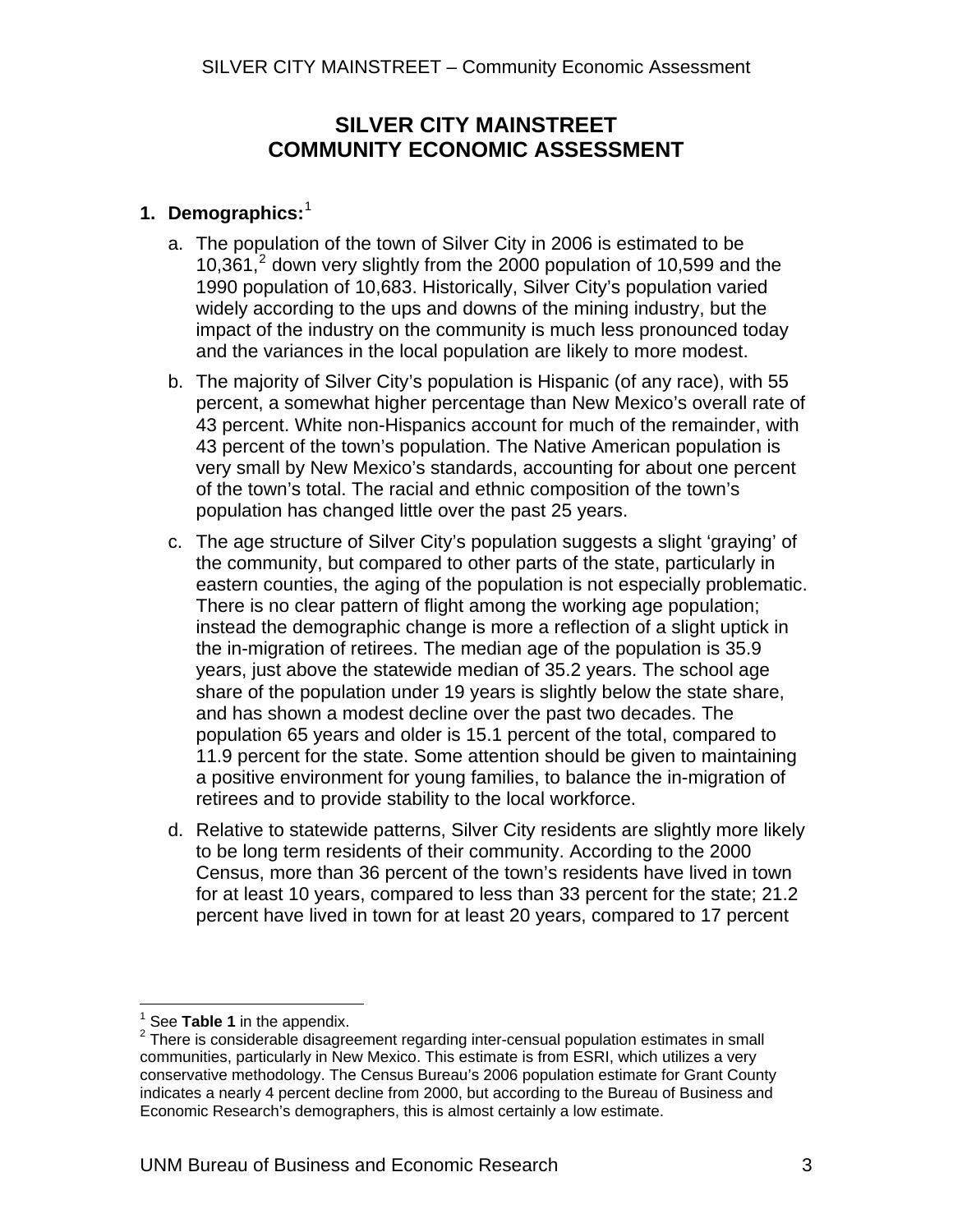<span id="page-5-0"></span>for New Mexico. This is characteristic of the region, where more than 39 percent of the population has resided for more than 10 years.<sup>[3](#page-5-1)</sup>

- e. The level of educational attainment in Silver City is higher than the state and the region surrounding the town. In Silver City, 19.1 percent of the population (25 years and over) do not have a high school diploma (or equivalent), and 24.7 percent have a Bachelor's Degree or higher; by comparison, statewide rates are 21.1 percent and 23.5 percent, respectively. These patterns reflect the presence of Western New Mexico University and the town's role as the county seat and center of the regional economy.
- 2. Housing:<sup>[4](#page-5-2)</sup> Silver City has seen increasing housing costs, creating problems of housing affordability for households that have not experienced increased earnings.
	- a. According to ESRI estimates, there were 4,836 housing units in the town of Silver City in 2006, up 1.4 percent since the 2000 decennial count. According to Bureau of Business and Economic Research (BBER) estimates, ESRI's count may be slightly low. BBER estimates that the housing stock in Grant County grew by 3.2 percent over the six year period; assuming an equal rate of increase in Silver City, the housing stock would total 4,924 in 2006.
	- b. The average cost of single family housing in Silver City in 2007, based on the sale of 331 residential properties, was about \$191,000.<sup>[5](#page-5-3)</sup> The cost of single family homes is about 23 percent below the statewide average of \$247,000, but substantially higher than in similarly sized communities such as Deming, Grants, Artesia, Carlsbad and Las Vegas, where housing typically costs well under \$140,000.<sup>[6](#page-5-4)</sup> During the period 2003-2007, the average cost of single family housing in the region that includes Silver City increased by nearly 68 percent.<sup>[7](#page-5-5)</sup> The state of New Mexico has been less affected by recent difficulties in the U.S. housing market than other regions of the country (e.g., California, Florida), and the same pattern holds for Silver City. In 2007, housing sales fell by 16 percent compared to 2006, but values (both average and median) continued to rise, the average by about 9 percent. These various indicators suggest that housing affordability is a problem in Silver City – housing costs in Silver City are relatively more on par with higher wage communities (e.g.

 $\overline{a}$  $3$  In this report, the region surrounding Silver City is defined as the area within a 30 minute drive of downtown Silver City, at 305 N. Pinos Altos St.

<sup>4</sup> See **Table 1** in the appendix.

<sup>&</sup>lt;sup>5</sup> Silver City Regional Association of REALTORS®, Inc. Data is based on sold information in the Multiple Listing Service.

 $6$  State averages are strongly influenced by very high rates in select communities, such as Santa Fe and Taos.

<span id="page-5-5"></span><span id="page-5-4"></span><span id="page-5-3"></span><span id="page-5-2"></span><span id="page-5-1"></span> $^7$  Data for this period is available only for a region that includes Grant and Hidalgo counties, and small portions of Catron and Luna Counties.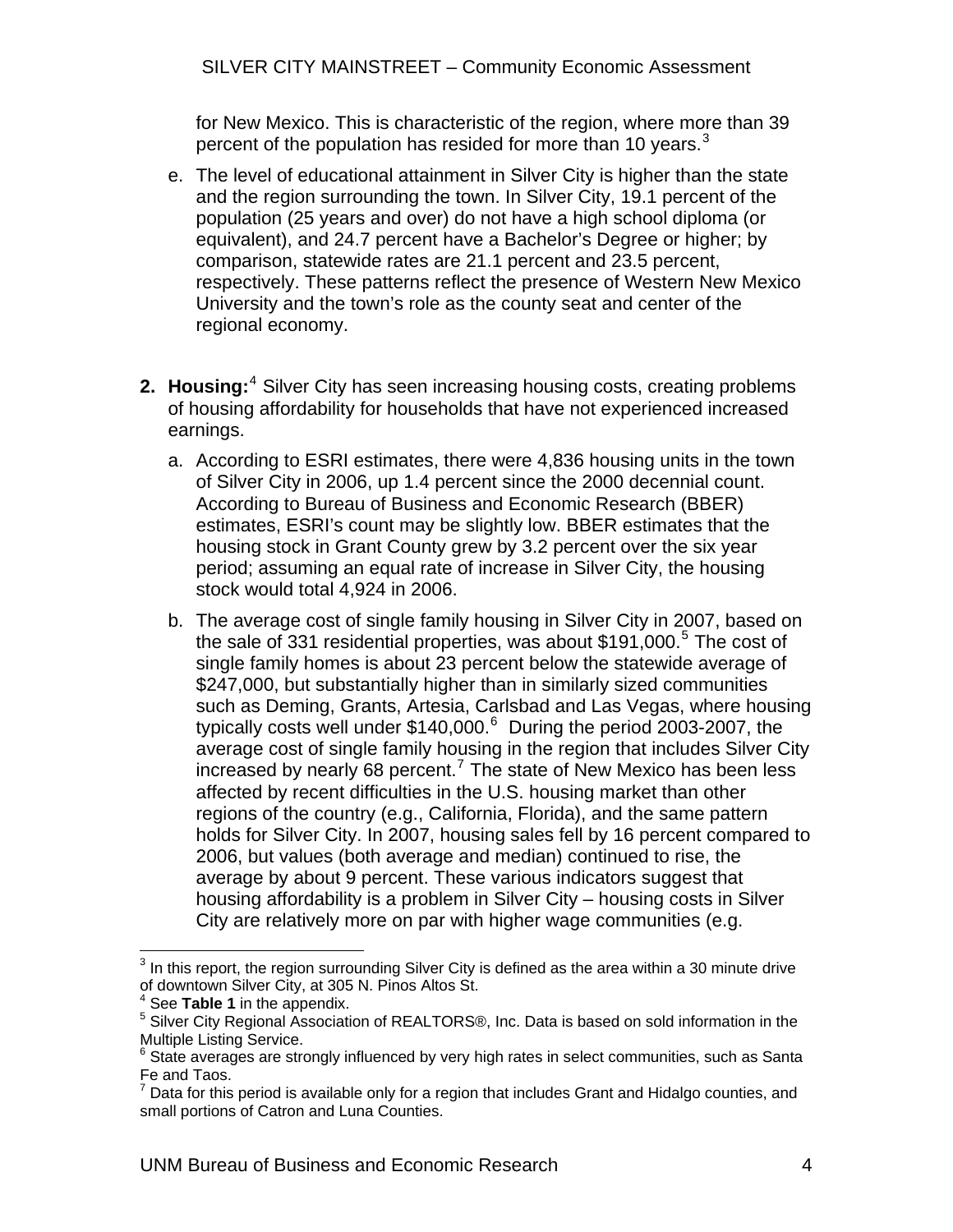<span id="page-6-0"></span>SILVER CITY MAINSTREET – Community Economic Assessment

Farmington, Las Cruces) than smaller, lower wage communities (e.g. Deming, Grants). This is reflected in 2000 Census data, which indicated that the median cost of home ownership was 24.5 percent of household income in Silver City, well above the 22.2 percent median for the state; similarly, renters in Silver City spent a greater share of median incomes on housing (27.4 percent) than in other parts of the state (26.1 percent).<sup>[8](#page-6-1)</sup>

- c. The housing stock in Silver City is quite old. The median year housing structures were built in the town (as of 2000) was 1971 – six years earlier than at the state level. Notably, nearly half of all housing units in Silver City were built during the 1970s, reflecting the impact of mining during of the period.<sup>[9](#page-6-2)</sup> By contrast, only eighteen percent of housing units in the town were built during the 1990s (compared to 23 percent for the state as a whole), reflecting the slow growth of the town's population and the reluctance of residents to invest in new housing in light of the uncertain prospects of the copper industry.
- d. About 60 percent of occupied housing units in Silver City are single family detached houses (61 percent for the state); 13 percent are in multifamily units (15 percent for the state); and 24 percent are mobile homes (19 percent for the state). According to the 2000 count, 11 percent of all housing units in the town were unoccupied or vacant. The rate of home ownership in Silver City is below that of state: 65.3 percent compared to 70.4 percent for the state.
- **3. Income:**<sup>[10](#page-6-3)</sup> Incomes in Silver City are somewhat low, but on par with those of smaller communities in New Mexico. The town faces the challenge of attracting and developing jobs that pay wages commensurate with its relatively higher costs of living.
	- a. Per capita income in Silver City for 2006 is estimated at \$17,589, compared to \$21,756 for the state; median household income is \$31,876, compared \$41,539 for the state. Incomes have increased minimally since 1990, when adjusting for inflation. According to Census data, median household income fell very slightly from 1990 through 2000; ESRI estimates indicate an increase of about 6 percent since 2000, but the data is overly aggregated and reflects little that is specific to Silver City. Underlying the household median, however, is some increase in average incomes, as households are slightly smaller and averages are pulled up by increases among income earners.
	- b. The 2000 Census provides data on the sources of household incomes, including wages, social security, retirement programs, interest and

<span id="page-6-1"></span>**EXECUTE:**<br>8 More recent data is not available on the relative cost of housing, but by all indications, affordability is as much, or more, of a problem in Silver City today as in 2000.

<span id="page-6-2"></span> $9$  This pattern is common to communities in New Mexico that historically have been dependent on mining industries – e.g. Grants (uranium), Hobbs (oil and gas), Raton (coal).<br><sup>10</sup> See **Table 1** in the appendix.

<span id="page-6-3"></span>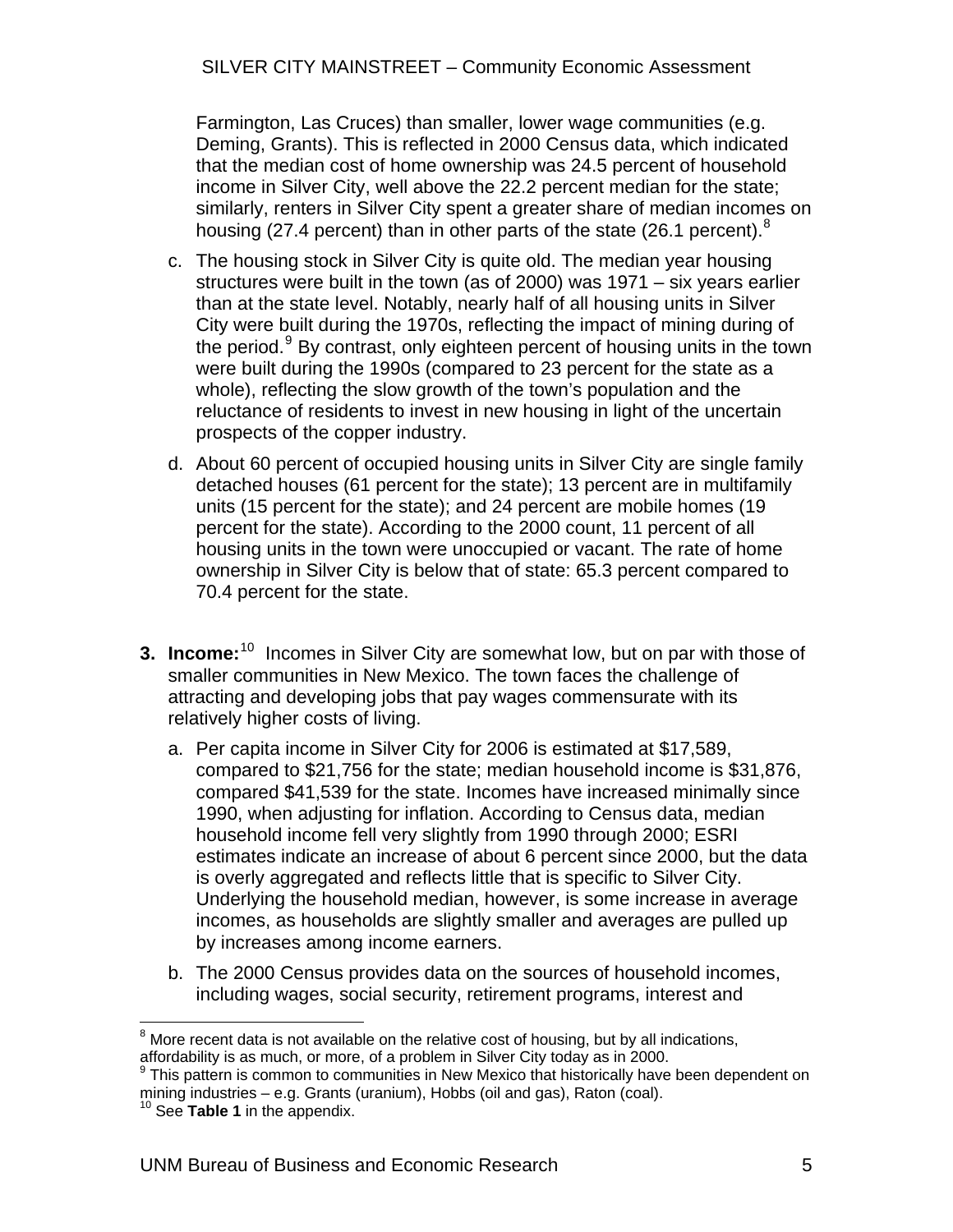<span id="page-7-0"></span>dividends, and public assistance. Though somewhat dated, these data are consistent with other indicators of the social and demographic structure of the community. First, a large share of households in Silver City receive income from social security and retirement programs – 33 percent and 20 percent, respectively, compared to statewide shares of only 25 percent and 17 percent. Second and correspondingly, only 72 percent of the town's households receive incomes from employment, well below the state share of 80 percent. Third, as of 2000, relatively few households in Silver City receive incomes from investments – only 27 percent, compared to 30 percent for the state (and 36 percent for the U.S.). Finally, a greater share of households in Silver City received some form of public assistance in 2000 – 8 percent compared to 5 percent across the state. If the observed trend of relocating retirees to Silver City is correct, the 2010 data will likely show a still higher share of households receiving incomes from retirement and investments, though a national pattern also suggests that many of these households will also earn income from employment.

- c. The unemployment rate in Silver City is very low 3.2 percent at end-2007 (compared to 3.7 percent for the state). Unforturnately, much of the job gains that have occurred during the past years (as the local economy has shifted away from the mining industry) have been in low wage sectors, including hospitality. The recent move by Teleperformance USA to increase wages is a welcome sign that business leaders are responding to rising costs of living.
- d. Poverty rates in Silver City are higher than in other parts of the state. In 2000, 2,237 persons, or 21.9 percent of the town's population, lived below the poverty line.<sup>[11](#page-7-0)</sup> The poverty rate for Grant County was 18.7 percent, and for the state it was 18.4 percent. Much of this poverty is among the working poor – those working but earning wages that fail to keep up with the rising cost of living. The increasing cost of housing is particularly problematic.
- 4. Economy:<sup>[12](#page-7-0)</sup> Considering the long term impact of the decline of copper mining in southwestern New Mexico, Silver City's economy is very stable, with significant advantages as a regional retail, service, and educational center and in its growing hospitality and related real estate sectors.
	- a. Trade Area: Silver City's trade area is small and thinly populated. Extending a 30 minute drive radius from the center of the MainStreet district, the trade area encompasses about 9,700 households, about 24,000 persons, and has total estimated retail spending of \$157 million

 $\overline{a}$ 

<sup>&</sup>lt;sup>11</sup> In 2000, the poverty line was \$8,959 for an individual or \$17,463 for a family of four, including two children.

<sup>12</sup> See **Tables 2-4** and **Figure 2** for location quotient data and **Table 5** and **Figure 3** for gross receipts data.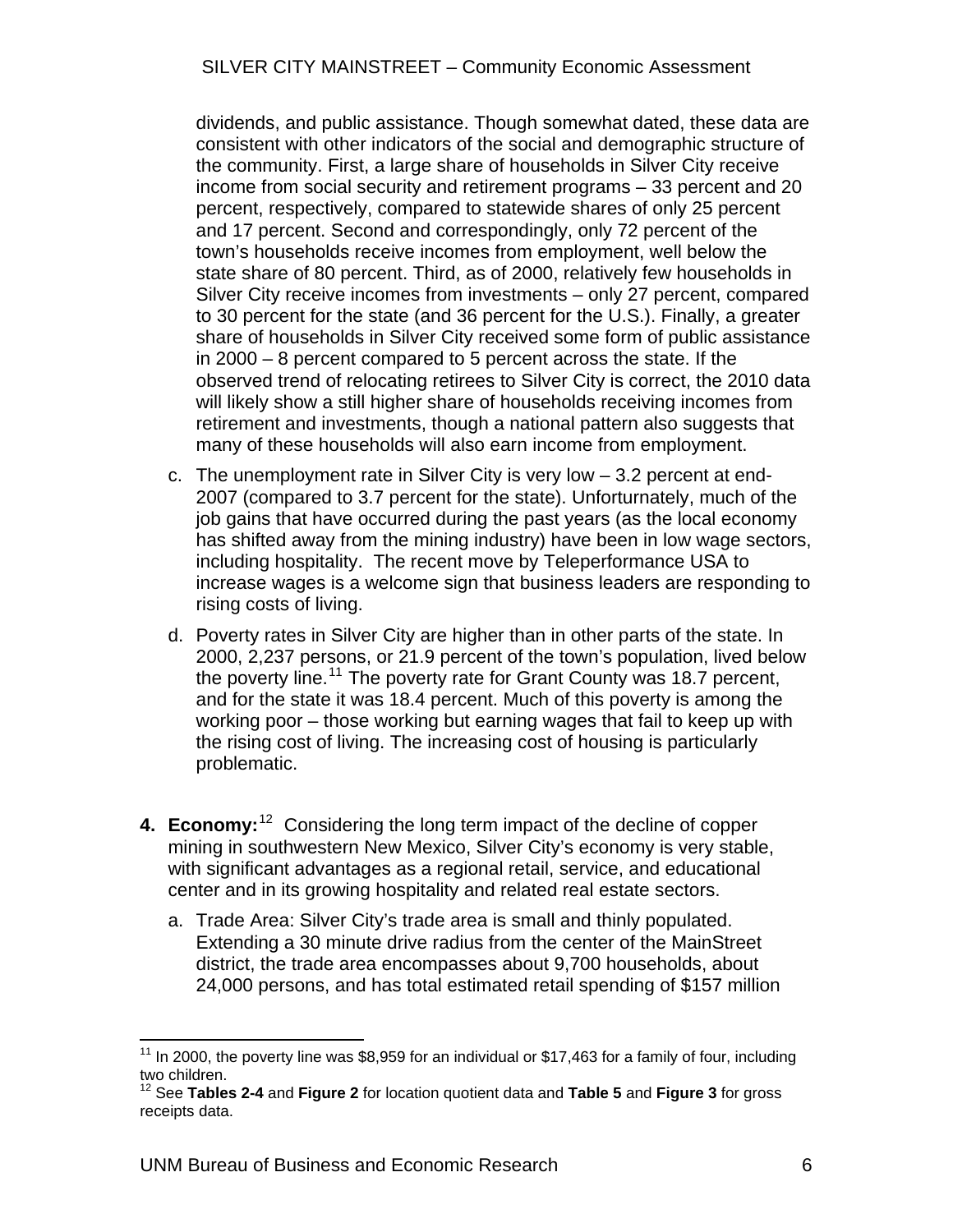<span id="page-8-0"></span>per year.<sup>[13](#page-8-0)</sup> This area includes the residents and visitors of the town, including students at Western New Mexico University, and towns in the immediate vicinity of Silver City (i.e. Bayard, Hurley, Santa Clara), extending for some goods as far to the north as Glenwood.

There are several constraints to the expansion of the town's trade area – the town is removed by nearly an hour from I-10; Deming, along I-10, has a Wal-Mart Superstore and serves smaller communities to the south of Silver City; the Gila National Forest limits development to the north and west. The only manner in which the local business could expand its trade is by attracting a greater number of visitors and exporting goods and services for which it has unique advantages.

- b. Strengths Silver City is a regional center for retail and services, is home to Western New Mexico University, and is enjoying the growth of its hospitality and real estate sectors.
	- i. Gross receipts gross receipts are the foundation of public finances for towns and municipalities in New Mexico, and serve as a useful indicator of a community's strengths and weakness.<sup>[14](#page-8-0)</sup> In aggregate, taxable gross receipts in Silver City totaled just over \$293 million in 2006, up about 2.5 percent from 2005 and more than 7 percent from 2004. Analysis of 'pull factors' provides a snapshot of the economy in relation to other communities.<sup>[15](#page-8-0)</sup> In 2006, the pull factor for Silver City's businesses was 143 percent, indicating that, on average, for every dollar spent by a resident of Silver City in other parts of New Mexico, a compensating \$1.43 was spent by New Mexican residents from outside Silver City in local businesses. This pull factor translates into a net inflow of about \$88 million from the rest of the state into Silver City.

Gross receipts performed well in most sectors of Silver City's economy. By far, the retail sector accounts for the largest share of inflow, capturing a net gain of \$84.4 million from nearly all subsectors. Auto and auto parts dealers, home furnishing, building materials, grocery stores and 'miscellaneous store retailers' were the biggest

<sup>&</sup>lt;sup>13</sup> See Figure 1 for a map of Silver City's regional trade area.

<sup>&</sup>lt;sup>14</sup> It is important to note that taxable gross receipts, while the most reliable measure of local economic activity in New Mexico, does not include public and not for profit businesses, including in the case of Silver City, public schools, Western New Mexico University, and public administration. Activities in these areas are captured in other data, including employment and location quotients.

<sup>&</sup>lt;sup>15</sup> Analysis of gross receipts is a comparison of sales of local businesses with expected expenditures of residents. Where receipts exceed expected expenditures, it is assumed that the balance is due to spending by non-residents in local businesses; and where receipts are short of expected expenditures, it is assumed that the shortfall is due to spending by local residents outside the community. These statistics are summarized in pull factors, and shown in **Table 5**. A value of 100 percent indicates that trade is in balance for the community vis-à-vis the 'rest of the world'; higher values indicate a 'trade surplus' and lower values a 'trade deficit'. See the 'Explanation of Tables' for a more complete discussion of pull factor analysis.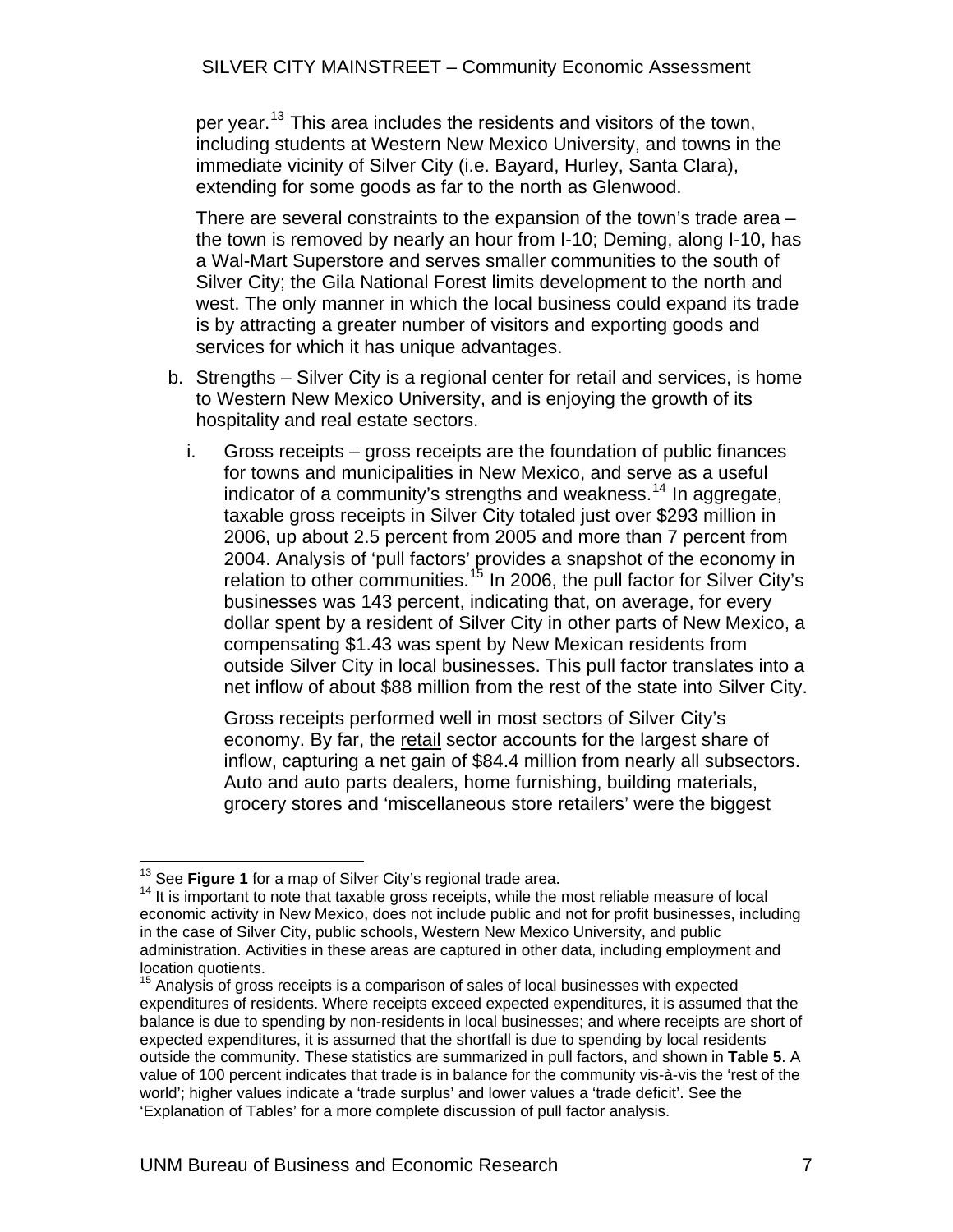<span id="page-9-0"></span>contributors.[16](#page-9-0) Healthcare and social assistance also contributed significantly to the financial health of the local economy, with a pull factor of 276 percent, capturing \$16.7 million is surplus receipts. The hospitality sector, including accommodations and food services, had a pull factor of 185 percent, drawing a net gain of \$10.5 million into the economy. Telecommunications, led by Teleperformance USA, draws an additional \$5 million into the economy. Finally, finance and insurance, and real estate contribute to the community's vitality, with pull factors of 218 percent and 189 percent, drawing a total of about \$3 million per year into the economy. Finance and insurance reflect the capacity of these businesses to meet local needs, while real estate activity reflects the high rate of property turnover associated with the restructuring of the community away from blue collar workers and toward new retirees.

ii. Employment – Silver City's economy creates far more jobs than are demanded by the local labor force. According to the Department of Workforce Solutions' Quarterly Census of Employment and Wages (QCEW), there are 5,772 jobs in Silver City, while the U.S. Census Bureau estimates a local labor force of just over 4,300. The remaining jobs in Silver City are filled by non-residents, including those living in surrounding communities.

In Silver City, the health services, education and retail sectors are the largest employers, accounting for 21 percent, 20 percent, and 16 percent, respectively, of employment in the town. Hospitality accounts for another 11.5 percent, and construction accounts for 7.6 percent of the town's total employment.

Location quotients, similar to pull factors, allow for a comparative analysis of employment patterns in a local economy, in effect indicating the areas in which a local economy is specialized.[17](#page-9-0) In **Table 2**, the data indicates that the share of employment in educational services exceeds that of the state by 48 percent; employment in health services exceeds the state by 41 percent. Retail trade employment is slightly below the statewide share (96 percent of state proportion), and hospitality (accommodations and food services) is also just under the state share (98 percent).

Similar patterns are evident in **Table 3**, which shows employment shares by occupation. Here, the employment in education, training,

 $\overline{a}$ 

 $16$  Classification of gross receipts data submitted to the New Mexico Department of Taxation and Revenue is designated by the source. Wal-Mart is believed to variously list gross receipts as 'Miscellaneous Store Retailers' and 'Grocery Stores'. This uncertain pattern may explain the reallocation of gross receipts between these categories in 2005 and 2006.

 $^7$  For location quotients, a value of 1.0 indicates that the share of total employment for a sector is proportionate to that of the base geography (that to which it is compared); values greater than 1.0 indicate the level of employment in the given sector is relatively greater, and values less than 1.0 indicate the degree to which it is lower.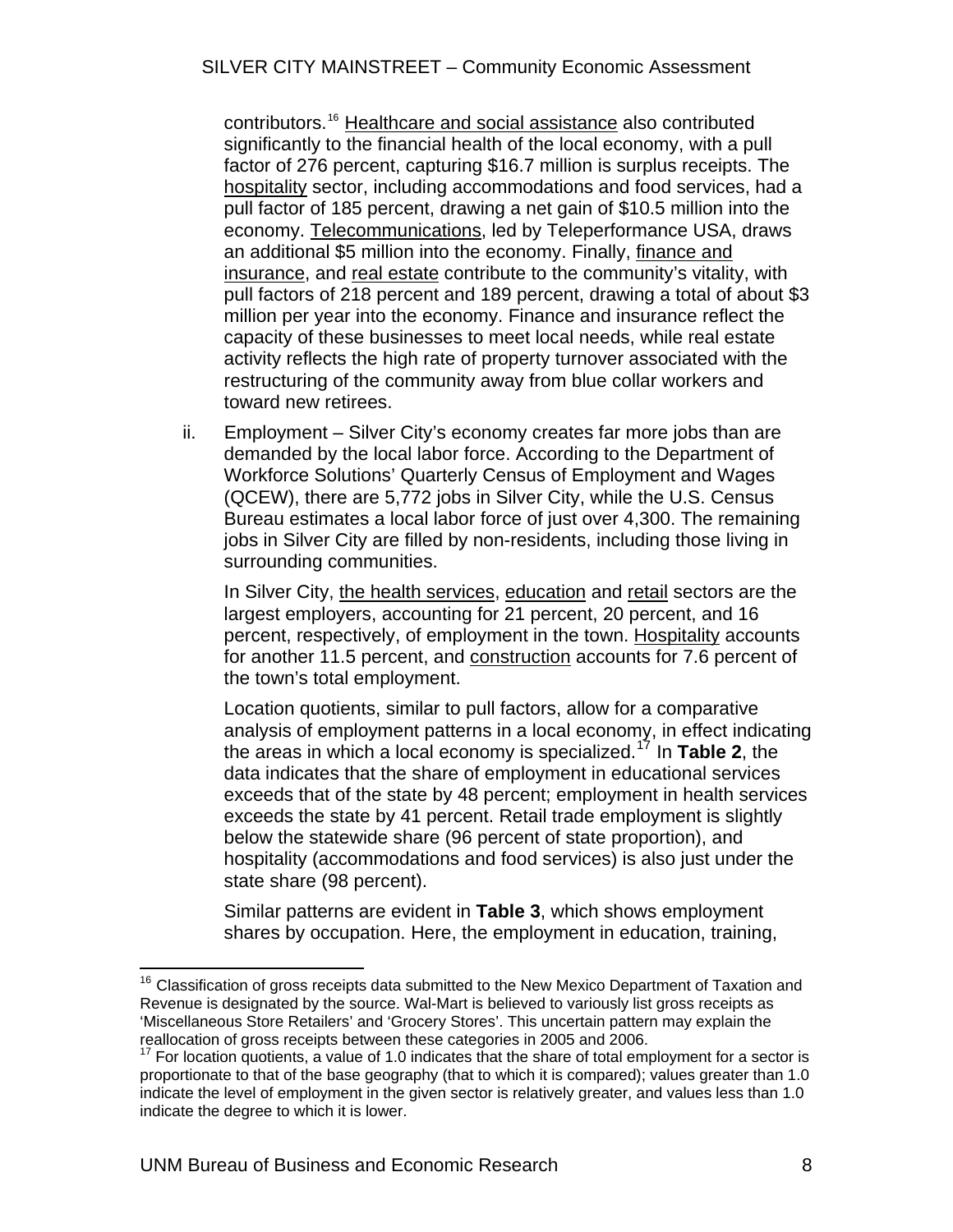and library occupations exceeds the state average by 50 percent. Occupational data allows for a more detailed analysis of some sectors, including the health services sector. The employment of 'health diagnosing and treating practitioners' (typically medical doctors) are 97 percent of the state share, while health technicians and supporting occupations are well above the state average (by 23 percent and 54 percent, respectively.) This indicates a not unusual pattern in which health centers in small towns in New Mexico, such as Silver City, provide basic services while the higher level diagnostic services are concentrated by principal hospitals in cities such as Albuquerque and Las Cruces.

Finally, **Table 4** shows employment shares by 'ownership' (i.e., private for-profit, private not-for-profit, local, state and federal government, and so on). As these data indicate, Silver City is strongly represented by private not-for-profit and local and state employers, and relatively less so by private for-profit businesses. While in some cases, this composition may result in lower average wages, it can also have a very substantial stabilizing effect on the local economy. Local and state governmental employers, which include public schools, WNMU and social assistance centers, tend to show very little variation in employment, providing much needed stability in a labor market otherwise dominated by more cyclical industries such as mining and hospitality.

c. Weaknesses – the weaknesses of Silver City's economy are typical of smaller towns in New Mexico (and across the U.S.) and are not easily corrected. Specifically, gross receipts data indicates leakages of nearly \$7 million in wholesale trade; \$3.5 million in professional, scientific and technical services; \$3.4 million in manufacturing; \$2 million in transportation and warehousing; and \$1.6 million in construction. These gaps are likewise reflected in employment patterns – each of these sectors has employment shares well below the statewide average.

In general, relative measurements of activities in these sectors (both pull factors for gross receipts and location quotients for employment) tend to skew sharply in New Mexico, as the great majority of these activities are concentrated in the state's few metropolitan centers (Albuquerque, Las Cruces, Santa Fe, and Farmington). Only in exceptional cases (typically driven by single large employers) do smaller communities diverge from this pattern. A realistic and practical approach for most communities is to accept leakages in these sectors and to offset these losses with gains in other, more amenable sectors. Silver City has been largely successful in this regard, as evidenced in the overall net inflow of gross receipts revenues.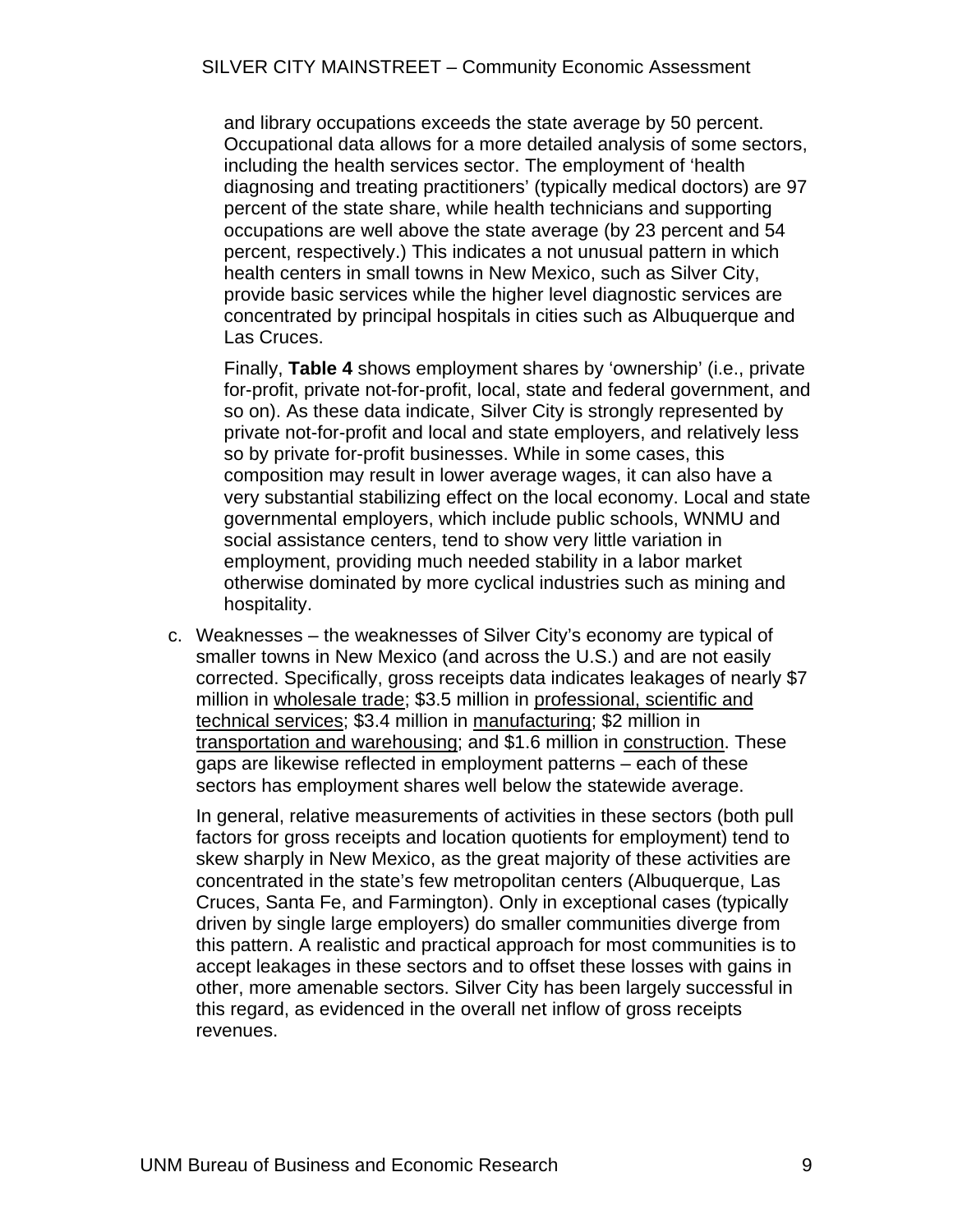# <span id="page-11-0"></span>**5. MainStreet:** [18](#page-11-0)

- a. Silver City's MainStreet business community is well balanced, with clusters of both 9-to-5 employment and hospitality businesses; the retail market is under developed.
	- i. **Tables 6** and **7**, and **Figures 5** and **6** present data on the business community located in the Silver City MainStreet district. The source of the data is the New Mexico Department of Workforce Solution's ES-202 database, which includes all employees covered by unemployment insurance. As these tables show, in 2006, 100 of the 346 businesses in Silver City were located in the MainStreet district; these businesses accounted for 1,042 (or 18 percent) of the town's 5,772 jobs.
	- ii. The industrial base of the MainStreet district is well balanced, with strong clusters in both 40-hour/week professional and evening & weekend hospitality sectors. No single sector accounts for more than 20 percent of all employment in the district. The sectors best represented in the area are: **hospitality** (mainly restaurants), with 14 establishments and 209 jobs (20 percent); healthcare and social assistance, with 9 establishments and 202 jobs (19 percent); and public administration, with 9 establishments and 158 jobs (15 percent). Jobs in retail, information (which includes the Silco Theater), professional services, small craft manufacturers, administrative services, offices of construction and utility firms, and finance, insurance and real estate are also found in downtown Silver City.
- iii. Of all sectors, retail is most under represented in the district. With 95 jobs (in 5 establishments), the sector accounts for less than 10 percent of all employment in the MainStreet district. Given the overall strength of the district's employment profile, and specifically the success of the hospitality and entertainment sectors, one might reasonably expect employment in retail to be double its current level, and at least equivalent to that of hospitality. There is significant opportunity in this sector.
- b. The MainStreet residential community is, by today's standards, an attractive market for commercial and residential development.
	- i. 1,771 persons, or about 17 percent of Silver City's total population, live within one-quarter mile of the MainStreet boundaries, a key market for downtown businesses. Although the differences are generally minor, the demographic and socioeconomic characteristics of Silver City's downtown residential community tend toward a young, professional population. This resembles the community profile that is increasingly

 $\overline{a}$ <sup>18</sup> Figure 4 shows the boundaries of the Silver City MainStreet district and the broader 1/<sub>4</sub>-mile buffer area from a center point of the MainStreet district. Discussion of the business community in this section is specific to the MainStreet boundaries; discussion of the residential community includes the buffer area, as this incorporates a walkable area.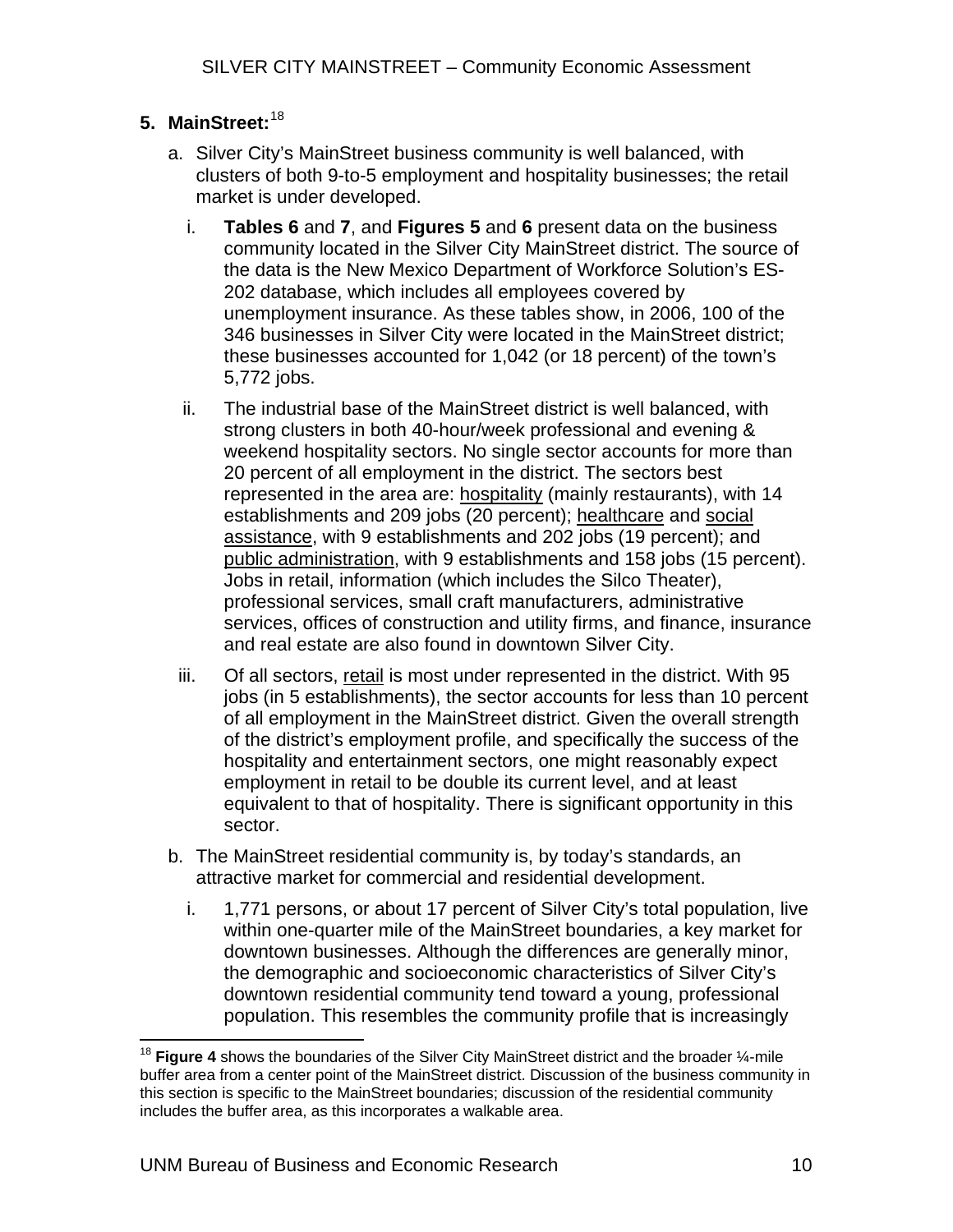common in downtown urban areas throughout the U.S., though it is less common in New Mexico.

- <span id="page-12-0"></span>ii. Compared to other neighborhoods in Silver City, households within  $\frac{1}{4}$ mile of MainStreet are:
	- Slightly smaller (2.13 vs. 2.39 persons per household);
	- Somewhat more likely to be non-Hispanic (51 vs. 56 percent);
	- More likely to be of working age and less likely to have children under 19 years of age (25 vs. 28 percent),
	- Less likely to earn either very low (<\$15,000) or very high (>\$100,000) annual incomes, with slightly lower median incomes;
	- Significantly more likely to have a college degree (30 vs. 24 percent);
	- More likely to work in a white collar job (53 vs. 49 percent);
	- Homeownership rates are much lower (58 vs. 67 percent).
	- Surprisingly, those living close to downtown are equally likely to work far from home (22 percent drive 20 minutes or more in both areas).
	- Not surprisingly, the housing stock in downtown Silver City is much older than in other parts of Silver City (which, as noted, is quite old by New Mexico's standards).
- iii. **Table 8** provides estimates of consumer spending, by category, for households in the MainStreet district (including the ¼ buffer), Silver City, and the thirty minute drive region.

## **6. Opportunities and Challenges:**

- a. For Silver City as a whole, the main challenge is to create good paying jobs not subject to the cyclical trends of the mining industry. Yet, given geographical constraints (open land in national forests and distance to major transportation networks), local businesses have few opportunities to expand their local trade area. Growth and jobs, then, must come from without, either by attracting visitors and/or retirees who can bring their own resources, or by developing a brand that can be used to market high value products to areas outside the immediate region. In effect, Silver City's best strategy is to transform its main constraint (its geographical remoteness) into its principal asset (a site along the margins of wilderness). Silver City has seen great progress in this regard, and has opportunities to build upon this success.
- b. MainStreet should continue to be a centerpiece of this strategy, providing amenities that attract visitors and an environment conducive to creativity that drives the development of new products (especially cultural products). In this regard, there are several areas that deserve attention.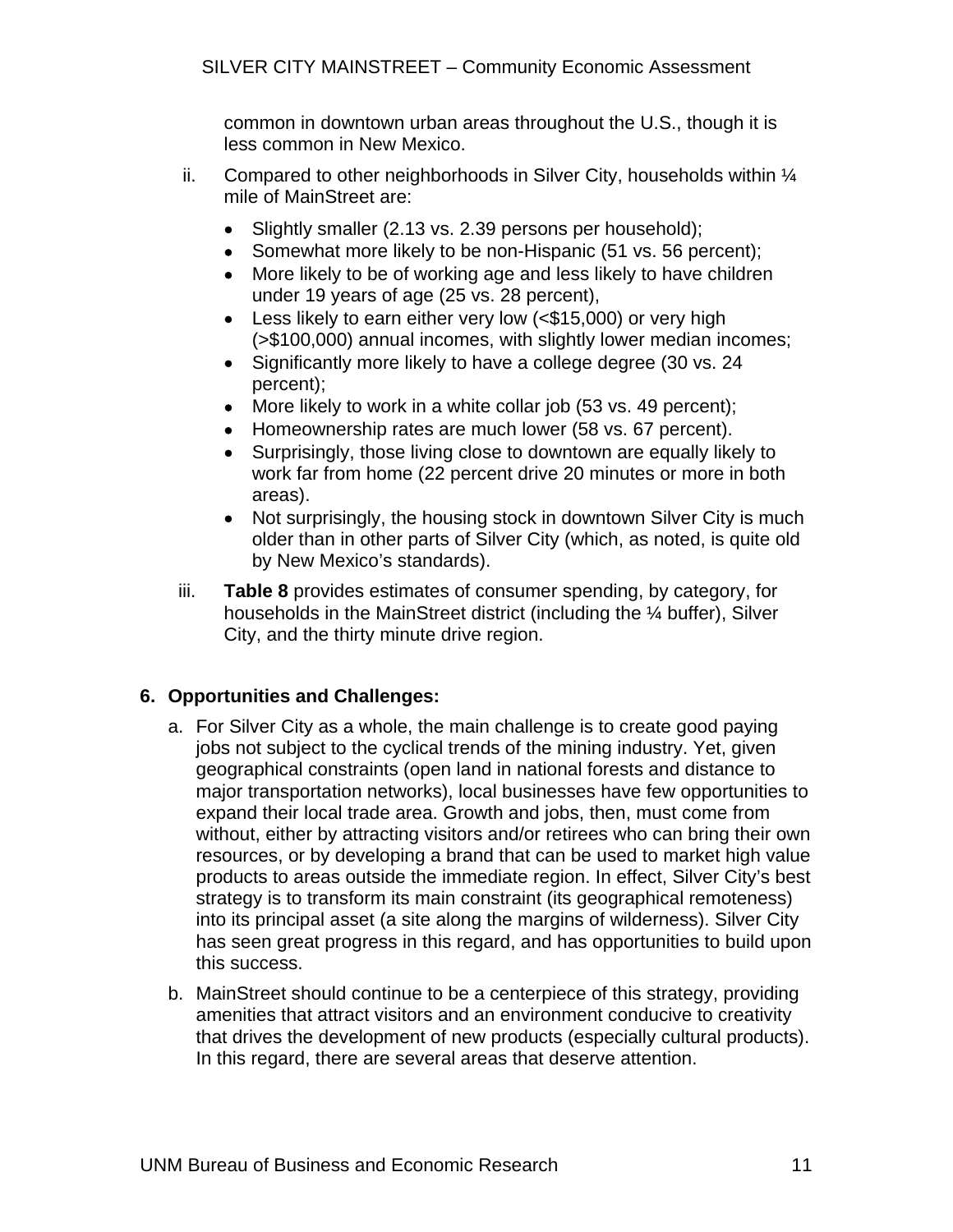- The retail sector is underdeveloped in downtown Silver City. There are many opportunities, but in general new businesses should try to minimize risks by targeting multiple markets, including local residents (particularly those living closest), regular and occasional visitors, and specialty markets using the Internet. The town and MainStreet may consider working with potential entrepreneurs to identify retail niches and clusters that are consistent with and that support community-wide development strategies.
- Silver City's MainStreet district has a number of under-utilized second floor properties that could be transformed into rental housing and studios. WNMU students and staff are a likely market for these properties. The advantages of downtown residential development include the cultivation of a regular market for downtown businesses, particularly during evenings and weekends when the 9-to-5 market is absent; the relief of financial pressure on street front properties, which will allow property and potential business owners to take risks with new ventures; and a greater sense of community vitality.
- Western New Mexico University is an immensely valuable and, by all indications, an under-utilized resource in Silver City and MainStreet. Only six communities in New Mexico have major post-secondary institutions, including only three in non-metropolitan areas (Portales, Las Vegas, and Silver City). It is a near universal finding that college environments are strongly correlated with quality of life factors that attract retirees and visitors. There are many advantages, including youth orientation, opportunities for continuing education, greater arts and cultural offerings, and support for innovation and apprenticeship in new business development. Silver City's MainStreet program is doubly blessed in that WNMU is located adjacent to the MainStreet area, creating demand for downtown housing, restaurants, and retail, and giving the downtown community direct access to the University's resources. MainStreet should consider all opportunities to bring WNMU and its population to the table on all initiatives.
- Silver City should consider building on its regional relationships. There are two aspects to this. The first is access to markets: Silver City is within reasonable driving distance to major metropolitan markets – it is within five hours of Phoenix, Tucson, El Paso, Las Cruces and Albuquerque, and is a short side trip for travelers along I-10. The second, equally important, aspect is rooting the town within a richer regional and geographical context, again with important implications for marketing. The Tour of the Gila is an excellent step in this direction, but by joining the town with cities and towns in the region that share some of its characteristics (e.g., along the boundaries of the Chihuahua desert, as an historical frontier and mining site, neighboring the U.S.-Mexico border), Silver City can better exploit its natural advantages. Travelers perhaps reluctant to make a trip exclusively to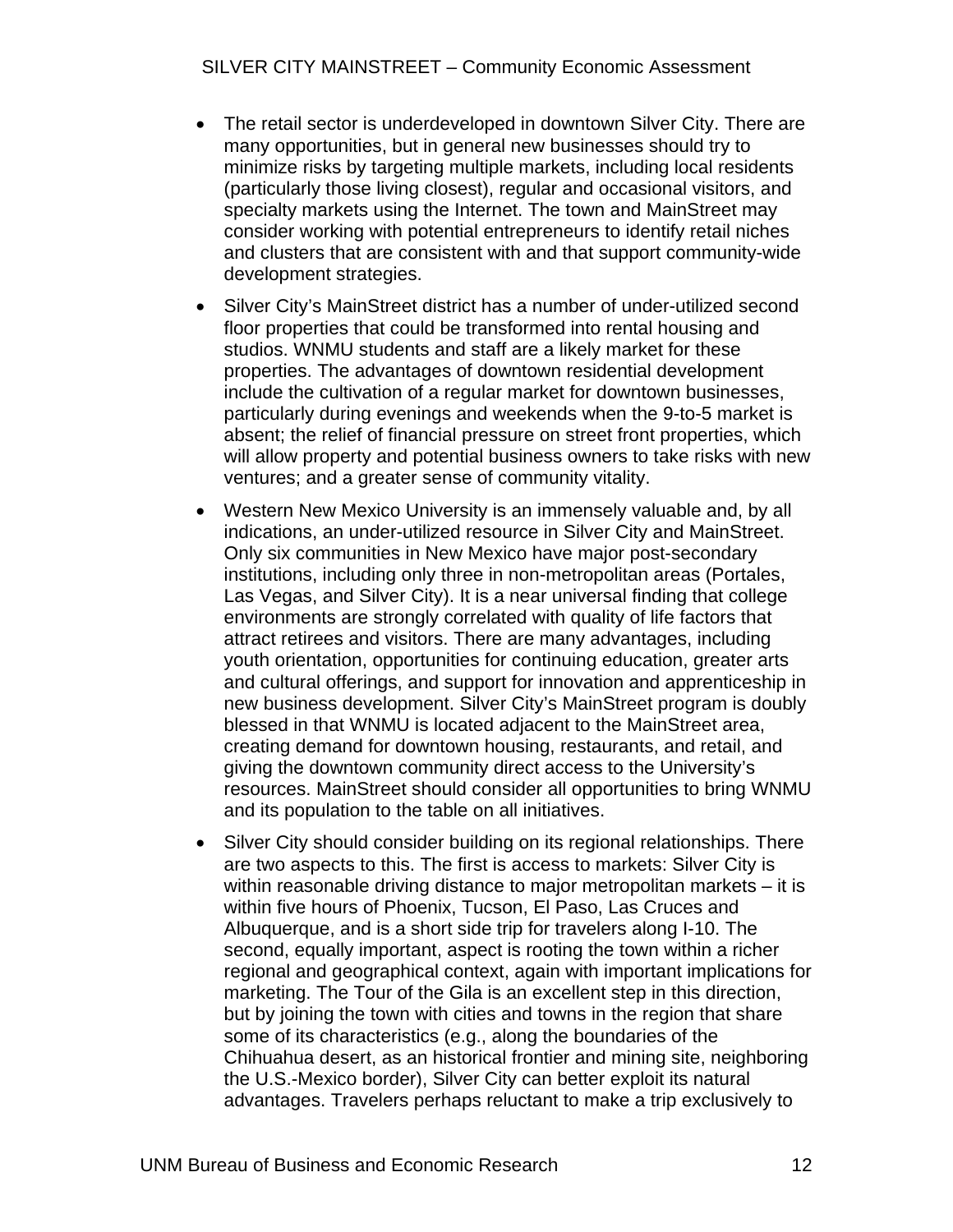Silver City may be interested in visiting the town as part of a regional tour. Likewise, (cultural) products from Silver City may be more effectively marketed by giving them a broader foundation in the region.

• A critical challenge that Silver City faces as it moves forward with its present model of community and economic development is managing the scope and pace of change. There are many aspects to this – the risks of 'gentrification', where more affluent newcomers displace community roots; of 'Aspenization', where the cost of living rises beyond the means of those who work to provide the services demanded by visitors and retirees; and of the 'Disney Town', where the town's authenticity is compromised by marketing and its success. While today these scenarios may be dismissed as almost 'optimistic' the risks are real and sometimes come into play well before the development model is fully built out. There is an emerging discussion on the 'life cycle' of communities pursuing cultural economic development that suggests that the failure to anticipate these issues may stunt development long before its benefits are fully realized.

.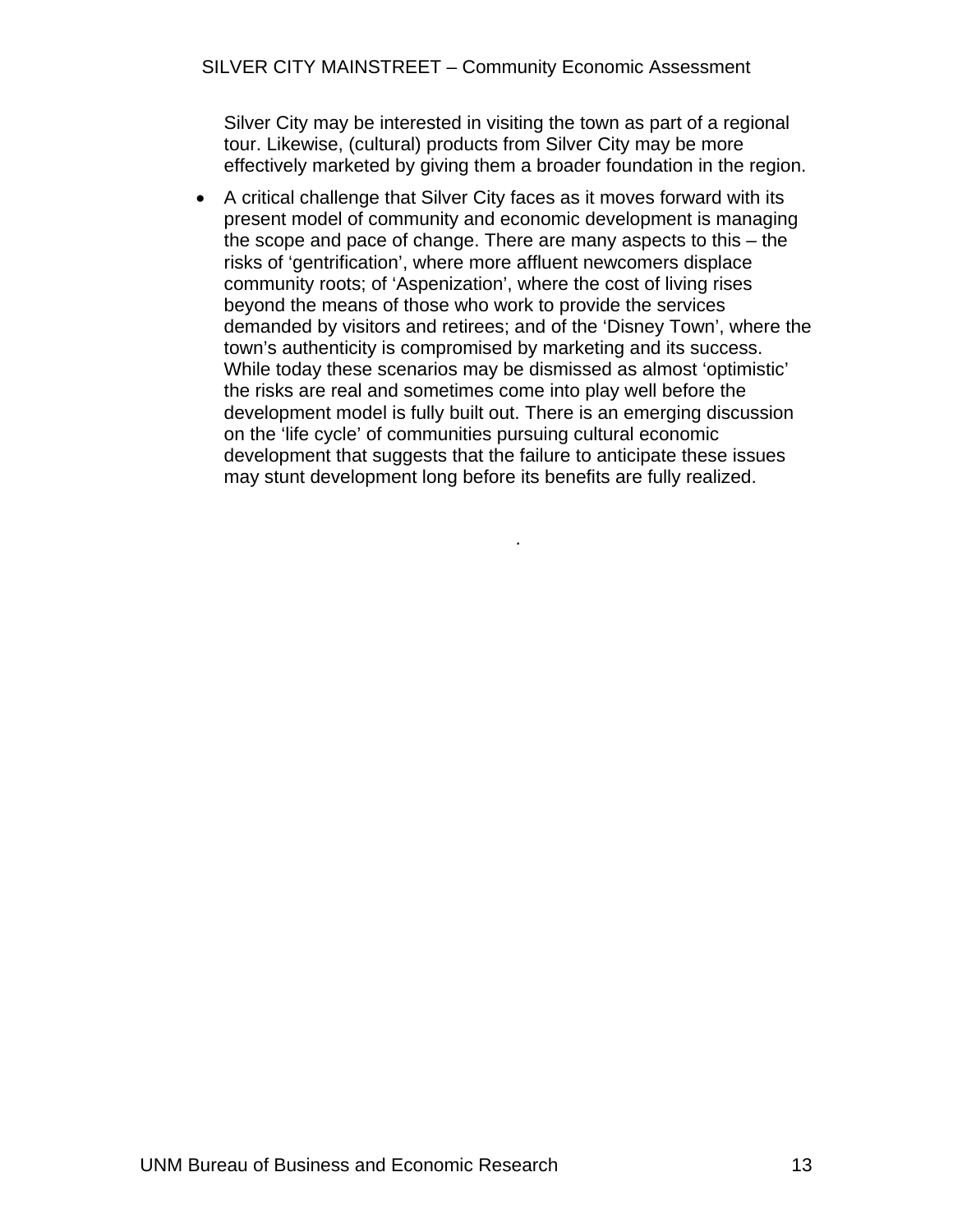# **EXPLANATION OF TABLES**

## <span id="page-15-0"></span>**Selected Demographic, Housing, and Economic Characteristics**

Source: ESRI® ArcGIS Business Analyst 9.2, which uses the U.S. Bureau of the Census 2000 Census of Population and Housing for 2000 data, and Acxiom's InfoBase® household database residential delivery statistics and residential postal delivery counts from the U.S. Postal Service, and residential construction data from Hanley Wood Market Intelligence, as well as other undisclosed ancillary sources for its 2006 forecasts. (These ancillary sources and the company's forecasting formulas are considered proprietary information.)

Data is provided for Silver City's MainStreet, the town, and the state of New Mexico for the years 2000 and 2006. Values are given in absolute terms and in percentages.

More information on the demographic forecasting methodology used by ESRI® can be found in "ESRI® Demographic Update Methodology 2006/2011, An ESRI® White Paper", Redlands, CA, June 2006.

#### **Location Quotients**

Source: Census 2000 Summary File 3 (SF3); Tables 59-61. Calculations by the University of New Mexico's Bureau of Business and Economic Research (BBER).

A location quotient indicates the relative concentration of employment by industry, occupation, and type of business ownership of the residents of a given community, county, or region. The measures are relative to that of a 'base geography'. A location quotient is calculated as the ratio of local employment in a given industry, occupation, or ownership type to total employment, in relation to the same ratio for the base geography. Thus, a value of 1.00 indicates that employment of residents in a given industry, occupation, or type of business ownership, compared to total employment in the economy, is in exact proportion to that of the base geography. Values greater than 1.00 indicate that the industry, occupation, or ownership type is more than proportionate to that of the base geography; a value less than 1.00 indicates the opposite.

The location quotient can be used to indicate the structure or 'role' of a local economy within its larger geography. This applies equally to the role of a community's economy within the county or state, or a county's economy within the state. As with pull factors, which are described below, a location quotient helps to define the relative strengths and weaknesses of a local economy, measured in this case in terms of industrial, occupational, and ownership structures. This information can inform policies that aim to strengthen weaknesses or exploit strengths; the decision is one of practicality and strategy, rather than theory.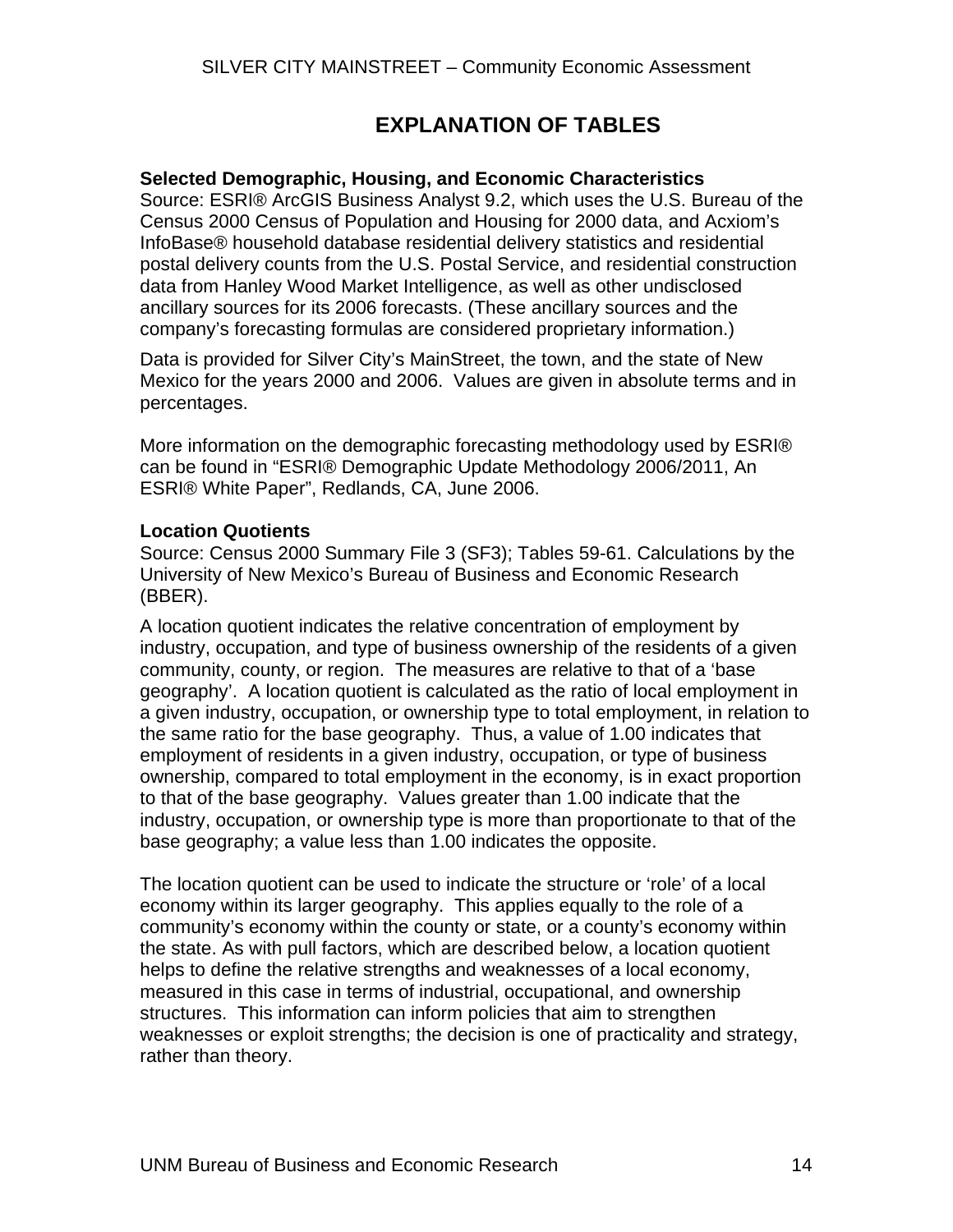## **Taxable Gross Receipts and Pull Factors**

Source: New Mexico Taxation and Revenue Department (NMTRD); calculations by UNM/BBER. Pull factors and net gain/loss were calculated using personal income data from the Regional Economic Information System, Bureau of Economic Analysis, U.S. Department of Commerce.

Data is provided for the years 2004, 2005, and 2006 and presented in 2006 dollars. Starting January 1, 2005, as a result of the passage of HB625 during the 2004 New Mexico legislative session, sales of most food and medical items were no longer subject to gross receipts tax. The New Mexico Taxation and Revenue Department estimates the amount of food and medical deductions made by businesses and this amount has been added (by BBER) to the taxable gross receipts (TGRs) for 2005 and 2006 in order to make the data consistent with the 2004 data.

Pull factors are calculated by dividing the ratio of the community's TGRs divided by the total personal income for that community by the same ratio for the state,

#### i.e., TGR<sub>Community</sub> / Income<sub>Community</sub> TGR<sub>New Mexico</sub> / Income<sub>New Mexico</sub>

There are several problems associated with gross receipts data.

- The data does not account for the value of the products sold. Rather data is categorized according to the type of business; i.e., sales of food from gasoline convenience stores are included in gasoline stations and groceries sold at Wal-Mart are included in Miscellaneous Retailers.
- Businesses are self-classified, and sometimes inaccurately so.
- Not all products are taxable as gross receipts in New Mexico; a notable example is gasoline.

A 'pull factor' indicates the capacity of an industrial sector (e.g., services, retail, and so on) to draw revenues into the local economy. A value of 100% is the break-even point. Values greater than 100% indicate that the business sector is drawing revenues into the local economy (more money is spent in the economy by those whose income is earned outside the community than money is spent by locals outside the community), whereas values less than 100% indicate that the sector is leaking money to other communities. Net gain/loss is derived from the pull factors. It is calculated as the difference between actual gross receipts and the 'expected value' of gross receipts (i.e., that which would be associated with a pull factor of 100%).

Note that it is natural that not all sectors will have a positive balance – every economy has its strengths and weaknesses. From a policy perspective, policies that reduce leakages and that exploit strengths are equally valid. The decision is a practical one – should energies be spent plugging holes or exploiting existing strengths?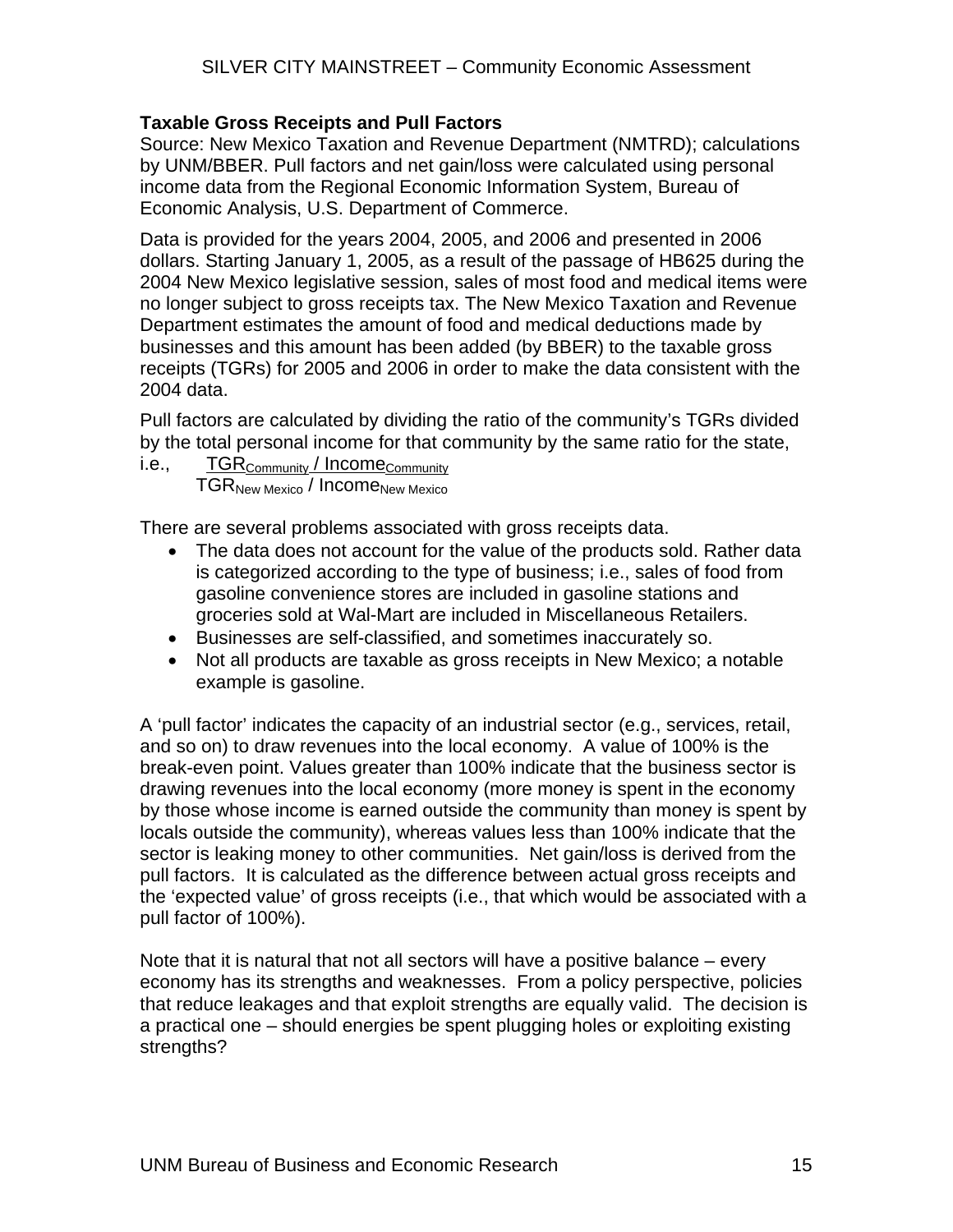#### **Businesses by Industry, in MainStreet Service Area**

Source: NM Department of Labor, ES-202 (Covered Employment Statistics), 2006; calculations by BBER.

ES-202 data is provided to BBER by the New Mexico Department of Labor under terms of confidentiality. Under the terms of this agreement, data can be reported only in aggregate or summary format, so that it is not possible to infer information pertaining to a specific business.

ES-202 data used in this report are 'establishment-level', meaning that BBER has information on industrial classification (NAICS), employment, and wages of each business establishment in the study area. "Establishment-level data" are for each individual establishment; i.e., as opposed to a chain or brand. The key advantage of establishment-level data is that BBER is able to code the data according to the specific address of the establishment, allowing for analysis on a micro-geographical scale. In this report, BBER has coded the data according to locations within the MainStreet district (MS), in other parts of the community (community name) or in unincorporated parts of the county (county).

#### **MainStreet Geographical Definitions and Trade Area Maps**

Sources: New Mexico Department of Labor, ES-202 (Covered Employment Statistics), 2005; Bureau of Labor Statistics, Product Line Data, calculations by BBER; ESRI® ArcGIS 9.2 Business Analyst; ESRI® StreetMap™ USA. ESRI data sources include: Bureau of Labor Statistics, Consumer Expenditure Surveys (CEX), 2001, 2002, and 2003; U.S. Bureau of the Census, Population Division. ("ESRI® Demographic Update Methodology 2006/2011, An ESRI® White Paper," Redlands, CA, June 2006. Available at

[www.esri.com/library/whitepapers/pdfs/demographic-update-methodology.pdf\)](http://www.esri.com/library/whitepapers/pdfs/demographic-update-methodology.pdf)

The town of Silver City provided boundaries for its MainStreet district. Utilizing latitude and longitude coordinates for business locations provided in the ES-202 data (Covered Employment Statistics) from the Department of Labor, BBER created a polygon on a map in ESRI® ArcGIS 9.2. BBER replaced the names of businesses with a numeric key in the ES-202 data due to the proprietary nature of the information. The location of these businesses was established through the use of X and Y coordinates included within the ES-202 data. These coordinates allowed for the construction of polygons that included all business points within the MainStreet district.

Trade areas were created using two methods in Silver City. The first was trade areas based on geographical location. These included the MainStreet boundary plus a ¼ mile buffer for walking distance, the city boundaries, and state boundaries. The second method utilizes drive-time polygons to create regional trade areas. Drive-time polygons are based upon drive times to the MainStreet site and are generated using actual street networks and related data available through ESRI® StreetMap<sup>™</sup> such as road access, road types, and speed limits. The regional trade area created for Silver City was based on a 30-minute drive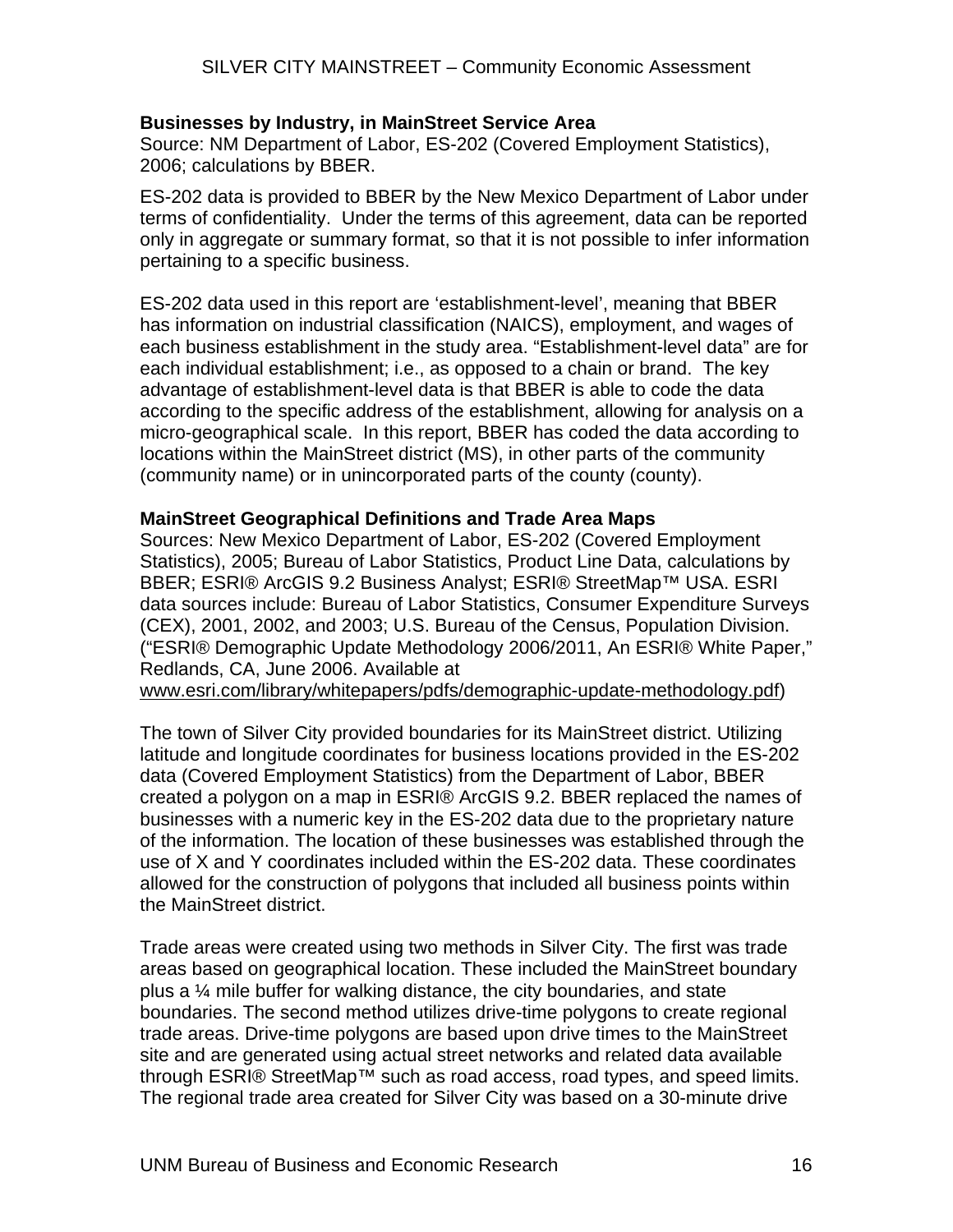from the center of the MainStreet district: 305 N. Pinos Altos St. The regional scale represents travel for dedicated purposes, such as supply replenishment, large item purchases, etc.

Trade area reports were generated for the drive time polygon and the MainStreet buffer, as well as for the city and state boundaries. Reports included demographic, marketing, and retail expenditure data. All of the population and marketing data for a particular geographic area or polygon is representative of the people living within the boundaries of that region. This data is derived from ESRI® ArcGIS 9.2 Business Analyst. The population data provided by this program are geographically derived at the census block level. The demographic, income, and expenditure data and projections utilized by ESRI® are derived from the U.S. Census Bureau and the Bureau of Labor Statistics' Consumer Expenditure Surveys.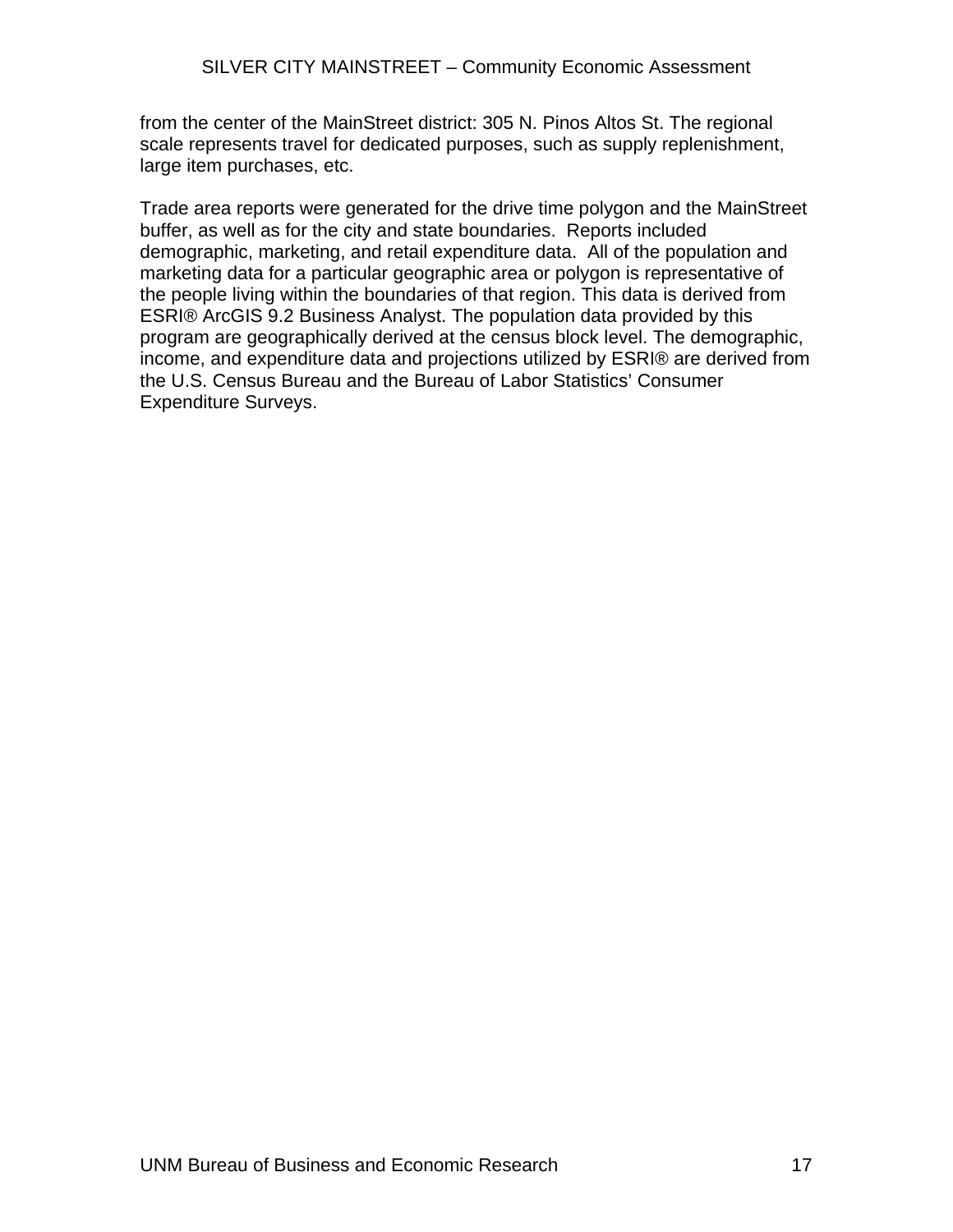# <span id="page-19-0"></span>**APPENDIX: TABLES AND FIGURES**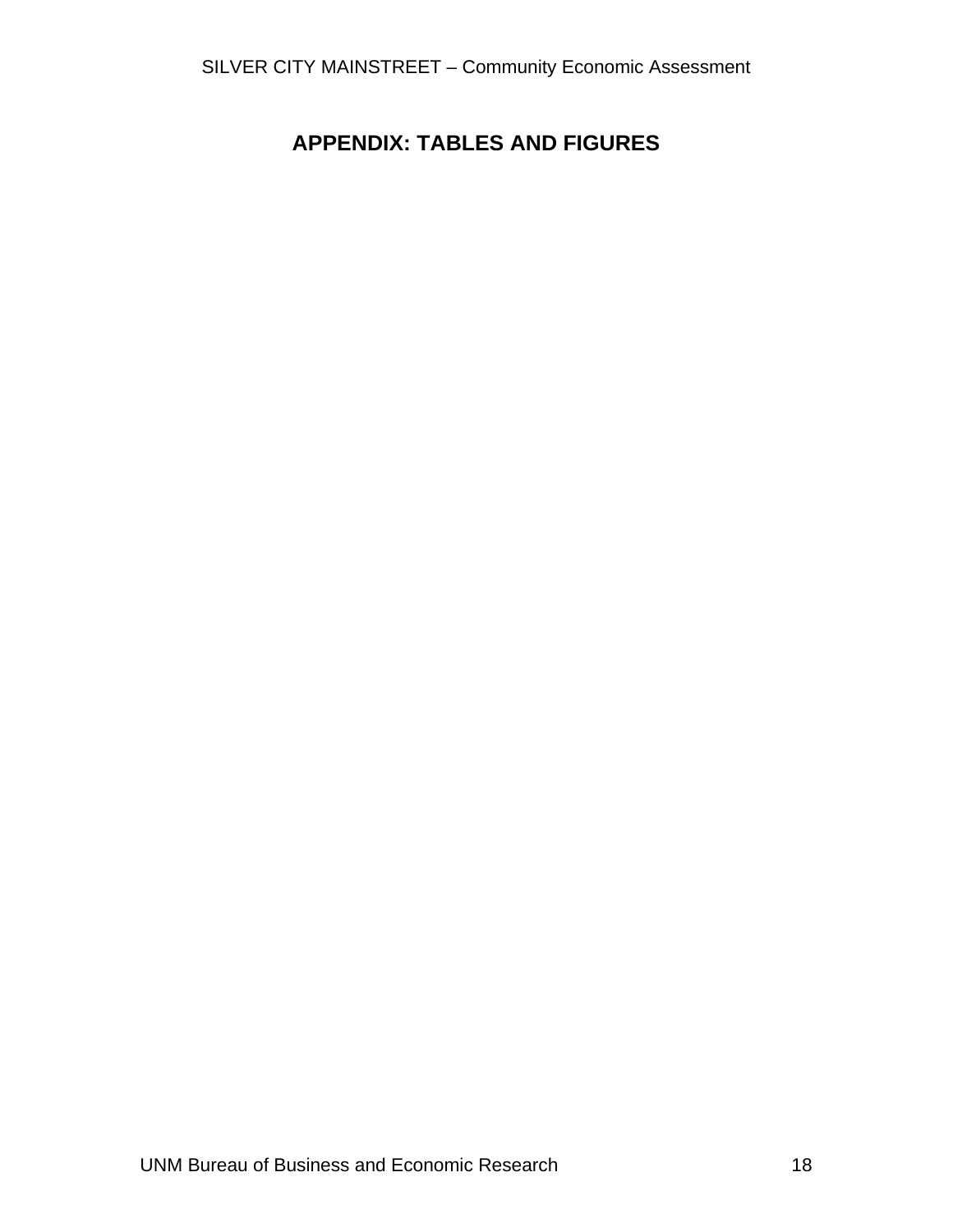#### **TABLE 1: SELECTED DEMOGRAPHIC, HOUSING, AND ECONOMIC CHARACTERISTICS**

<span id="page-20-0"></span>

|                                      | <b>MAINSTREET</b> | <b>SILVER CITY</b> | <b>REGION<sup>2</sup></b> | <b>NEW MEXICO</b> |
|--------------------------------------|-------------------|--------------------|---------------------------|-------------------|
| <b>DEMOGRAPHICS</b>                  |                   |                    |                           |                   |
| Population (2006)                    | 1,771             | 10,361             | 24,073                    | 1,956,417         |
| 2000-2006 Annual Growth Rate         | $-0.40%$          | $-0.29%$           | $-0.28%$                  | 1.22%             |
| 2006-2011 Annual Growth Rate         | $-0.35%$          | $-0.33%$           | $-0.31%$                  | 1.19%             |
| Households (2006):                   | 774               | 4,306              | 9,703                     | 745,219           |
| 2000-2006 Annual Growth Rate         | $-0.06%$          | 0.31%              | 0.34%                     | 1.59%             |
| 2006-2011 Annual Growth Rate         | 0.00%             | 0.04%              | 0.05%                     | 1.40%             |
| Average Household Size (2006)        | 2.13              | 2.34               | 2.43                      | 2.57              |
| Hispanic Origin (2006)               | 51%               | 55%                | 57%                       | 44%               |
| Age Distribution (2006)              |                   |                    |                           |                   |
| Under 19 y/o                         | 25%               | 28%                | 28%                       | 29%               |
| 20-39 y/o                            | 29%               | 27%                | 24%                       | 27%               |
| 40-64 y/o                            | 32%               | 31%                | 32%                       | 32%               |
| 65 y/o and Over                      | 14%               | 15%                | 16%                       | 12%               |
| Median Age (2006)                    | 35.4              | 35.9               | 38.0                      | 35.2              |
| Resident for 10 years or more (2000) | 37.6%             | 36.2%              | 39.1%                     | 32.6%             |
| <b>INCOME</b>                        |                   |                    |                           |                   |
| Per Capita Income (2006)             | \$18,760          | \$17,859           | \$17,862                  | \$21,756          |
| Household Income (2006)              |                   |                    |                           |                   |
| $<$ \$15,000                         | 28%               | 22%                | 20%                       | 17%               |
| \$15,000-\$29,999                    | 23%               | 25%                | 25%                       | 20%               |
| \$30,000-\$49,999                    | 24%               | 24%                | 24%                       | 22%               |
| \$50,000-\$99,999                    | 21%               | 23%                | 24%                       | 28%               |
| \$100,000 or more                    | 4%                | 5%                 | 6%                        | 13%               |
| Poverty Rate (2000)                  | <b>NA</b>         | 21.9%              | <b>NA</b>                 | 18%               |
| Median Household Income (2006)       | \$29,188          | \$31,876           | \$33,469                  | \$41,539          |
| Average Household Income (2006)      | \$40,881          | \$42,013           | \$43,662                  | \$56,341          |
| Households by Net Worth (2006)       |                   |                    |                           |                   |
| $<$ \$15,000                         | 42%               | 38%                | 36%                       | 32%               |
| \$15,000-\$49,999                    | 14%               | 14%                | 14%                       | 14%               |
| \$50,000-\$249,999                   | 23%               | 27%                | 28%                       | 29%               |
| \$500,000 or more                    | 21%               | 21%                | 22%                       | 25%               |
| <b>Median Net Worth</b>              | \$27,537          | \$44,243           | \$51,118                  | \$64,802          |

<sup>1</sup> Quarter-mile buffer around center of MainStreet area: 305 N. Pinos Altos St.

 $2$  Thirty-minute drive from center of MainStreet area: 305 N. Pinos Altos St.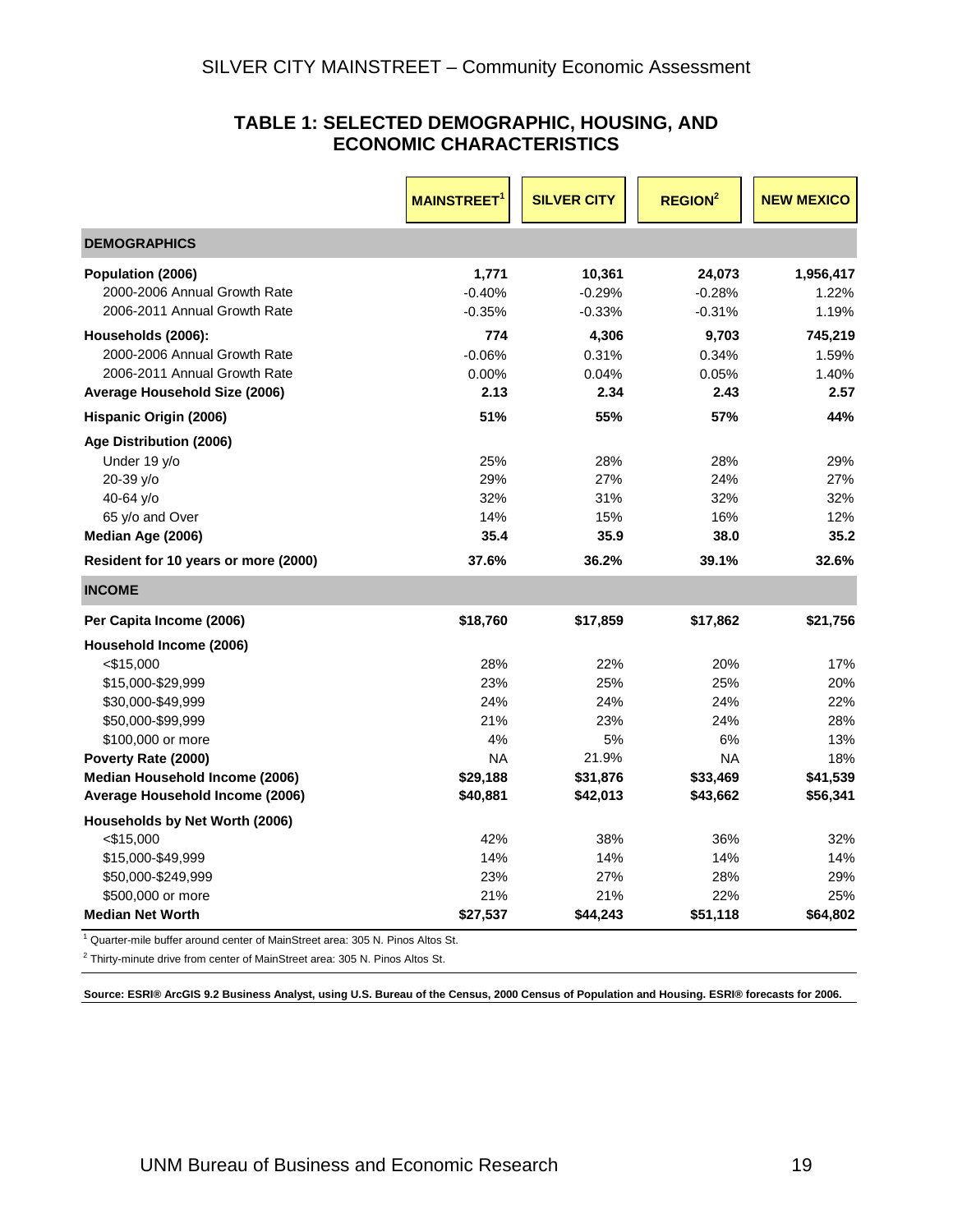#### **TABLE 1: SELECTED DEMOGRAPHIC, HOUSING, AND ECONOMIC CHARACTERISTICS, CONTINUED**

|                                                     | <b>MAINSTREET</b> | <b>SILVER CITY</b> | <b>REGION<sup>2</sup></b> | <b>NEW MEXICO</b> |
|-----------------------------------------------------|-------------------|--------------------|---------------------------|-------------------|
| <b>HOUSING</b>                                      |                   |                    |                           |                   |
| <b>Housing Units (2006)</b>                         | 928               | 4,836              | 10,964                    | 855,433           |
| <b>Owner Occupied Housing Units</b>                 | 48%               | 58%                | 65%                       | 61%               |
| <b>Renter Occupied Housing Units</b>                | 35%               | 31%                | 24%                       | 26%               |
| <b>Vacant Housing Units</b>                         | 17%               | 11%                | 12%                       | 13%               |
| <b>Owner Occupied Housing Units by Value (2000)</b> | 456               | 2,726              | 6,878                     | 474,435           |
| $<$ \$50,000                                        | 19%               | 19%                | 24.9%                     | 22.7%             |
| \$50,000 - \$99,999                                 | 52%               | 47%                | 42.6%                     | 31.1%             |
| \$100,000 - 199,999                                 | \$81,154          | 29%                | 26.4%                     | 33.4%             |
| \$200,000 or more                                   |                   | 5%                 | 6.1%                      | 12.8%             |
| Median Home Value (2000)                            |                   | \$84,745           | \$79,898                  | \$94,594          |
| Average Home Value (2000)                           | \$95,486          | \$95,526           | \$95,749                  | \$121,651         |
| Median Home Sales Price (2003) <sup>3</sup>         | <b>NA</b>         | <b>NA</b>          | \$90,000                  | <b>NA</b>         |
| Median Home Sales Price (2004)                      | <b>NA</b>         | <b>NA</b>          | \$105,000                 | <b>NA</b>         |
| Median Home Sales Price (2005)                      | <b>NA</b>         | <b>NA</b>          | \$130,000                 | <b>NA</b>         |
| <b>Median Home Sales Price (2006)</b>               | <b>NA</b>         | ΝA                 | \$155,000                 | ΝA                |
| Median Home Sales Price (2007)                      | <b>NA</b>         | ΝA                 | \$160,000                 | NA                |
| Average Home Sales Price (2003) <sup>3</sup>        | <b>NA</b>         | NA                 | \$112,652                 | <b>NA</b>         |
| Average Home Sales Price (2004)                     | <b>NA</b>         | <b>NA</b>          | \$126,330                 | <b>NA</b>         |
| Average Home Sales Price (2005)                     | <b>NA</b>         | <b>NA</b>          | \$154,031                 | NA                |
| Average Home Sales Price (2006)                     | <b>NA</b>         | \$174,589          | \$174,509                 | \$234,184         |
| Average Home Sales Price (2007)                     | <b>NA</b>         | \$190,986          | \$188,893                 | \$246,961         |
| Number of Homes Sold (2003) <sup>3</sup>            | <b>NA</b>         | <b>NA</b>          | 351                       | NA                |
| Number of Homes Sold (2004)                         | <b>NA</b>         | <b>NA</b>          | 442                       | <b>NA</b>         |
| Number of Homes Sold (2005)                         | <b>NA</b>         | <b>NA</b>          | 458                       | NA                |
| Number of Homes Sold (2006)                         | <b>NA</b>         | 395                | 395                       | 21,195            |
| Number of Homes Sold (2007)                         | <b>NA</b>         | 331                | 331                       | 17,477            |
| Median Rent (2000)                                  | \$388             | \$361              | \$337                     | \$432             |
| Average Rent (2000)                                 | \$354             | \$333              | \$313                     | \$463             |
| Housing Units by Units in Structure (2000)          | 929               | 4,727              | 10,748                    | 780,579           |
| 1 unit                                              | 63%               | 61%                | 60%                       | 66%               |
| $2 - 9$ units                                       | 15%               | 10%                | 7%                        | 8%                |
| 10 - 20 units                                       | 2%                | 3%                 | 2%                        | 7%                |
| Mobile Home                                         | 19%               | 24%                | 29%                       | 19%               |
| Other                                               | 5%                | 1%                 | 2%                        | 1%                |
| Housing Units by Year Structure Built (2000)        | 928               | 4,727              | 10,748                    | 780,579           |
| 1990 to March 2000                                  | 14%               | 18%                | 21%                       | 23%               |
| <b>Median Year Structure Built</b>                  | 1951              | 1971               | 1973                      | 1977              |

<sup>1</sup> Quarter-mile buffer around center of MainStreet area: 305 N. Pinos Altos St.

 $^2$  Thirty-minute drive from center of MainStreet area: 305 N. Pinos Altos St. Real Estate data for 2003-2007 listed in this column pertain to Grant and Hidalgo counties, as well as parts of Catron and Luna counties.

 $3$  2003-2007 real estate sales data were gathered by BBER from sales information in the Multiple Listing Service and from local boards and associations of realtors.

**Source: ESRI® ArcGIS 9.2 Business Analyst, using U.S. Bureau of the Census, 2000 Census of Population and Housing. ESRI® forecasts for 2006. © Copyright 2008: Silver City Regional Association of REALTORS®, Inc.**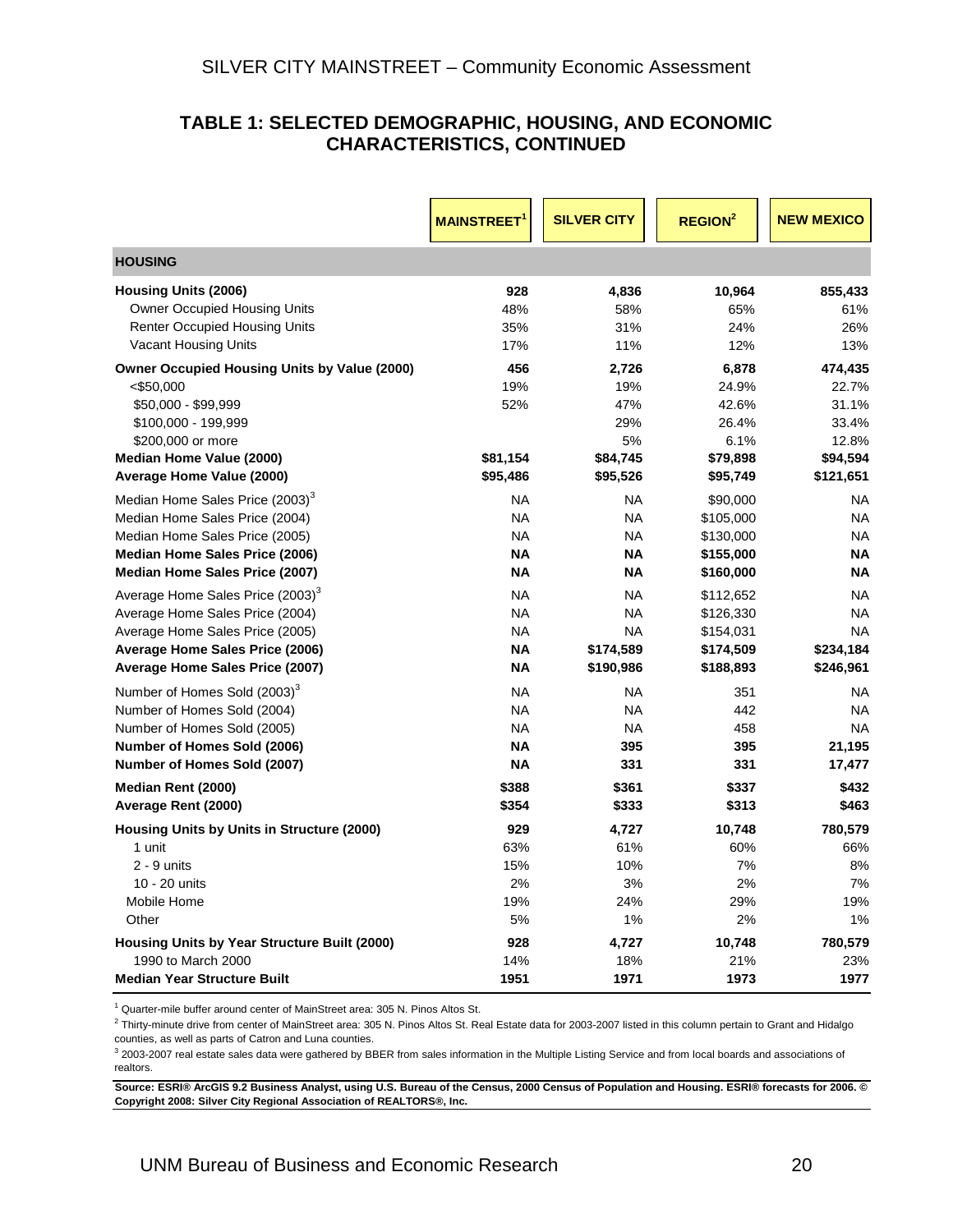#### **TABLE 1: SELECTED DEMOGRAPHIC, HOUSING, AND ECONOMIC CHARACTERISTICS, CONTINUED**

|                                                | <b>MAINSTREET</b> | <b>SILVER CITY</b> | <b>REGION<sup>2</sup></b> | <b>NEW MEXICO</b> |
|------------------------------------------------|-------------------|--------------------|---------------------------|-------------------|
| <b>LABOR FORCE CHARACTERISTICS</b>             |                   |                    |                           |                   |
| Educational Attainment (2000, 25 y/o and over) | 1,107             | 6,507              | 15,607                    | 1,134,801         |
| No HS Diploma                                  | 21%               | 19%                | 22%                       | 21%               |
| <b>High School Degree</b>                      | 24%               | 26%                | 29%                       | 27%               |
| Some College or Associate Degree               | 25%               | 30%                | 29%                       | 29%               |
| Bachelors Degree or Higher                     | 30%               | 25%                | 21%                       | 23%               |
| Employment Status (2000, 16 y/o and over)      | 1,428             | 7,974              | 18,568                    | 1,369,176         |
| Civilian Employed                              | 49%               | 50%                | 48%                       | 56%               |
| Civilian Unemployed                            | 4%                | 4%                 | 4%                        | 4%                |
| In Armed Forces                                | 0%                | 0%                 | 0%                        | 1%                |
| Not In Labor Force                             | 48%               | 46%                | 47%                       | 39%               |
| <b>Employment by Industry (2006)</b>           | 703               | 3,843              | 8,517                     | 871,638           |
| Agriculture/Mining                             | 9%                | 12%                | 15%                       | 4%                |
| Construction                                   | 8%                | 9%                 | 9%                        | 9%                |
| Manufacturing                                  | 2%                | 2%                 | 1%                        | 4%                |
| <b>Wholesale Trade</b>                         | 1%                | 1%                 | 2%                        | 3%                |
| <b>Retail Trade</b>                            | 9%                | 9%                 | 9%                        | 11%               |
| <b>Transportation/Utilities</b>                | 2%                | 4%                 | 4%                        | 4%                |
| Information                                    | 4%                | 3%                 | 2%                        | 2%                |
| Finance/Insurance/Real Estate                  | 5%                | 4%                 | 4%                        | 6%                |
| Services                                       | 56%               | 51%                | 48%                       | 47%               |
| <b>Public Administration</b>                   | 4.3%              | 6%                 | 5%                        | 9%                |
| <b>Employment by Occupation (2006)</b>         | 702               | 3,843              | 8,517                     | 871,638           |
| <b>White Collar</b>                            | 52.85%            | 50%                | 49%                       | 58%               |
| Services                                       | 25%               | 24%                | 23%                       | 19%               |
| <b>Blue Collar</b>                             | 22%               | 26%                | 28%                       | 23%               |
| Travel Time to Work (2000)                     | 681               | 3,896              | 8,747                     | 759,177           |
| Worked at Home                                 | 8%                | 6%                 | 4%                        | 4%                |
| 0-19 minutes                                   | 71%               | 72%                | 66%                       | 52%               |
| 20 minutes or more                             | 22%               | 22%                | 30%                       | 44%               |

<sup>1</sup> Quarter-mile buffer around center of MainStreet area: 305 N. Pinos Altos St.

 $2$  Thirty-minute drive from center of MainStreet area: 305 N. Pinos Altos St.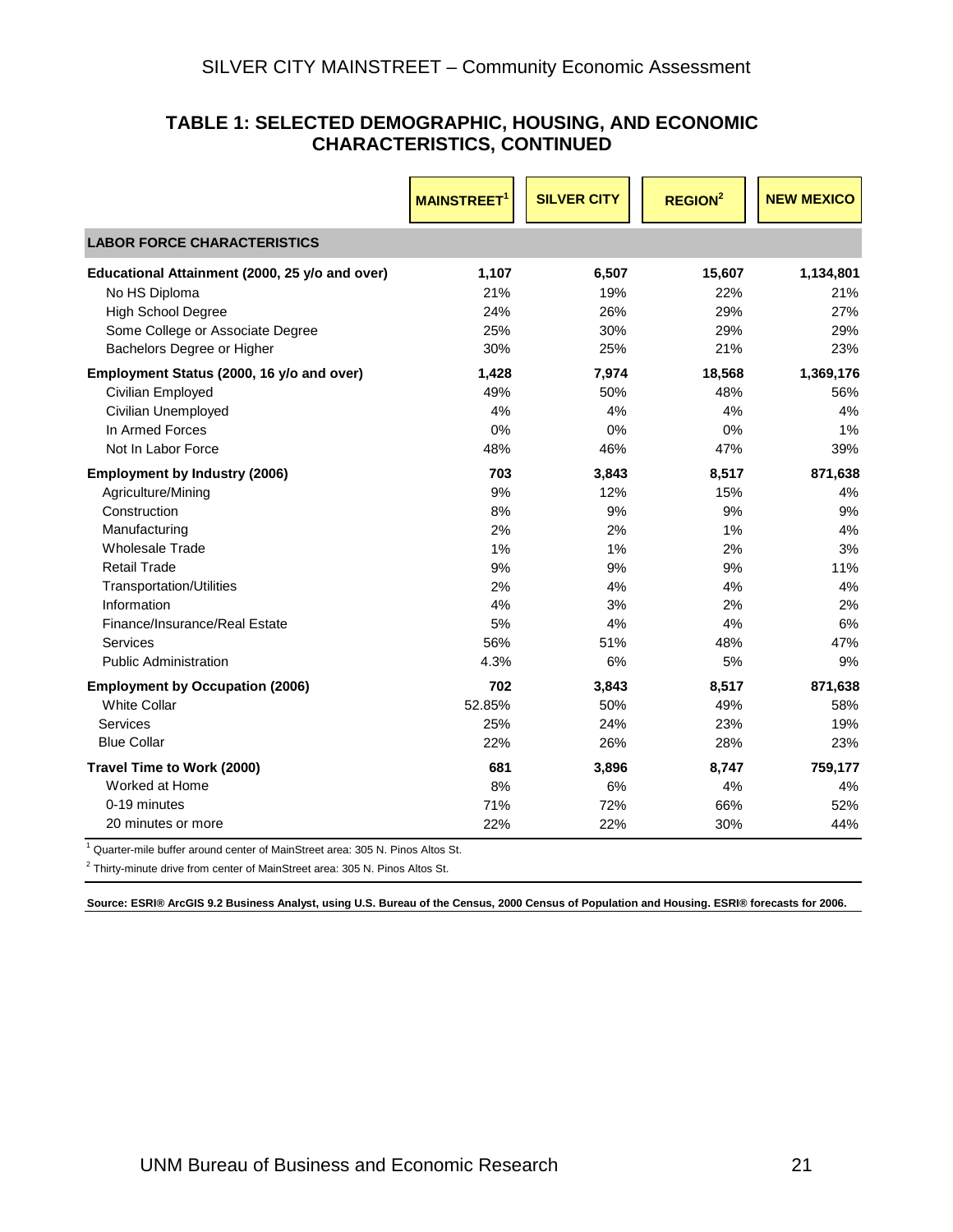Santa Clara Silver City and Extended Drive Time Main Street Center  $\mathbf{I}$  Municipal Boundaries 30 Minute Drive N

**FIGURE 1: SILVER CITY REGIONAL TRADE AREA** 

<span id="page-23-0"></span>Source: ESRI® StreetMap™, UNM-BBER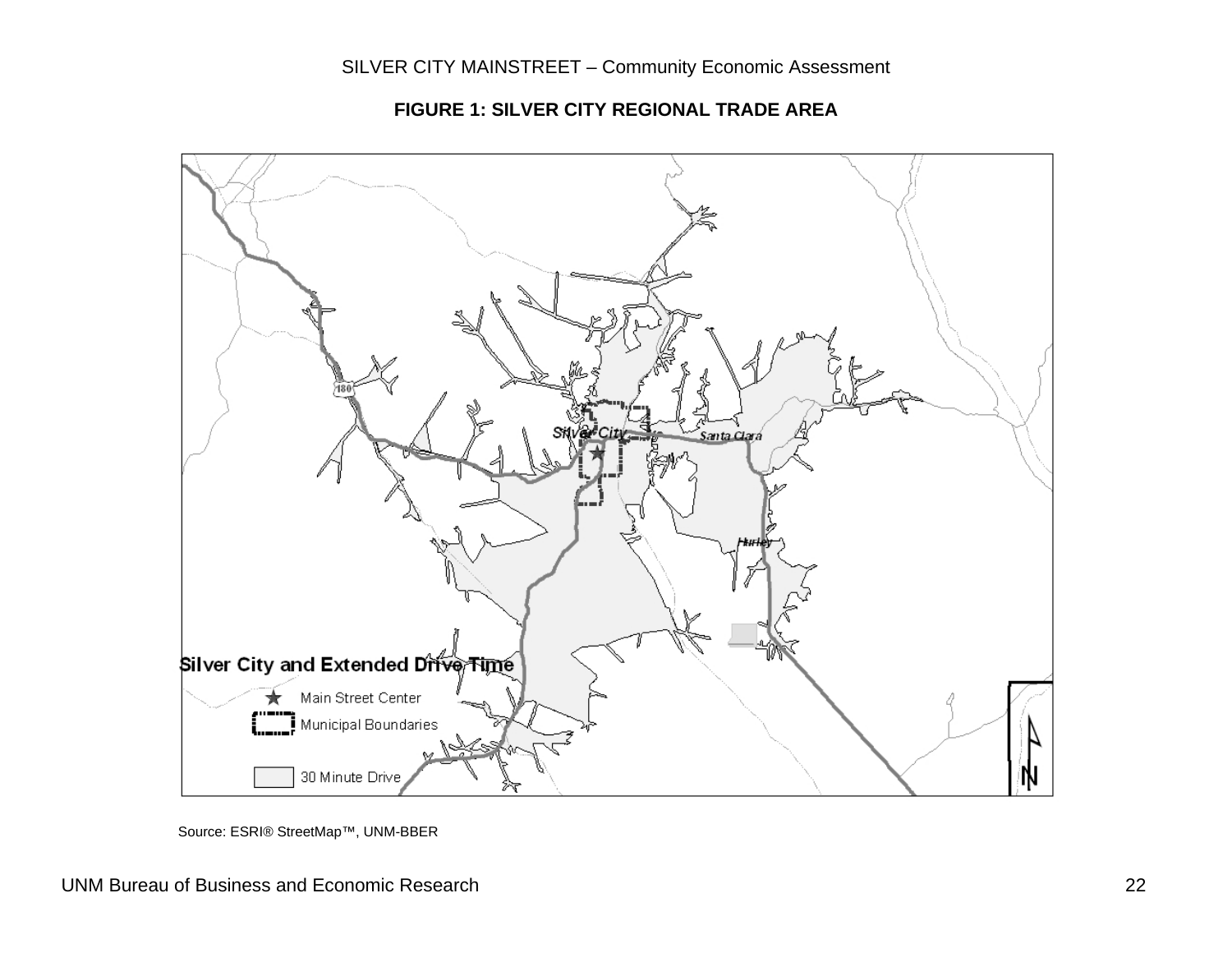#### **TABLE 2: LOCATION QUOTIENT: SILVER CITY EMPLOYMENT BY INDUSTRY IN RELATION TO GRANT COUNTY AND NEW MEXICO, AND GRANT COUNTY EMPLOYMENT BY INDUSTRY IN RELATION TO NEW MEXICO**

|                                                                                     | <b>SILVER CITY</b>  | <b>GRANT</b><br><b>COUNTY</b> |                   |
|-------------------------------------------------------------------------------------|---------------------|-------------------------------|-------------------|
|                                                                                     | <b>GRANT COUNTY</b> | <b>NEW MEXICO</b>             | <b>NEW MEXICO</b> |
| Agriculture; forestry; fishing and hunting; and mining                              | 0.68                | 2.42                          | 3.54              |
| Agriculture; forestry; fishing and hunting                                          | 0.39                | 0.55                          | 1.41              |
| Mining                                                                              | 0.76                | 4.52                          | 5.95              |
| <b>Construction</b>                                                                 | 0.78                | 0.87                          | 1.12              |
| <b>Manufacturing</b>                                                                | 1.51                | 0.44                          | 0.29              |
| Wholesale trade                                                                     | 0.71                | 0.41                          | 0.57              |
| <b>Retail trade</b>                                                                 | 1.11                | 0.96                          | 0.86              |
| Transportation and warehousing; and utilities                                       | 0.86                | 0.84                          | 0.97              |
| Transportation and warehousing                                                      | 0.84                | 0.84                          | 1.01              |
| Utilities                                                                           | 0.95                | 0.84                          | 0.88              |
| <b>Information</b>                                                                  | 1.48                | 1.44                          | 0.97              |
| Finance; insurance; real estate and rental and leasing                              | 1.01                | 0.73                          | 0.72              |
| Finance and insurance                                                               | 0.67                | 0.34                          | 0.51              |
| Real estate and rental and leasing                                                  | 1.28                | 1.40                          | 1.09              |
| Professional; scientific; management; administrative; and waste management services | 1.12                | 0.60                          | 0.53              |
| Professional; scientific; and technical services                                    | 0.97                | 0.44                          | 0.46              |
| Management of companies and enterprises                                             | 0.00                | 0.00                          | 0.00              |
| Administrative and support and waste management services                            | 1.31                | 0.90                          | 0.69              |
| <b>Educational; health and social services</b>                                      | 1.06                | 1.45                          | 1.36              |
| <b>Educational services</b>                                                         | 1.12                | 1.48                          | 1.33              |
| Health care and social assistance                                                   | 1.01                | 1.41                          | 1.39              |
| Arts; entertainment; recreation; accommodation and food services                    | 1.14                | 0.91                          | 0.80              |
| Arts; entertainment; and recreation                                                 | 1.18                | 0.70                          | 0.59              |
| Accommodation and food services                                                     | 1.13                | 0.98                          | 0.87              |
| Other services (except public administration)                                       | 1.20                | 1.10                          | 0.92              |
| <b>Public administration</b>                                                        | 0.95                | 0.59                          | 0.62              |

<span id="page-24-0"></span>**Source: Census 2000 Summary File 3 (SF 3) - Sample Data; P49. Universe: Employed civilian population 16 years and over. Calculations by BBER, 2007.**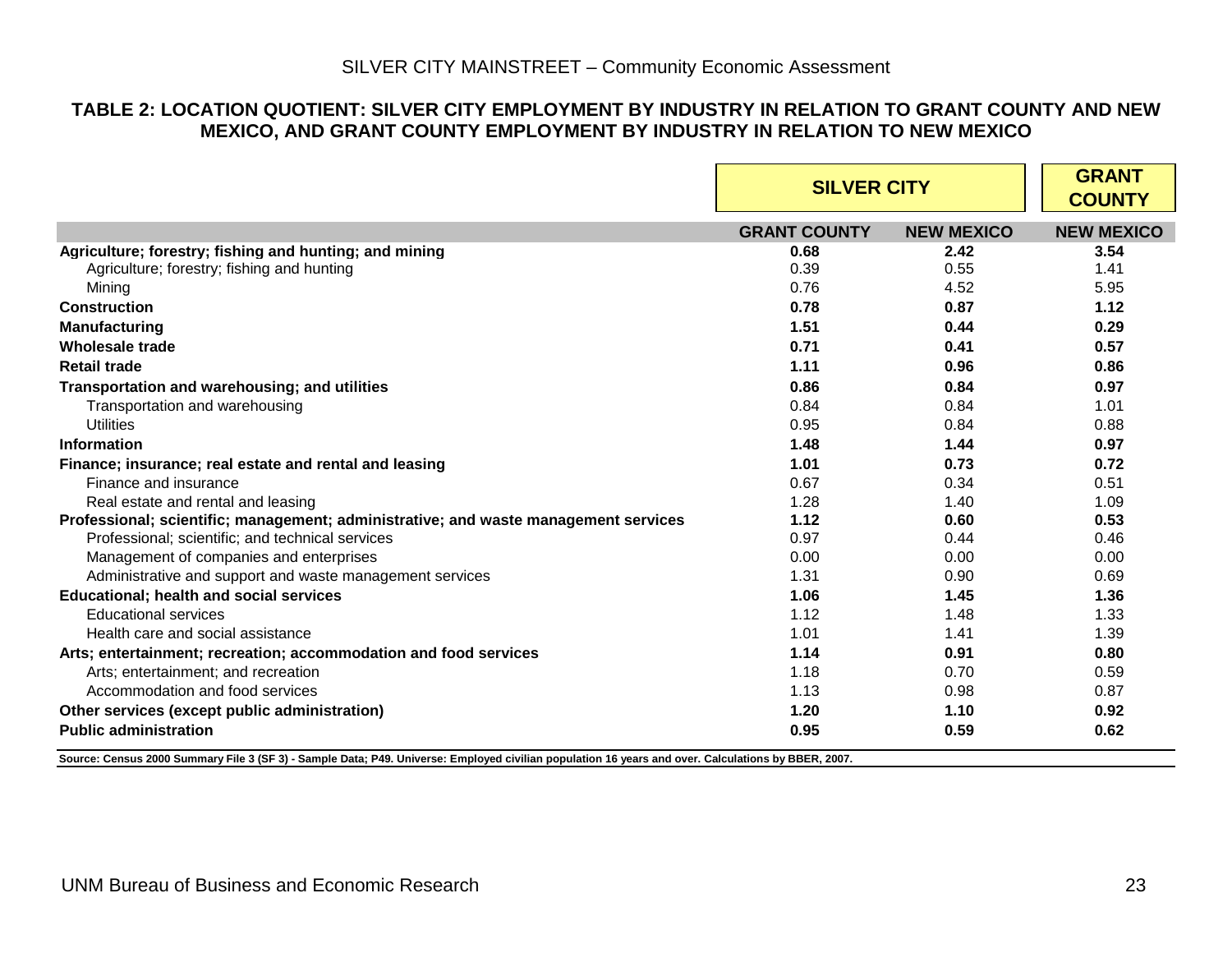#### **TABLE 3: LOCATION QUOTIENT: SILVER CITY EMPLOYMENT BY OCCUPATION IN RELATION TO GRANT COUNTY AND NEW MEXICO, AND GRANT COUNTY EMPLOYMENT BY OCCUPATION IN RELATION TO NEW MEXICO**

<span id="page-25-0"></span>

|                                                                               |                     | <b>SILVER CITY</b> |                   |
|-------------------------------------------------------------------------------|---------------------|--------------------|-------------------|
|                                                                               | <b>GRANT COUNTY</b> | <b>NEW MEXICO</b>  | <b>NEW MEXICO</b> |
| Management; professional; and related occupations                             | 0.99                | 0.87               | 0.88              |
| Management; business; and financial operations occupations                    | 0.81                | 0.64               | 0.79              |
| Management occupations; except farmers and farm managers                      | 0.86                | 0.71               | 0.82              |
| Farmers and farm managers                                                     | 0.00                | 0.00               | 1.31              |
| Business and financial operations occupations                                 | 1.01                | 0.62               | 0.61              |
| Business operations specialists                                               | 0.85                | 0.39               | 0.46              |
| <b>Financial specialists</b>                                                  | 1.10                | 0.83               | 0.76              |
| Professional and related occupations                                          | 1.08                | 1.00               | 0.93              |
| Computer and mathematical occupations                                         | 0.86                | 0.36               | 0.42              |
| Architecture and engineering occupations                                      | 0.89                | 0.58               | 0.65              |
| Architects; surveyors; cartographers; and engineers                           | 1.10                | 0.61               | 0.55              |
| Drafters; engineering; and mapping technicians                                | 0.63                | 0.52               | 0.82              |
| Life; physical; and social science occupations                                | 0.53                | 0.40               | 0.75              |
| Community and social services occupations                                     | 1.13                | 1.18               | 1.04              |
| Legal occupations                                                             | 1.28                | 0.18               | 0.14              |
| Education; training; and library occupations                                  | 1.18                | 1.50               | 1.28              |
| Arts; design; entertainment; sports; and media occupations                    | 1.33                | 1.10               | 0.82              |
| Healthcare practitioners and technical occupations                            | 1.01                | 1.05               | 1.04              |
| Health diagnosing and treating practitioners and technical occupations        | 1.02                | 0.97               | 0.95              |
| Health technologists and technicians                                          | 0.99                | 1.23               | 1.25              |
| <b>Service occupations</b>                                                    | 1.12                | 1.31               | 1.16              |
| Healthcare support occupations                                                | 0.92                | 1.54               | 1.67              |
| Protective service occupations                                                | 1.19                | 1.09               | 0.91              |
| Fire fighting; prevention; and law enforcement workers; including supervisors | 1.22                | 1.21               | 0.99              |
| Other protective service workers; including supervisors                       | 1.15                | 0.92               | 0.80              |
| Food preparation and serving related occupations                              | 1.04                | 1.03               | 0.99              |
| Building and grounds cleaning and maintenance occupations                     | 1.20                | 1.64               | 1.37              |
| Personal care and service occupations                                         | 1.27                | 1.45               | 1.14              |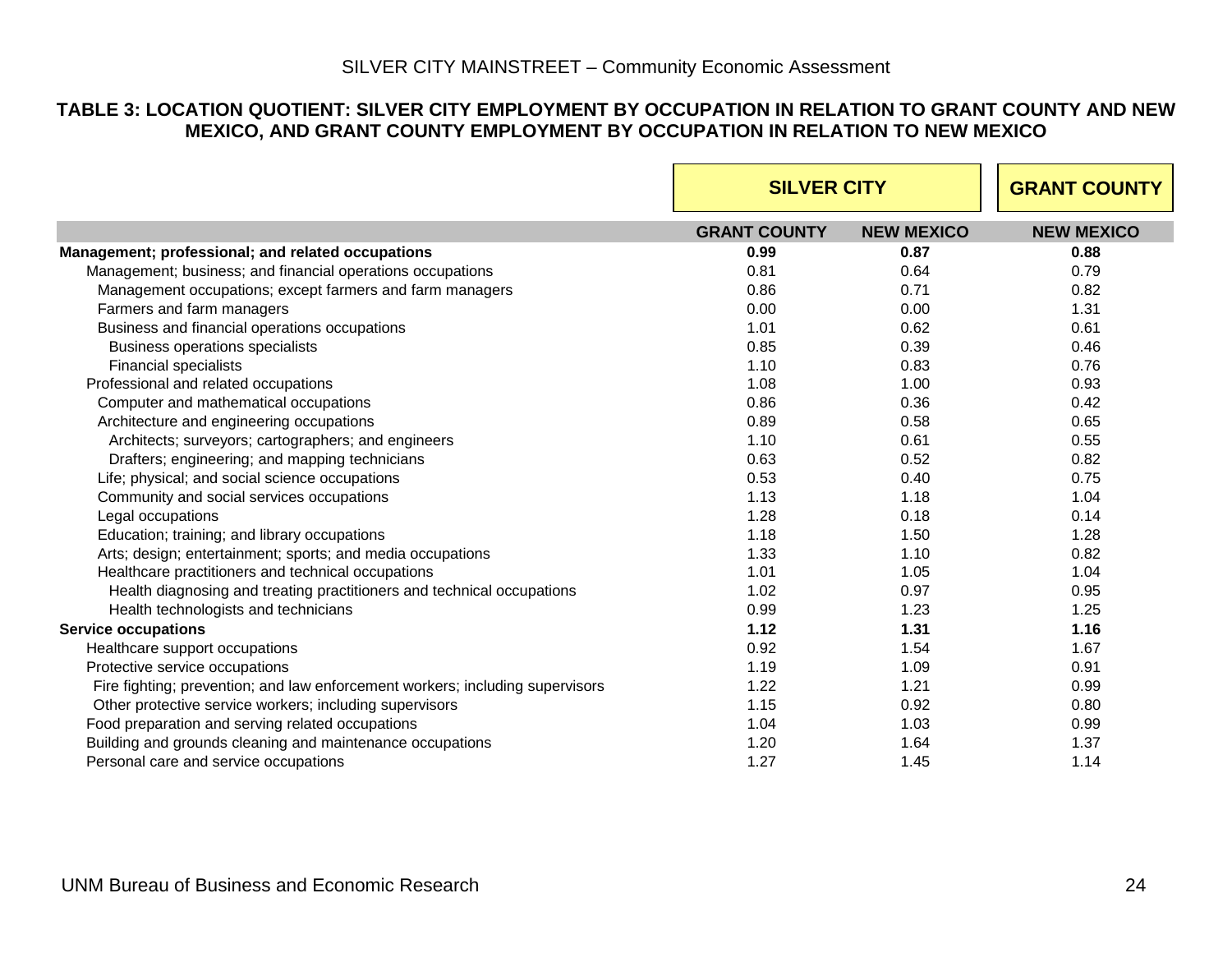#### **TABLE 3: LOCATION QUOTIENT: SILVER CITY EMPLOYMENT BY OCCUPATION IN RELATION TO GRANT COUNTY AND NEW MEXICO, AND GRANT COUNTY EMPLOYMENT BY OCCUPATION IN RELATION TO NEW MEXICO, CONTINUED**

|                                                                                                                                                                          | <b>SILVER CITY</b>  | <b>GRANT COUNTY</b> |                   |
|--------------------------------------------------------------------------------------------------------------------------------------------------------------------------|---------------------|---------------------|-------------------|
|                                                                                                                                                                          | <b>GRANT COUNTY</b> | <b>NEW MEXICO</b>   | <b>NEW MEXICO</b> |
| Sales and office occupations                                                                                                                                             | 1.00                | 0.84                | 0.84              |
| Sales and related occupations                                                                                                                                            | 1.03                | 0.82                | 0.80              |
| Office and administrative support occupations                                                                                                                            | 0.99                | 0.86                | 0.87              |
| Farming; fishing; and forestry occupations                                                                                                                               | 0.72                | 0.46                | 0.63              |
| Construction; extraction; and maintenance occupations                                                                                                                    | 0.82                | 1.18                | 1.43              |
| Construction and extraction occupations                                                                                                                                  | 0.79                | 1.12                | 1.42              |
| Supervisors; construction and extraction workers                                                                                                                         | 0.97                | 1.66                | 1.71              |
| Construction trades workers                                                                                                                                              | 0.77                | 0.87                | 1.14              |
| <b>Extraction workers</b>                                                                                                                                                | 0.69                | 2.87                | 4.17              |
| Installation; maintenance; and repair occupations                                                                                                                        | 0.87                | 1.27                | 1.45              |
| Production; transportation; and material moving occupations                                                                                                              | 1.07                | 1.16                | 1.08              |
| Production occupations                                                                                                                                                   | 1.08                | 1.13                | 1.05              |
| Transportation and material moving occupations                                                                                                                           | 1.06                | 1.18                | 1.12              |
| Supervisors; transportation and material moving workers                                                                                                                  | 2.52                | 0.98                | 0.39              |
| Aircraft and traffic control occupations                                                                                                                                 | 0.00                | 0.00                | 0.38              |
| Motor vehicle operators                                                                                                                                                  | 0.93                | 1.26                | 1.36              |
| Rail; water and other transportation occupations                                                                                                                         | 1.72                | 2.15                | 1.25              |
| Material moving workers<br>Source: Concus 2000 Summery Eile 2 (SE 2) Somple Data: R40 Universa: Employed civilian population 16 years and over Coloulations by RPER 2007 | 1.21                | 0.99                | 0.82              |

**Source: Census 2000 Summary File 3 (SF 3) - Sample Data; P49. Universe: Employed civilian population 16 years and over. Calculations by BBER, 2007.**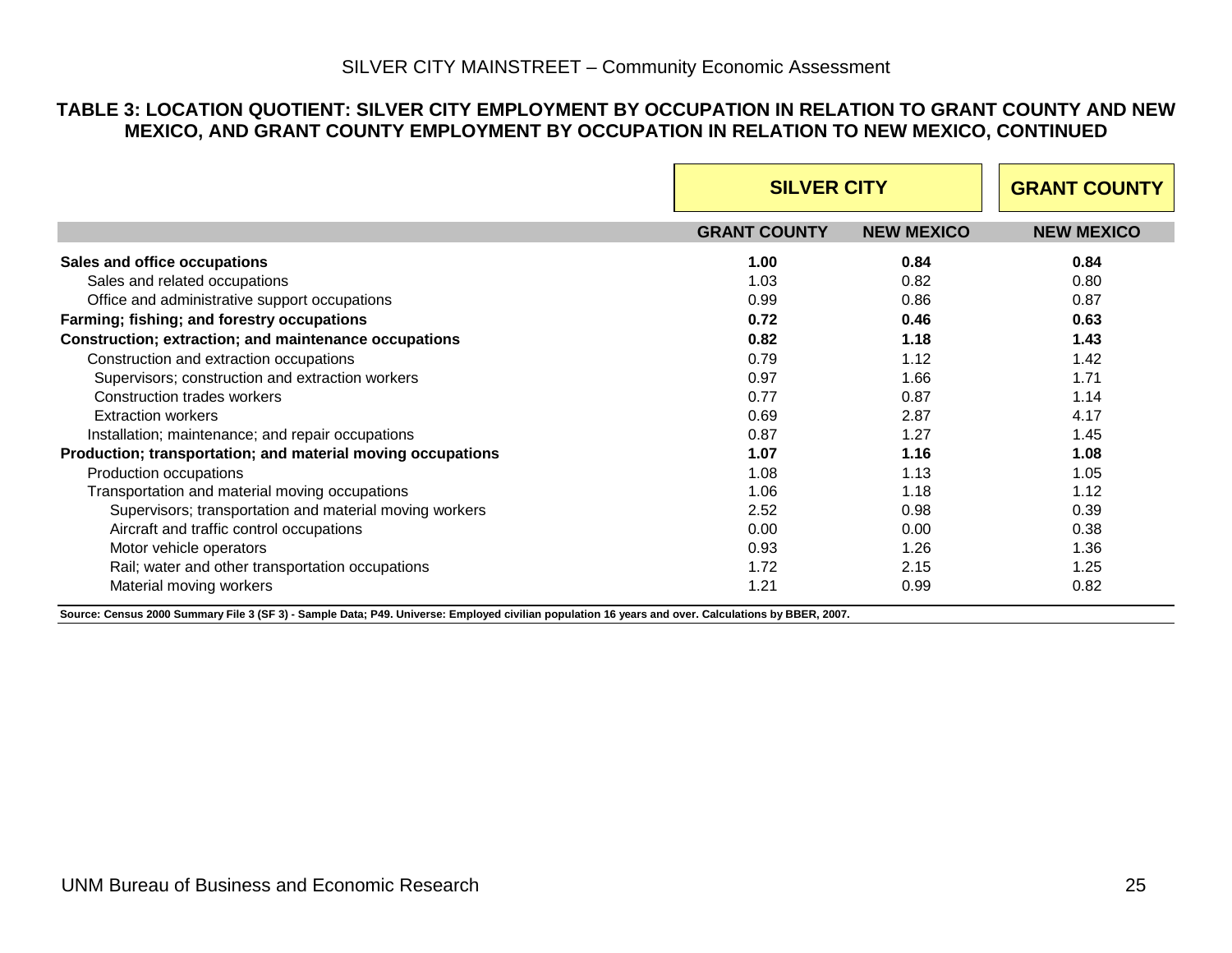



<span id="page-27-0"></span>Source: Census 2000 Summary File 3 (SF 3) - Sample Data; P51 Universe: Employed civilian population 16 years and over. Calculations by BBER, 2007.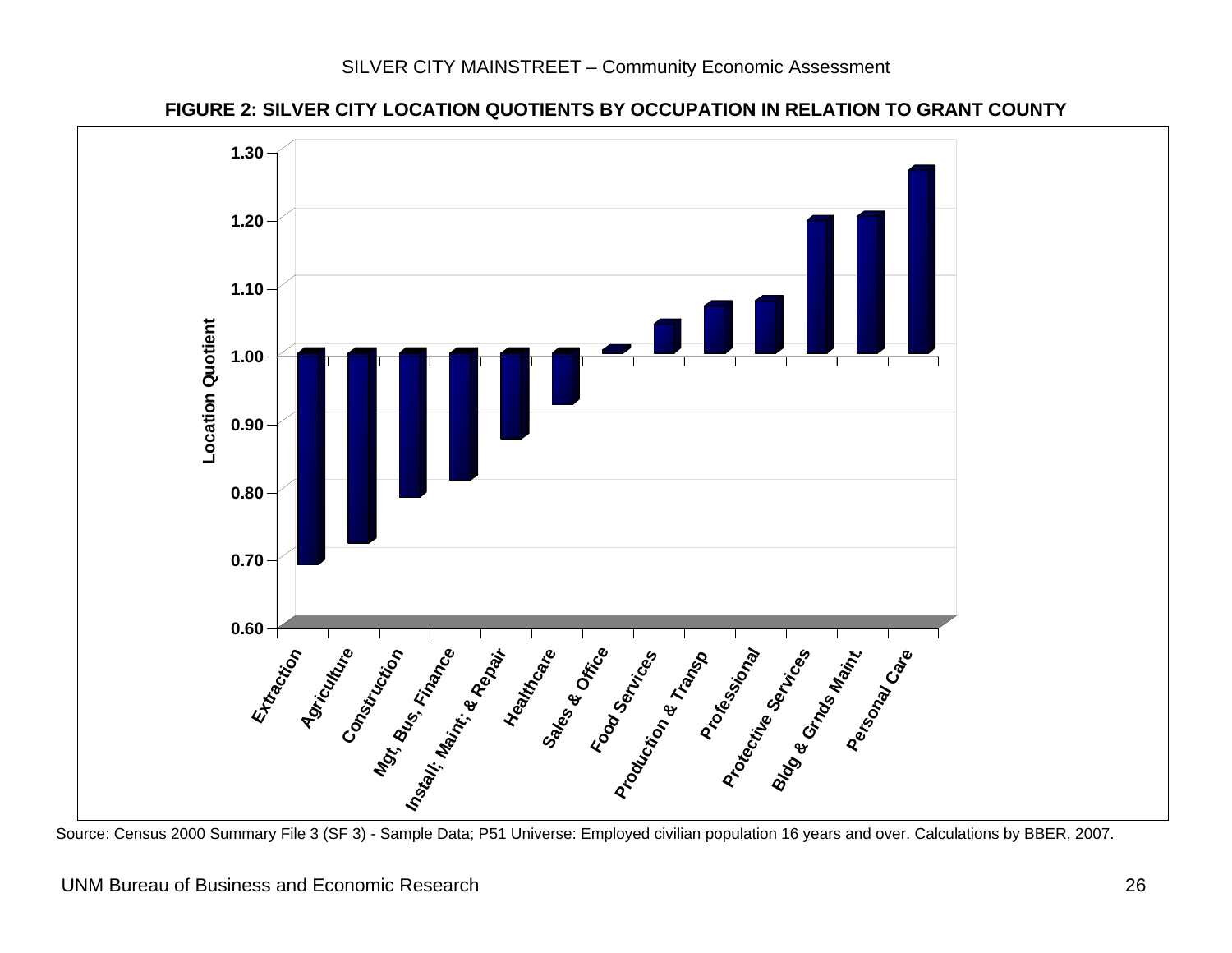#### **TABLE 4: LOCATION QUOTIENT: SILVER CITY EMPLOYMENT BY BUSINESS OWNERSHIP TYPE IN RELATION TO GRANT COUNTY AND NEW MEXICO, AND GRANT COUNTY EMPLOYMENT BY BUSINESS OWNERSHIP TYPE IN RELATION TO NEW MEXICO**

|                                                        |                     | <b>SILVER CITY</b> |                   |  |
|--------------------------------------------------------|---------------------|--------------------|-------------------|--|
|                                                        | <b>GRANT COUNTY</b> | <b>NEW MEXICO</b>  | <b>NEW MEXICO</b> |  |
| Private for-profit wage and salary workers             | 1.00                | 0.90               | 0.91              |  |
| Employee of private company                            | 0.99                | 0.90               | 0.92              |  |
| Self-employed in own incorporated business             | 1.17                | 0.87               | 0.75              |  |
| Private not-for-profit wage and salary workers         | 1.42                | 1.35               | 0.95              |  |
| <b>Local government workers</b>                        | 1.32                | 1.42               | 1.08              |  |
| <b>State government workers</b>                        | 0.79                | 1.34               | 1.70              |  |
| <b>Federal government workers</b>                      | 0.83                | 0.46               | 0.56              |  |
| Self-employed workers in own not incorporated business | 0.83                | 1.07               | 1.29              |  |
| <b>Unpaid family workers</b>                           | 1.89                | 2.07               | 1.10              |  |

<span id="page-28-0"></span>**Source: Census 2000 Summary File 3 (SF 3) - Sample Data; P49. Universe: Employed civilian population 16 years and over. Calculations by BBER, 2007.**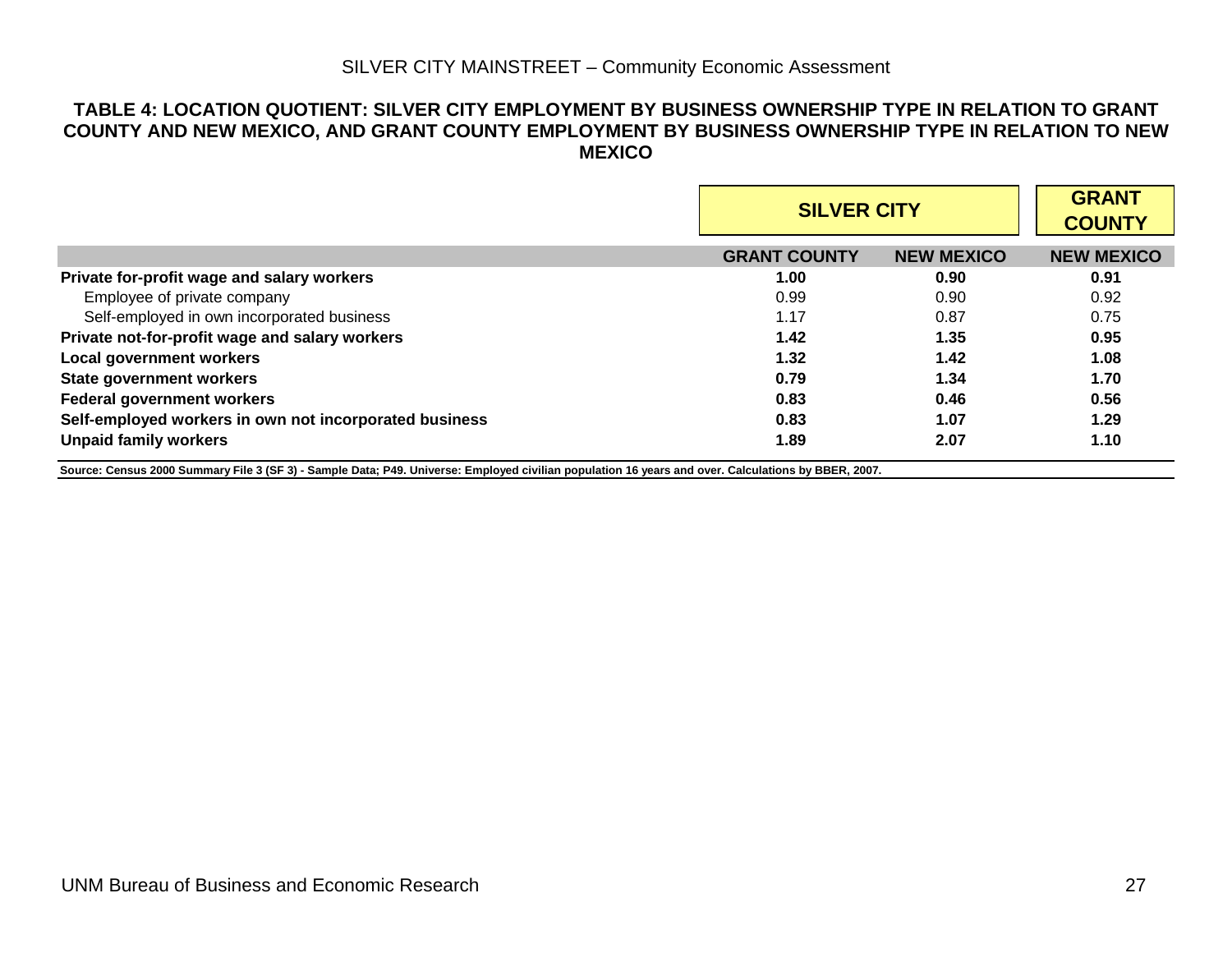#### <span id="page-29-0"></span>**TABLE 5: SILVER CITY TAXABLE GROSS RECEIPTS AND PULL FACTORS, 2004-2006**

| <b>SILVER CITY</b>                                                     | <b>TAXABLE GROSS RECEIPTS*</b> |                                     |                         | <b>PULL FACTOR</b> |              | <b>NET GAIN/LOSS</b> |              |                        |                      |                       |
|------------------------------------------------------------------------|--------------------------------|-------------------------------------|-------------------------|--------------------|--------------|----------------------|--------------|------------------------|----------------------|-----------------------|
|                                                                        | 2004                           | 2005                                | 2006                    |                    | 2004         | 2005                 | 2006*        | 2004                   | 2005                 | 2006*                 |
| Agriculture, Forestry, Fishing and Hunting                             | 448.297                        | 451.958                             | 471.724                 |                    | 139%         | 127%                 | 140%         | 125,223                | 95.628               | 134.520               |
| <b>Utilities</b>                                                       | 8,717,865                      | 11,394,178                          | 10,143,767              |                    | 115%         | 140%                 | 122%         | 1,138,749              | 3,246,018            | 1,845,031             |
| <b>Construction</b>                                                    | 19,750,167                     | 21,383,632                          | 29,360,048              |                    | 85%          | 83%                  | 95%          | (3,421,176)            | (4,451,511)          | (1, 565, 173)         |
| Manufacturing                                                          | 1,894,105                      | 2,040,234                           | 2,101,278               |                    | 45%          | 44%                  | 38%          | (2, 287, 275)          | (2,573,684)          | (3, 410, 205)         |
| <b>Wholesale Trade</b>                                                 | 4,374,408                      | 5,581,657                           | 4,966,875               |                    | 46%          | 52%                  | 42%          | (5, 232, 029)          | (5,232,412)          | (6,923,463)           |
| <b>Retail Trade</b>                                                    |                                | 140,074,461 147,244,950 142,886,636 |                         |                    | 255%         | 259%                 | 245%         | 85,066,144             | 90,434,970           | 84,467,037            |
| <b>Automobile Dealers</b>                                              | 2,243,576                      | 2,103,326                           | 2,397,347               |                    | 225%         | 205%                 | 234%         | 1,246,033              | 1,077,031            | 1,372,480             |
| Automotive Parts, Accessories, and Tire Stores                         | 6,244,240                      | 6,191,820                           | 6,494,036               |                    | 428%         | 390%                 | 400%         | 4,785,633              | 4,604,357            | 4,868,572             |
| Furniture and Home Furnishings Stores                                  | 2,728,686                      | 2,693,051                           | 2,287,821               |                    | 191%<br>473% | 176%<br>117%         | 204%         | 1,298,950              | 1,166,437            | 1,164,032             |
| <b>Building Material and Supplies Dealers</b><br><b>Grocery Stores</b> | 3,718,331<br>14,873,425        | 949,001<br>13,730,919               | 969,598<br>43,174,378   |                    | 189%         | 171%                 | 116%<br>349% | 2,932,669<br>7,001,973 | 140,960<br>5,720,312 | 134,081<br>30,787,955 |
| Pharmacies and Drug Stores                                             | 188,773                        | 190,179                             | 169,623                 |                    | 19%          | 16%                  | 14%          | (796, 910)             | (1,008,064)          | (1,072,236)           |
| <b>Clothing Accessories Stores</b>                                     | 3,006,714                      | 3,172,491                           | 3,007,666               |                    | 148%         | 165%                 | 160%         | 980,946                | 1,254,666            | 1,129,855             |
| Miscellaneous Store Retailers                                          | 87,850,212                     | 93,186,966                          | 57,739,686              |                    | 276%         | 286%                 | 202%         | 56,031,797             | 60,629,320           | 29,106,005            |
| <b>Transportation and Warehousing</b>                                  | 46,718                         | 57,320                              | 78,995                  |                    | 4%           | 3%                   | 4%           | (1,209,090)            | (1,646,284)          | (2,018,704)           |
| Information                                                            | 8,353,589                      | 8,605,434                           | 9,257,957               |                    | 222%         | 229%                 | 212%         | 4,598,020              | 4,843,386            | 4,890,363             |
| Broadcasting and Telecommunications                                    | 2,693                          | 6,332                               | 155,628                 |                    | 21%          | 44%                  | 1378%        | (10, 334)              | (7, 987)             | 144,335               |
| Radio and Television Broadcasting                                      | 281,294                        | 210,441                             | 37,597                  |                    | 132%         | 103%                 | 18%          | 68,166                 | 6,496                | (172, 140)            |
| Telecommunications                                                     | 7,801,363                      | 8,140,134                           | 8,711,967               |                    | 249%         | 263%                 | 253%         | 4,664,931              | 5,046,320            | 5,262,701             |
| <b>Finance and Insurance</b>                                           | 1,765,647                      | 2,442,775                           | 2,589,245               |                    | 158%         | 216%                 | 218%         | 646,531                | 1,313,114            | 1,400,703             |
| <b>Commercial Banking</b>                                              | 1,188,282                      | 1,806,041                           | 1,673,069               |                    | 240%         | 376%                 | 371%         | 692,746                | 1,325,175            | 1,222,227             |
| <b>Real Estate and Rental and Leasing</b>                              | 4,487,982                      | 5,004,180                           | 5,077,887               |                    | 180%         | 175%                 | 163%         | 1,995,074              | 2,140,677            | 1,959,729             |
| <b>Real Estate</b>                                                     | 4,398,160                      | 4,473,203                           | 3,795,633               |                    | 245%         | 215%                 | 189%         | 2,605,833              | 2,395,117            | 1,782,645             |
| Professional, Scientific, and Technical Services                       | 12,396,037                     | 10,963,687                          | 13,792,188              |                    | 76%          | 62%                  | 80%          | (3,915,404)            | (6, 855, 558)        | (3,532,266)           |
| Professional, Scientific, and Technical Services                       | 7,386,465                      | 6,929,968                           | 8,535,223               |                    | 117%         | 105%                 | 141%         | 1,088,385              | 304,657              | 2,502,827             |
| <b>Legal Services</b>                                                  | 1,727,835                      | 1,619,290                           | 1,561,002               |                    | 75%          | 71%                  | 67%          | (577, 577)             | (664, 979)           | (753, 213)            |
| Architectural, Engineering, and Related Services                       | 574,134                        | 1,154,937                           | 771,639                 |                    | 32%          | 61%                  | 40%          | (1,222,624)            | (753, 573)           | (1, 150, 184)         |
| Management, Scientific, and Technical Consulting Services              | 20,470                         | 84,293                              | 295,652                 |                    | 9%           | 17%                  | 54%          | (220, 264)             | (411, 204)           | (252, 875)            |
| Admin & Support and Waste Mgt & Remed Svcs                             | 144,004                        | 330,268                             | 382,976                 |                    | 30%          | 41%                  | 10%          | (336, 726)             | (470,088)            | (3,443,576)           |
| <b>Health Care and Social Assistance</b>                               | 28,279,148                     | 26,878,359                          | 26,266,332              |                    | 326%         | 303%                 | 276%         | 19,613,788             | 18,006,549           | 16,740,320            |
| <b>Ambulatory Health Care Services</b>                                 | 15,306,220                     | 13,228,589                          | 13,240,281              |                    | 372%         | 341%                 | 349%         | 11,186,375             | 9,344,793            | 9,445,152             |
| Hospitals                                                              | 5,408,723                      | 5,195,318                           | 4,302,054               |                    | 178%         | 176%                 | 150%         | 2,362,883              | 2,247,776            | 1,434,752             |
| Arts, Entertainment, and Recreation                                    | 111,943                        | 89,989                              | 162,420                 |                    | 20%          | 15%                  | 27%          | (458, 182)             | (505, 597)           | (431, 440)            |
| Independent Artists, Writers, and Performers                           | D                              | 30,876                              | 47,232                  |                    | D            | 88%                  | 106%         | (22, 389)              | (4, 195)             | 2,701                 |
| <b>Accommodation and Food Services</b>                                 | 19,018,798                     | 21,399,582                          | 22,949,803              |                    | 165%         | 181%                 | 185%         | 7,525,683              | 9,573,895            | 10,539,722            |
| Accommodation                                                          | 2,837,488                      | 3,291,220                           | 3,461,663               |                    | 110%         | 123%                 | 127%         | 263,500                | 613,669              | 725,389               |
| <b>Food Services</b>                                                   | 14,480,854                     | 16,327,195                          | 17,132,450              |                    | 164%         | 181%                 | 181%         | 5,643,146              | 7,316,906            | 7,686,970             |
| <b>Full-Service Restaurants</b>                                        | 12,840,692<br>548,442          | 14,109,591<br>697,961               | 14,260,969<br>1,152,374 |                    | 174%<br>154% | 188%<br>170%         | 183%<br>249% | 5,439,912              | 6,608,964<br>286,374 | 6,483,851<br>689,639  |
| <b>Limited-Service Eating Places</b><br><b>Special Food Services</b>   |                                | 972,396                             | 1,057,119               |                    | 233%         | 428%                 | 296%         | 191,897<br>303,002     | 745,234              | 699,645               |
| Drinking Places (Alcoholic Beverages)                                  | 530,651<br>561,068             | 547,247                             | 661,988                 |                    | 66%          | 63%                  | 78%          | (291, 665)             | (323, 666)           | (186, 165)            |
|                                                                        |                                |                                     |                         |                    |              |                      |              |                        |                      |                       |
| <b>TOTAL</b>                                                           |                                | 272,467,934 286,084,914 293,324,392 |                         |                    | 155%         | 152%                 | 143%         | 97,085,401             | 98,101,150           | 88,418,924            |

\* 2005 personal income figures were used to calculate 2006 pull factors and net gain/loss because 2006 figures were not available.

\*\* Misc Store Retailers (ALL) includes Department Stores; Other General Merchandise Stores; Misc Store Retailers; and All Other Misc Stores.

D indicates non-disclosure of data. Blank cells indicate years in which no gross receipts were reported.

All values are adjusted for inflation and are reported in terms of 2006 dollars.

Data is classified by North American Industry Classification System (NAICS). Two-digit NAICS sectors are shown in bold; non-bold, indented rows represent more detail (i.e., 3-, 4-, 5-, or 6.-digit NAICS) for a sector. Sect totals may not sum to the total due to non-disclosure and because sectors that have zero taxable gross receipts for all three years are not shown. Sub-sectors are not nested in sectors, and not all sub-sectors are shown; therefore, subsectors do not sum to sector totals.

**Source: State of New Mexico Taxation and Revenue Department Combined Reporting System; Report No. 80 -- NAICS Code Version; Calculations by BBER, 2007.**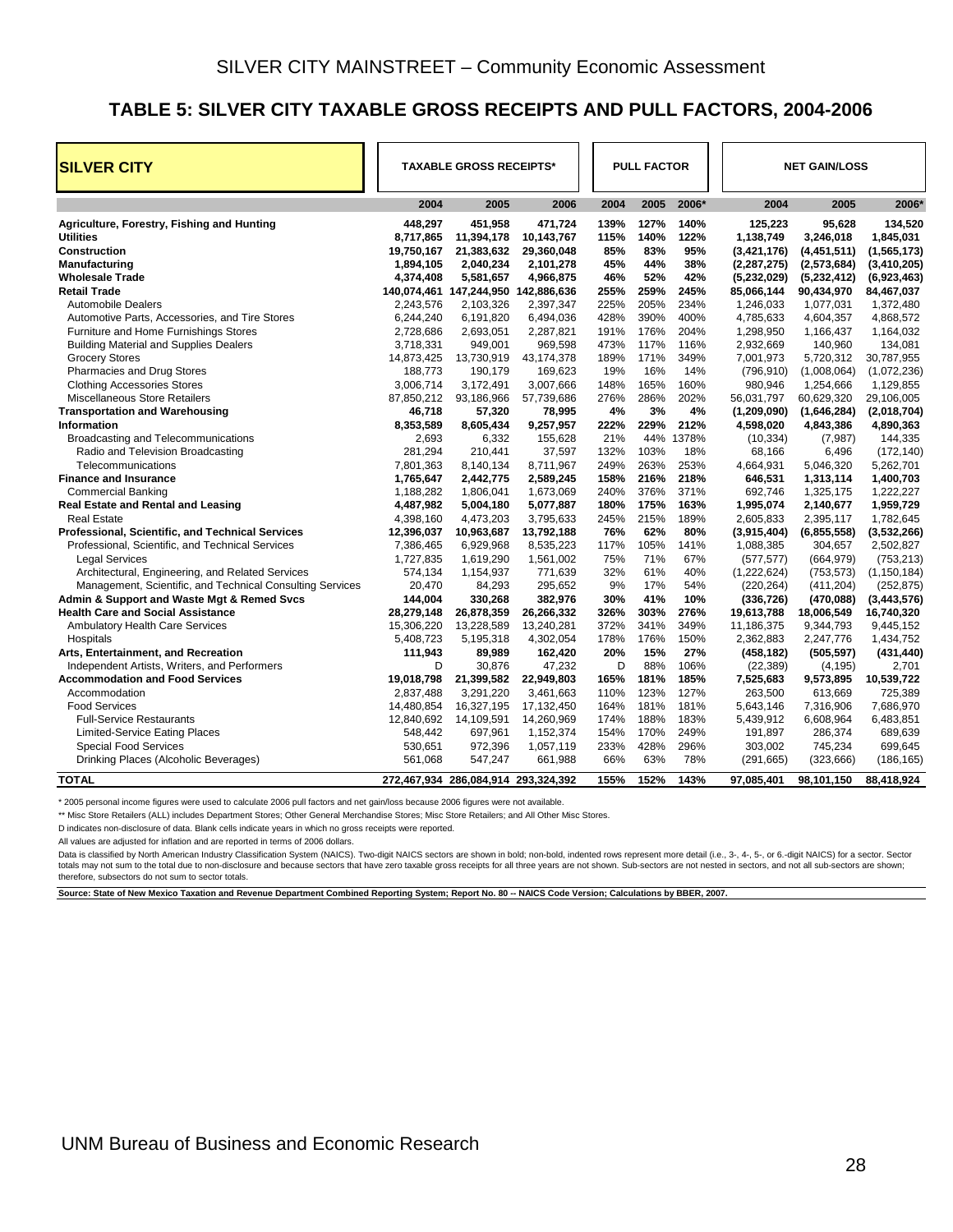#### **FIGURE 3: SILVER CITY TAXABLE GROSS RECEIPTS GAIN/LOSS BY INDUSTRY, 2004, 2005, AND 2006**



<span id="page-30-0"></span> UNM Bureau of Business and Economic Research 29 29 Source: State of New Mexico Taxation & Revenue Department Combined Reporting System; Report No. 80 -- NAICS Code Version; calculations by BBER, 2007.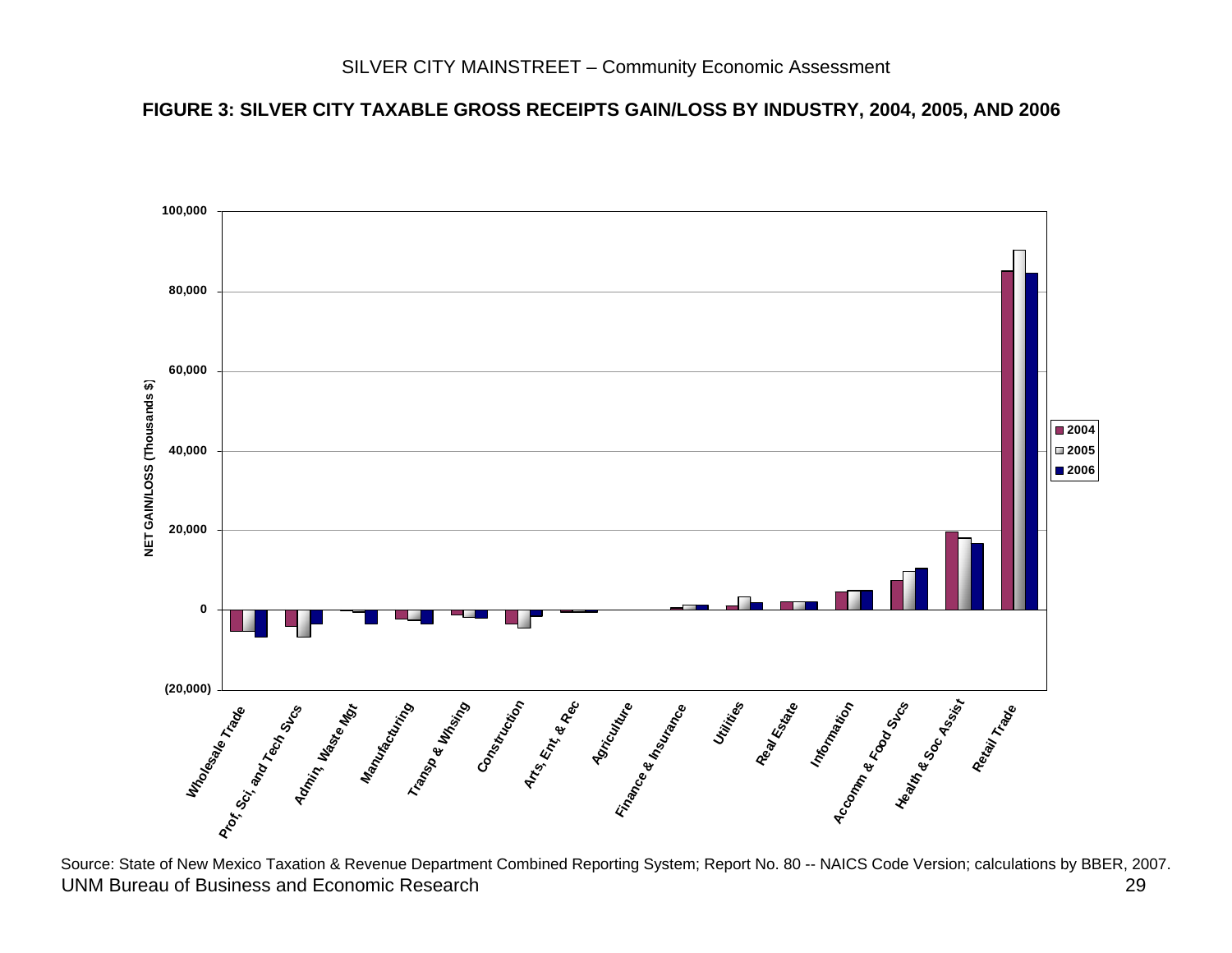

# **FIGURE 4: SILVER CITY LOCAL MARKET AREA**

<span id="page-31-0"></span>Source: ESRI® StreetMap™, UNM-BBER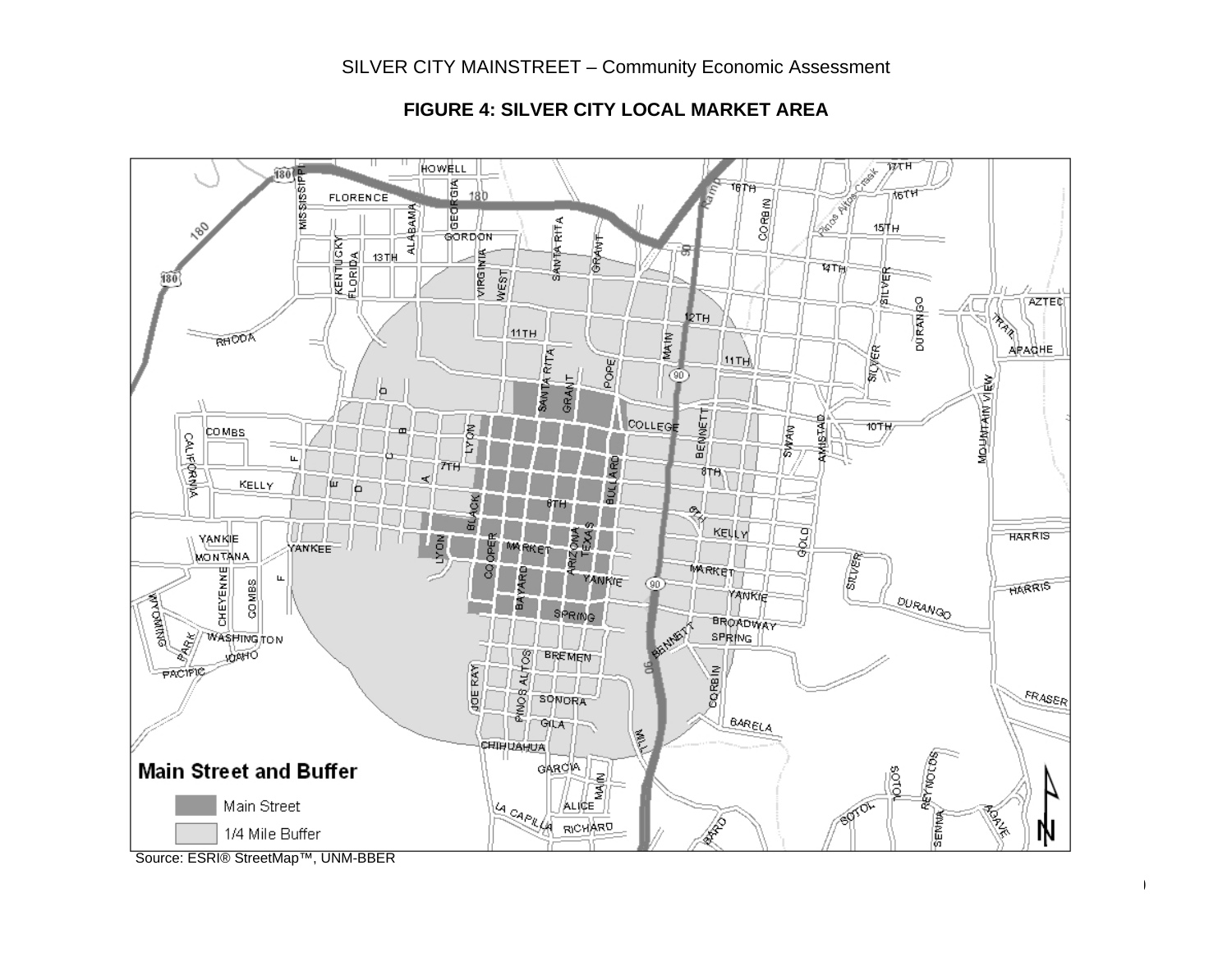## **TABLE 6: SILVER CITY BUSINESSES BY INDUSTRY BY LOCAL GEOGRAPHY, 2006**

|                                                          | MS <sup>1</sup> | SILVER CITY <sup>2</sup> | $MS\%$ <sup>3</sup> | <b>COUNTY<sup>4</sup></b> | <b>TOTAL</b> <sup>5</sup> |
|----------------------------------------------------------|-----------------|--------------------------|---------------------|---------------------------|---------------------------|
| <b>Agriculture, Forestry, Fishing and Hunting</b>        |                 |                          |                     |                           |                           |
| <b>Mining</b>                                            |                 |                          |                     |                           |                           |
| <b>Utilities</b>                                         | 2               |                          | 50%                 |                           |                           |
| <b>Construction</b>                                      | 5               | 30                       | 14%                 | 61                        | 96                        |
| <b>Manufacturing</b>                                     | 2               | 3                        | 40%                 | 10                        | 15                        |
| <b>Wholesale trade</b>                                   |                 |                          |                     | 8                         | 17                        |
| <b>Retail Trade</b>                                      | 18              | 61                       | 23%                 | 21                        | 100                       |
| <b>Transportation &amp; Warehousing</b>                  |                 | h                        |                     | 13                        | 19                        |
| <b>Information</b>                                       | 5               |                          | 42%                 | 5                         | 17                        |
| <b>Finance &amp; Insurance</b>                           | 6               | 17                       | 26%                 | 3                         | 26                        |
| <b>Real Estate, Rental &amp; Leasing</b>                 |                 | 24                       | 11%                 | 12                        | 39                        |
| <b>Professional, Scientific &amp; Technical Services</b> | 10              | 16                       | 38%                 | 19                        | 45                        |
| <b>Mgt of Companies</b>                                  |                 |                          | 50%                 | 2                         | 4                         |
| <b>Administrative &amp; Support Services</b>             |                 | 13                       | 24%                 | 9                         | 26                        |
| <b>Educational Services</b>                              |                 | 4                        | 33%                 |                           | 9                         |
| <b>Health Care and Social Assistance</b>                 |                 | 66                       | 12%                 | 11                        | 86                        |
| <b>Arts, Entertainment and Recreation</b>                |                 | 3                        | 40%                 | 10                        | 15                        |
| <b>Accommodations &amp; Food Services</b>                | 14              | 34                       | 29%                 | 22                        | 70                        |
| <b>Other Services</b>                                    | 8               | 34                       | 19%                 | 24                        | 66                        |
| <b>Public Administration</b>                             | 9               | 11                       | 45%                 |                           | 27                        |
| <b>Other</b>                                             |                 |                          |                     |                           |                           |
| Total                                                    | 100             | 346                      | 22%                 | 256                       | 702                       |

<sup>1</sup> MainStreet District.

2 Town, not including MainStreet District.

3 MainStreet District as a percentage of entire town.

<sup>4</sup> County, not including town.

5 County total.

<span id="page-32-0"></span>**Source: NM Department of Labor, ES-202 (Covered Employment Statistics), 2006. Calculations by BBER, 2007.**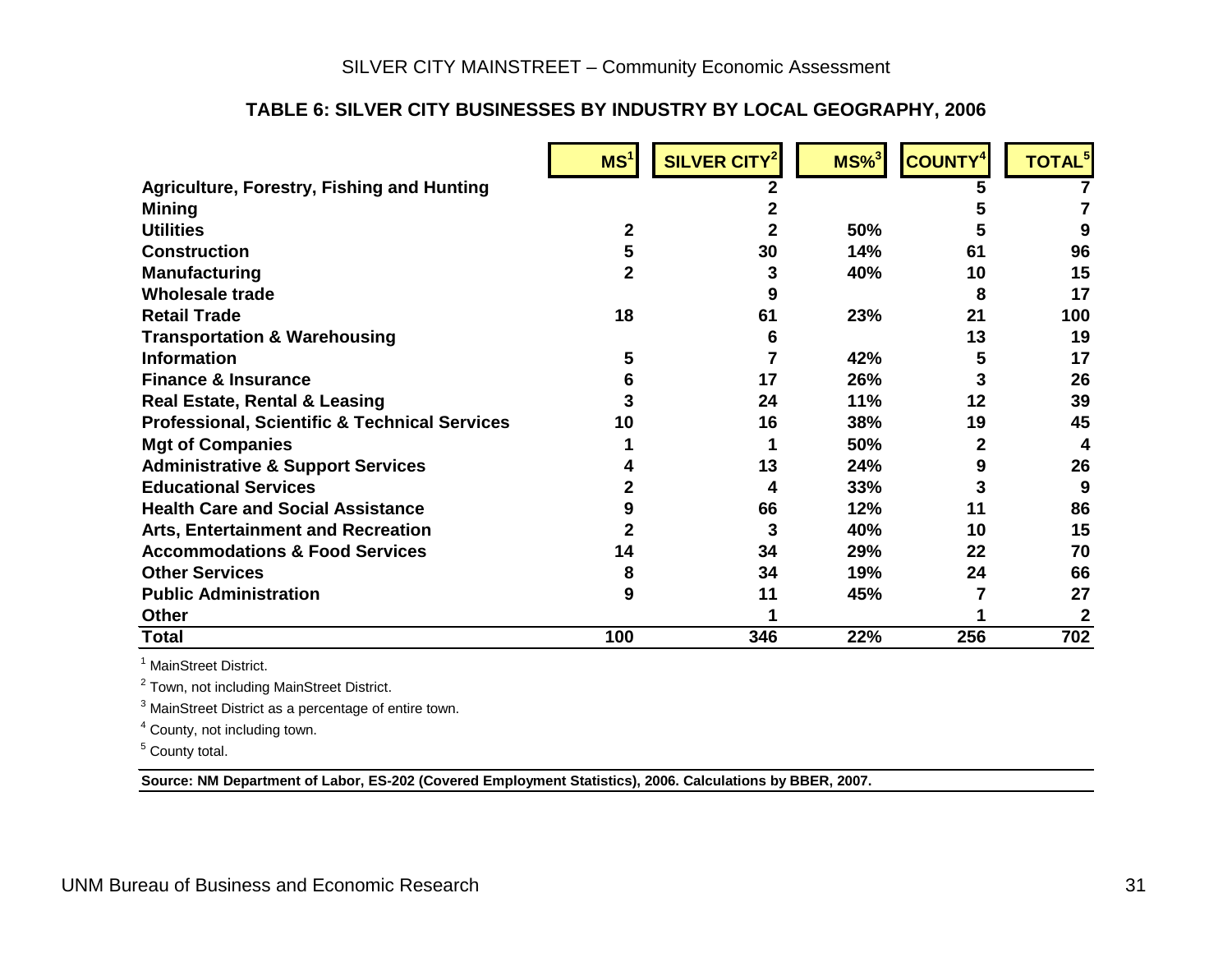## SILVER CITY MAINSTREET – Community Economic Assessment

| LIVIL LV LIVILIV L                                       |                 |                          | IN MAINOTNEET ANEA, 2000 |                            |                          |
|----------------------------------------------------------|-----------------|--------------------------|--------------------------|----------------------------|--------------------------|
|                                                          | MS <sup>1</sup> | SILVER CITY <sup>2</sup> | $MS\%$ <sup>3</sup>      | <b>COUNTY</b> <sup>4</sup> | <b>TOTAL<sup>5</sup></b> |
| <b>Agriculture, Forestry, Fishing and Hunting</b>        |                 |                          |                          | 18                         | 25                       |
| <b>Mining</b>                                            |                 | 6                        |                          | 920                        | 926                      |
| <b>Utilities</b>                                         | 27              | 36                       | 43%                      | 17                         | 80                       |
| <b>Construction</b>                                      | 27              | 442                      | 6%                       | 254                        | 723                      |
| <b>Manufacturing</b>                                     | 32              | 8                        | 79%                      | 413                        | 453                      |
| Wholesale trade                                          |                 | 95                       |                          | 53                         | 148                      |
| <b>Retail Trade</b>                                      | 95              | 944                      | 9%                       | 101                        | 1,140                    |
| <b>Transportation &amp; Warehousing</b>                  |                 | 87                       |                          | 98                         | 185                      |
| <b>Information</b>                                       | 77              | 42                       | 65%                      | 17                         | 136                      |
| <b>Finance &amp; Insurance</b>                           | 25              | 163                      | 13%                      | 7                          | 195                      |
| <b>Real Estate, Rental &amp; Leasing</b>                 | 15              | 77                       | 16%                      | 20                         | 111                      |
| <b>Professional, Scientific &amp; Technical Services</b> | 44              | 69                       | 39%                      | 36                         | 148                      |
| <b>Mgt of Companies</b>                                  | 9               | 26                       | 25%                      | 13                         | 48                       |
| <b>Administrative &amp; Support Services</b>             | 29              | 384                      | 7%                       | 51                         | 464                      |
| <b>Educational Services</b>                              | 28              | 1,152                    | 2%                       | 377                        | 1,557                    |
| <b>Health Care and Social Assistance</b>                 | 202             | 1,203                    | 14%                      | 437                        | 1,842                    |
| <b>Arts, Entertainment and Recreation</b>                | 28              | 30                       | 48%                      | 41                         | 99                       |
| <b>Accommodations &amp; Food Services</b>                | 209             | 663                      | 24%                      | 155                        | 1,027                    |
| <b>Other Services</b>                                    | 38              | 132                      | 22%                      | 54                         | 225                      |
| <b>Public Administration</b>                             | 158             | 205                      | 43%                      | 94                         | 457                      |
| <b>Total</b>                                             | 1,042           | 5,772                    | 15%                      | 3,174                      | 9,988                    |

#### **TABLE 7: SILVER CITY EMPLOYMENT BY INDUSTRY IN MAINSTREET AREA, 2006**

<sup>1</sup> MainStreet District.

2 Town, not including MainStreet District.

3 MainStreet District as a percentage of entire town.

<sup>4</sup> County, not including town.

5 County total.

<span id="page-33-0"></span>**Source: NM Department of Labor, ES-202 (Covered Employment Statistics), 2006. Calculations by BBER, 2007.**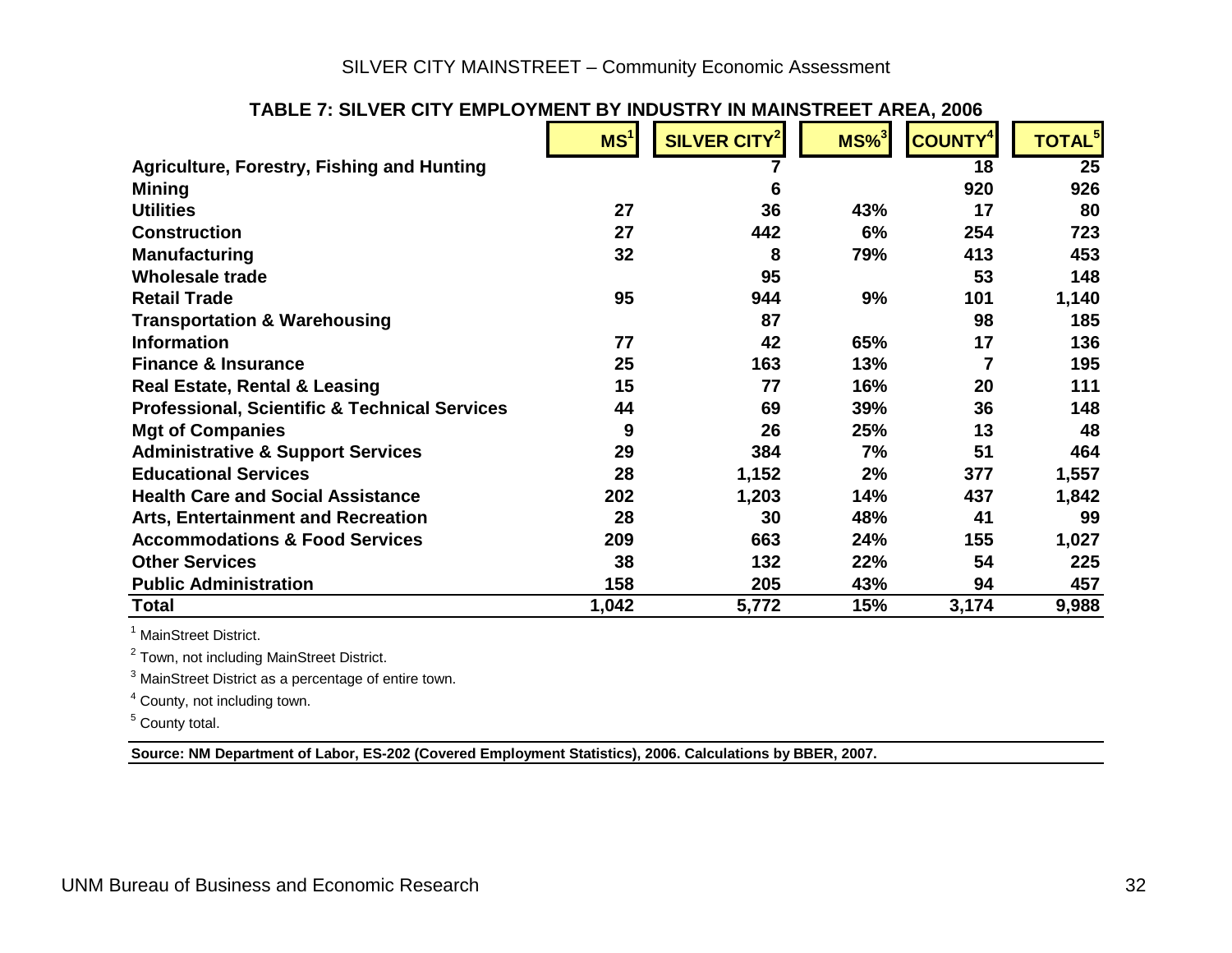



<span id="page-34-0"></span>Source: NM Department of Labor, ES-202 (Covered Employment Statistics), 2006. Calculations by BBER, 2007.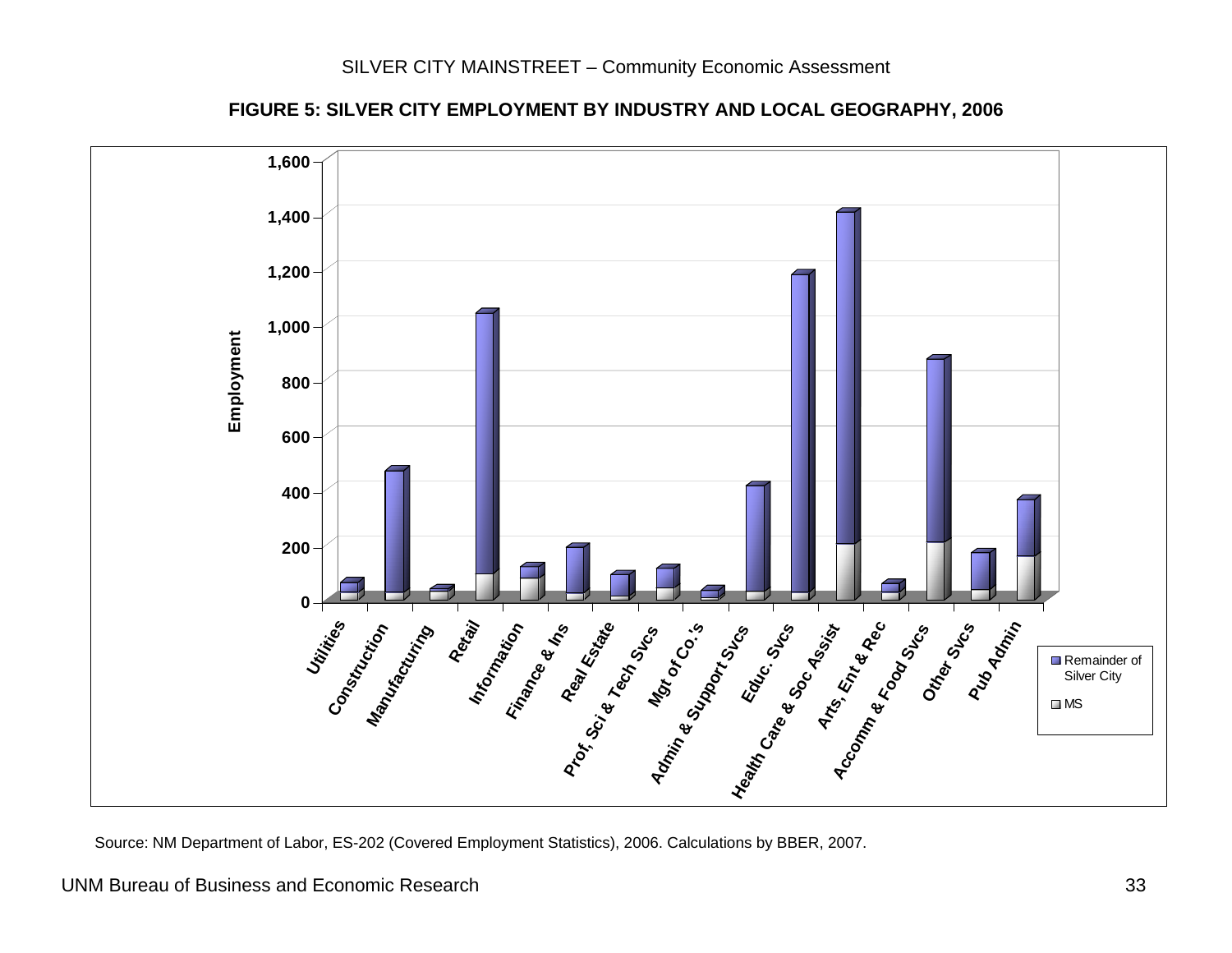**FIGURE 6: SILVER CITY EMPLOYMENT IN MAINSTREET AREA BY INDUSTRY, 2006**



Source: NM Department of Labor, ES-202 (Covered Employment Statistics), 2006. Calculations by BBER, 2007.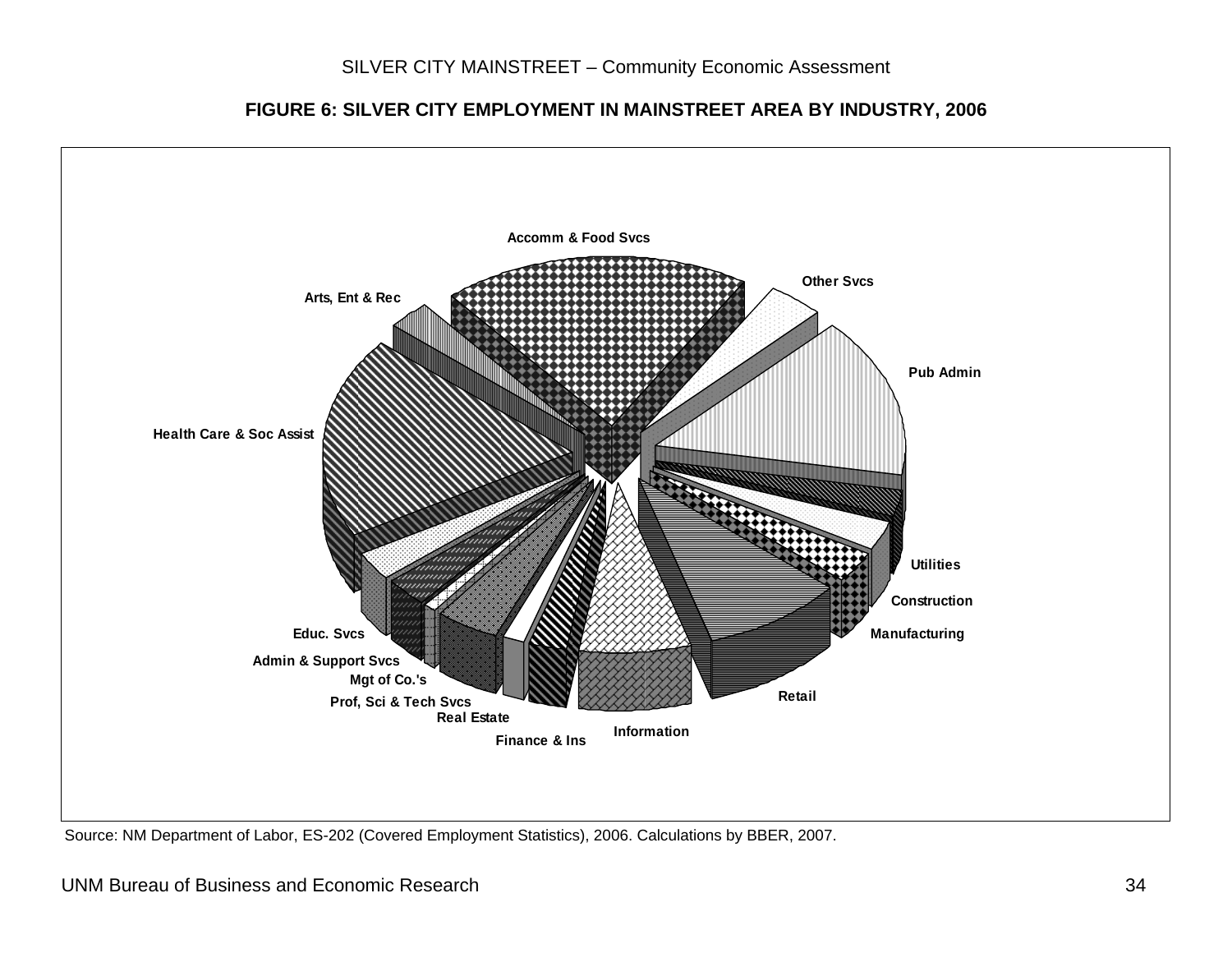# **TABLE 8: SILVER CITY MARKET AREA CONSUMER SPENDING**

<span id="page-36-0"></span>

|                                                  | <b>MAINSTREET</b> | <b>SILVER CITY</b> | <b>REGION<sup>2</sup></b> | <b>NEW MEXICO</b> |
|--------------------------------------------------|-------------------|--------------------|---------------------------|-------------------|
| <b>CONSUMER SPENDING (2006, in Thousands \$)</b> |                   |                    |                           |                   |
| <b>Retail Goods</b>                              | \$11,635          | \$66,117           | \$157,050                 | \$15,274,537      |
| Average Spent per Household (\$)                 | \$15,033          | \$15,355           | \$16,186                  | \$20,497          |
| <b>Apparel &amp; Services</b>                    | \$903             | \$5,088            | \$11,727                  | \$1,186,955       |
| Men's Apparel                                    | \$183             | \$1,031            | \$2,367                   | \$237,346         |
| Women's Apparel                                  | \$291             | \$1,634            | \$3,747                   | \$370,989         |
| Children's Apparel                               | \$170             | \$962              | \$2,269                   | \$232,175         |
| Infant Apparel (Under 2 Years)                   | \$51              | \$282              | \$657                     | \$68,340          |
| Footwear                                         | \$92              | \$513              | \$1,187                   | \$120,140         |
| Watches & Jewelry                                | \$78              | \$460              | \$1,057                   | \$109,151         |
| <b>Apparel Products &amp; Services</b>           | \$89              | \$488              | \$1,101                   | \$117,153         |
| <b>Computers &amp; Accessories</b>               | \$117             | \$659              | \$1,495                   | \$152,616         |
| Computers & Hardware for Home Use                | \$102             | \$578              | \$1,311                   | \$133,740         |
| Software & Accessories for Home Use              | \$14              | \$81               | \$184                     | \$18,877          |
| <b>Entertainment/Recreation</b>                  | \$1,483           | \$8,525            | \$19,982                  | \$1,962,440       |
| Fees & Admissions                                | \$254             | \$1,494            | \$3,406                   | \$347,923         |
| TV/Video/Sound Equipment                         | \$516             | \$2,879            | \$6,650                   | \$656,419         |
| Pets                                             | \$205             | \$1,195            | \$2,900                   | \$279,357         |
| Toys & Games                                     | \$89              | \$505              | \$1,177                   | \$116,798         |
| <b>Recreational Vehicles &amp; Fees</b>          | \$175             | \$1,057            | \$2,644                   | \$248,147         |
| Sports/Rec/Exercise Equipment                    | \$78              | \$453              | \$1,054                   | \$103,145         |
| Photo Equipment/Supplies                         | \$64              | \$369              | \$842                     | \$83,552          |
| Reading                                          | \$101             | \$573              | \$1,309                   | \$127,098         |
| <b>Food at Home</b>                              | \$2,332           | \$12,958           | \$30,628                  | \$3,005,686       |
| <b>Bakery &amp; Cereal Products</b>              | \$340             | \$1,889            | \$4,461                   | \$438,347         |
| Meat/Poultry/Fish/Eggs                           | \$617             | \$3,425            | \$8,158                   | \$796,380         |
| Dairy Products                                   | \$253             | \$1,405            | \$3,313                   | \$324,889         |
| Fruit & Vegetables                               | \$400             | \$2,222            | \$5,233                   | \$519,804         |
| Snacks/Other Food                                | \$722             | \$4,017            | \$9,461                   | \$926,266         |
| <b>Food Away from Home</b>                       | \$1,536           | \$8,633            | \$20,045                  | \$2,009,504       |
| <b>Alcoholic Beverages</b>                       | \$269             | \$1,479            | \$3,341                   | \$339,524         |
| <b>Investments</b>                               | \$1,808           | \$10,381           | \$23,217                  | \$2,516,088       |
| <b>Health Care</b>                               | \$1,832           | \$10,383           | \$24,739                  | \$2,268,502       |
| <b>Health Insurance</b>                          | \$901             | \$5,090            | \$12,152                  | \$1,109,613       |
| <b>Nonprescription Drugs</b>                     | \$57              | \$317              | \$744                     | \$70,324          |
| <b>Prescription Drugs</b>                        | \$302             | \$1,695            | \$4,095                   | \$359,652         |
| Eyeglasses & Contact Lenses                      | \$40              | \$228              | \$535                     | \$51,228          |
| Life & Other Personal Insurance                  | \$296             | \$1,748            | \$4,198                   | \$389,932         |

<sup>1</sup> Quarter-mile buffer around center of MainStreet area: 305 N. Pinos Altos St.

 $2$  Thirty-minute drive from center of MainStreet area: 305 N. Pinos Altos St.

**Source: ESRI® ArcGIS 9.2 Business Analyst, using expenditure data derived from the 2001, 2002, and 2003 Bureau of Labor Statistics' Consumer Expenditure Surveys. ESRI® forecasts for 2006.**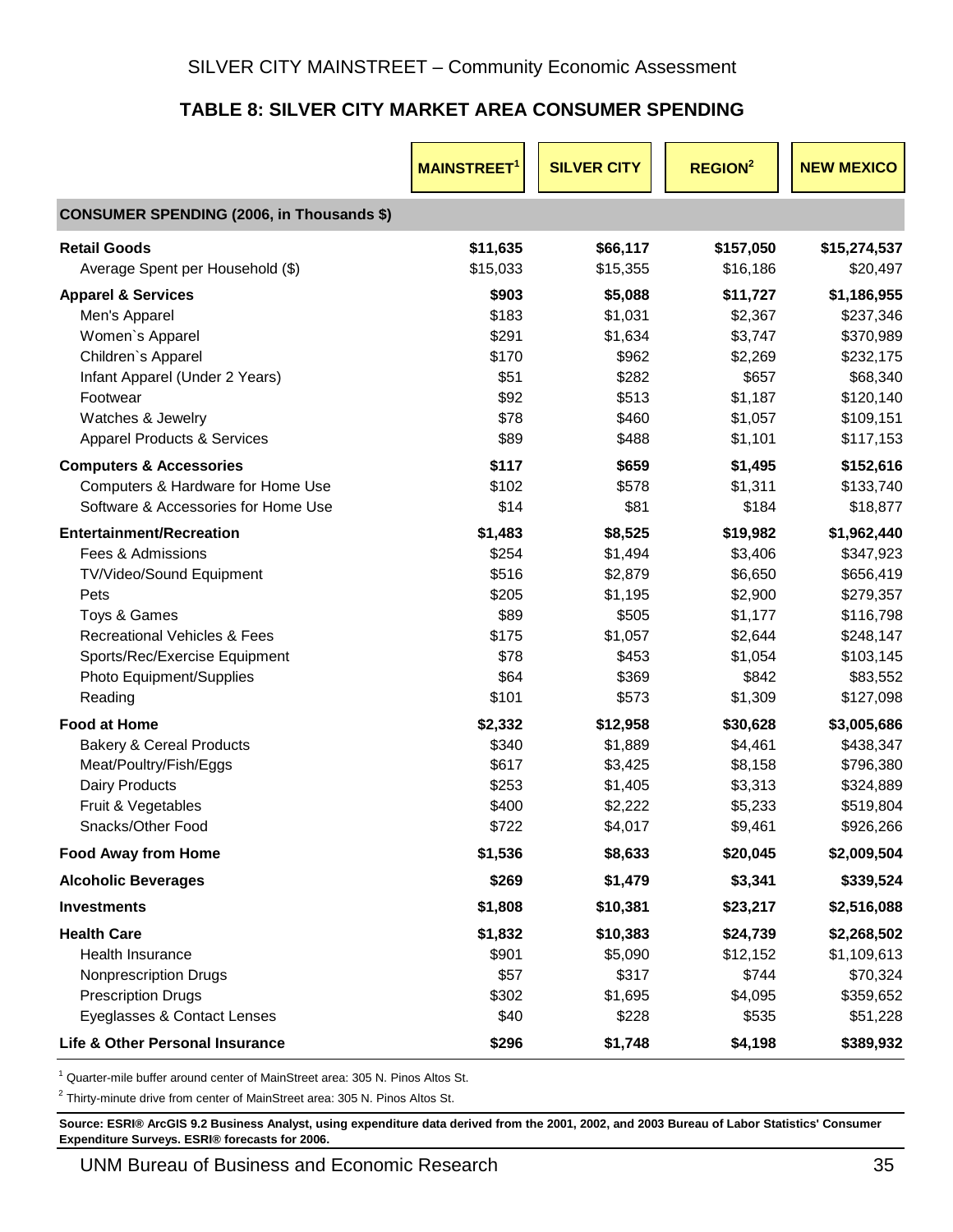# **TABLE 8: SILVER CITY MARKET AREA CONSUMER SPENDING, CONTINUED**

|                                                  | <b>MAINSTREET</b> | <b>SILVER CITY</b> | <b>REGION<sup>2</sup></b> | <b>NEW MEXICO</b> |
|--------------------------------------------------|-------------------|--------------------|---------------------------|-------------------|
| <b>CONSUMER SPENDING (2006, in Thousands \$)</b> |                   |                    |                           |                   |
| <b>Smoking Products</b>                          | \$256             | \$1,377            | \$3,222                   | \$305,224         |
| <b>Personal Care Products</b>                    | \$214             | \$1,195            | \$2,781                   | \$276,292         |
| Housing:                                         | \$6,150           | \$34,974           | \$80,996                  | \$8,349,143       |
| Mortgage Payment & Basics                        | \$3,234           | \$20,032           | \$48,217                  | \$4,808,937       |
| Maintenance & Remodeling Services                | \$707             | \$4,377            | \$10,532                  | \$1,020,863       |
| Maintenance & Remodeling Materials               | \$148             | \$897              | \$2,213                   | \$214,491         |
| Home Improvement Services                        | \$718             | \$4,431            | \$10,653                  | \$1,034,547       |
| Home Improvement Materials                       | \$156             | \$939              | \$2,310                   | \$224,172         |
| Utilities/Fuel/Public Services                   | \$2,014           | \$11,393           | \$27,037                  | \$2,600,753       |
| <b>Telephone Services</b>                        | \$696             | \$3,885            | \$9,125                   | \$900,334         |
| Insurance - Owners & Renters                     | \$203             | \$1,214            | \$2,956                   | \$273,652         |
| <b>Household Furnishings &amp; Equipment</b>     | \$842             | \$4,893            | \$11,496                  | \$1,151,460       |
| <b>Household Textiles</b>                        | \$58              | \$337              | \$783                     | \$78,649          |
| Furniture                                        | \$265             | \$1,548            | \$3,649                   | \$369,852         |
| <b>Floor Coverings</b>                           | \$32              | \$196              | \$460                     | \$47,090          |
| <b>Major Appliances</b>                          | \$128             | \$742              | \$1,777                   | \$172,613         |
| <b>Housewares</b>                                | \$37              | \$214              | \$503                     | \$49,960          |
| Small Appliances                                 | \$18              | \$99               | \$228                     | \$22,213          |
| Other HH Items - Luggage                         | \$4               | \$25               | \$57                      | \$5,835           |
| Other HH Items - Telephones & Accessories        | \$11              | \$59               | \$135                     | \$13,866          |
| <b>Household Services:</b>                       | \$869             | \$5,017            | \$11,854                  | \$1,167,191       |
| <b>Computer Information Services</b>             | \$76              | \$437              | \$1,013                   | \$100,884         |
| Child Care                                       | \$167             | \$966              | \$2,204                   | \$239,893         |
| Lawn & Garden                                    | \$193             | \$1,147            | \$2,838                   | \$262,131         |
| Moving/Storage/Freight Express                   | \$25              | \$137              | \$302                     | \$31,962          |
| <b>Housekeeping Supplies</b>                     | \$355             | \$2,005            | \$4,731                   | \$457,331         |
| <b>Housekeeping Services</b>                     | \$53              | \$324              | \$765                     | \$74,990          |
| <b>Education</b>                                 | \$575             | \$3,113            | \$6,636                   | \$668,548         |
| <b>Transportation (Local):</b>                   | \$4,727           | \$27,050           | \$64,908                  | \$6,315,931       |
| Vehicle Insurance                                | \$631             | \$3,604            | \$8,564                   | \$838,658         |
| Vehicle Purchases (Net Outlay)                   | \$2,733           | \$15,727           | \$37,926                  | \$3,669,251       |
| Gasoline & Motor Oil                             | \$872             | \$4,932            | \$11,867                  | \$1,155,258       |
| Vehicle Maintenance & Repairs                    | \$491             | \$2,786            | \$6,550                   | \$652,763         |
| <b>Travel</b>                                    | \$800             | \$4,635            | \$10,698                  | \$1,048,567       |
| <b>Airline Fares</b>                             | \$172             | \$988              | \$2,245                   | \$226,926         |
| Lodging on Trips                                 | \$172             | \$1,018            | \$2,378                   | \$229,655         |
| Auto/Truck/Van Rental on Trips                   | \$19              | \$110              | \$251                     | \$25,722          |
| Food & Drink on Trips                            | \$210             | \$1,209            | \$2,789                   | \$271,244         |

<sup>1</sup> Quarter-mile buffer around center of MainStreet area: 305 N. Pinos Altos St.

 $2$  Thirty-minute drive from center of MainStreet area: 305 N. Pinos Altos St.

**Source: ESRI® ArcGIS 9.2 Business Analyst, using expenditure data derived from the 2001, 2002, and 2003 Bureau of Labor Statistics' Consumer Expenditure Surveys. ESRI® forecasts for 2006.**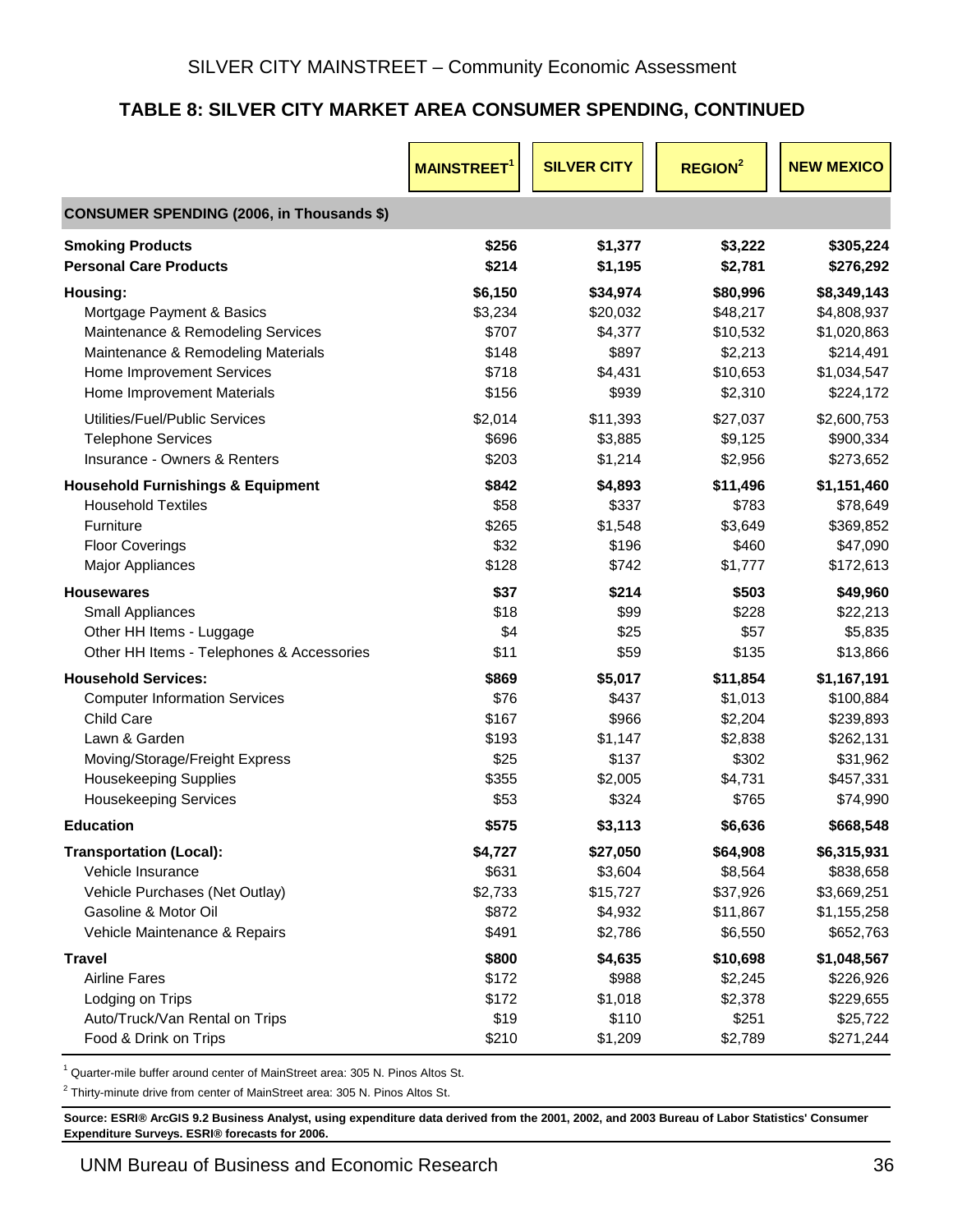#### <span id="page-38-0"></span>**TABLE 9: BAYARD, HURLEY, AND SANTA CLARA SELECTED DEMOGRAPHIC, HOUSING, AND ECONOMIC CHARACTERISTICS**

|                                      | <b>BAYARD</b> | <b>HURLEY</b> | <b>SANTA CLARA</b> | <b>NEW MEXICO</b> |
|--------------------------------------|---------------|---------------|--------------------|-------------------|
| <b>DEMOGRAPHICS</b>                  |               |               |                    |                   |
| Population (2006)                    | 3,032         | 2,129         | 2,168              | 1,956,417         |
| 2000-2006 Annual Growth Rate         | $-0.63%$      | $-0.51%$      | $-0.44%$           | 1.22%             |
| 2006-2011 Annual Growth Rate         | $-0.32%$      | $-0.26%$      | $-0.29%$           | 1.19%             |
| Households (2006):                   | 1,233         | 769           | 813                | 745,219           |
| 2000-2006 Annual Growth Rate         | 0.03%         | 0.04%         | 0.14%              | 1.59%             |
| 2006-2011 Annual Growth Rate         | 0.05%         | 0.08%         | 0.07%              | 1.40%             |
| Average Household Size (2006)        | 2.37          | 2.67          | 2.66               | 2.57              |
| Hispanic Origin (2006)               | 81%           | 59%           | 81%                | 44%               |
| Age Distribution (2006)              |               |               |                    |                   |
| Under 19 y/o                         | 27%           | 25%           | 33%                | 29%               |
| 20-39 y/o                            | 22%           | 22%           | 25%                | 27%               |
| 40-64 y/o                            | 32%           | 33%           | 29%                | 32%               |
| 65 y/o and Over                      | 19%           | 20%           | 13%                | 12%               |
| Median Age (2006)                    | 41.0          | 42.9          | 32.9               | 35.2              |
| Resident for 10 years or more (2000) | 58.5%         | 53.8%         | 43.0%              | 32.6%             |
| <b>INCOME</b>                        |               |               |                    |                   |
| Per Capita Income (2006)             | \$14,606      | \$14,131      | \$12,799           | \$21,756          |
| Household Income (2006)              |               |               |                    |                   |
| $<$ \$15,000                         | 28%           | 19%           | 27%                | 17%               |
| \$15,000-\$29,999                    | 28%           | 29%           | 30%                | 20%               |
| \$30,000-\$49,999                    | 24%           | 29%           | 21%                | 22%               |
| \$50,000-\$99,999                    | 17%           | 20%           | 19%                | 28%               |
| \$100,000 or more                    | 3%            | 3%            | 3%                 | 13%               |
| Poverty Rate (2000)                  | 24.1%         | 15.6%         | 28.8%              | 18%               |
| Median Household Income (2006)       | \$26,812      | \$31,270      | \$26,446           | \$41,539          |
| Average Household Income (2006)      | \$34,585      | \$37,774      | \$34,044           | \$56,341          |
| Households by Net Worth (2006)       |               |               |                    |                   |
| $<$ \$15,000                         | 41%           | 34%           | 41%                | 32%               |
| \$15,000-\$49,999                    | 16%           | 17%           | 15%                | 14%               |
| \$50,000-\$249,999                   | 28%           | 32%           | 30%                | 29%               |
| \$500,000 or more                    | 15%           | 18%           | 14%                | 25%               |
| <b>Median Net Worth</b>              | \$32,625      | \$48,618      | \$32,528           | \$64,802          |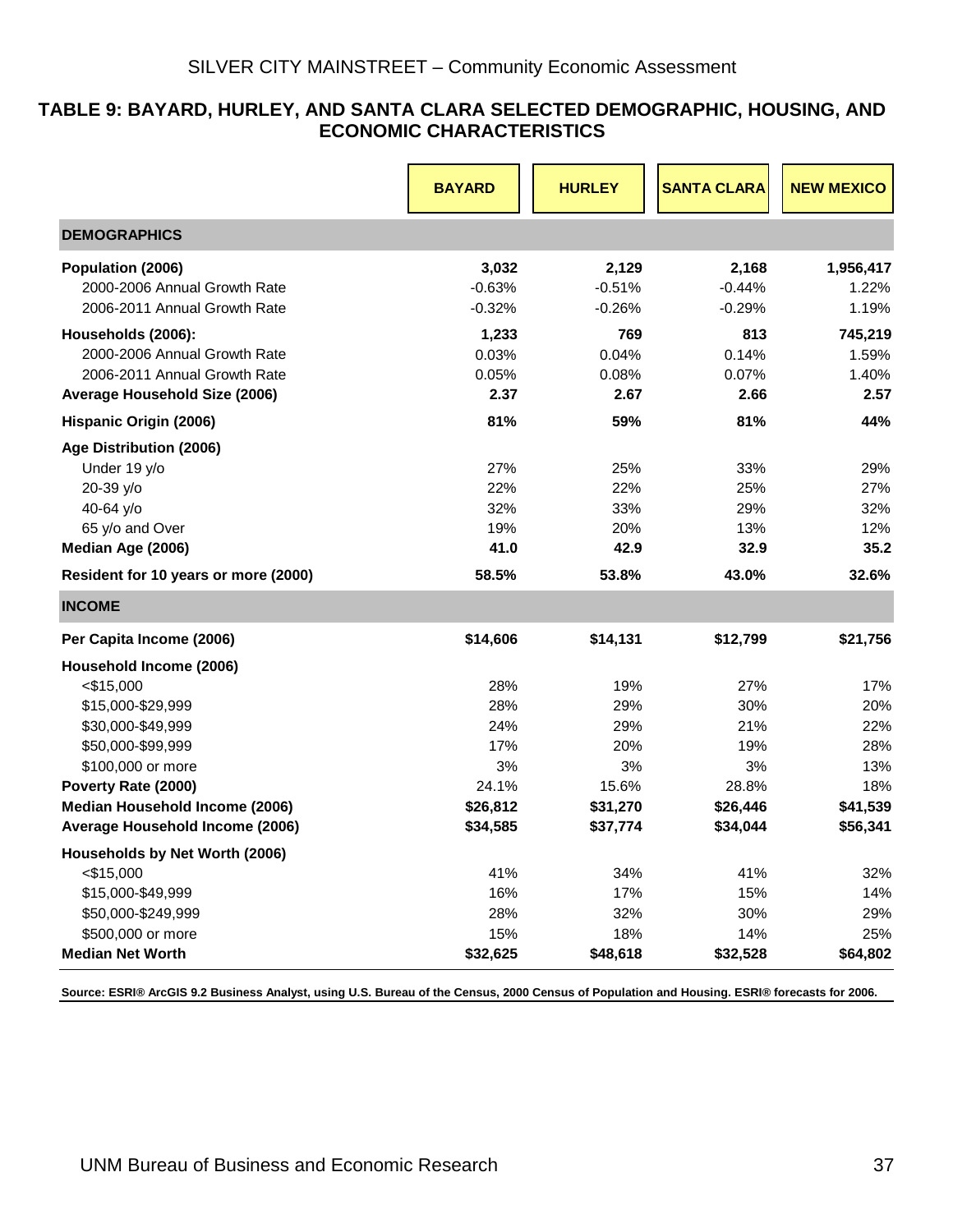#### **TABLE 9: BAYARD, HURLEY, AND SANTA CLARA SELECTED DEMOGRAPHIC, HOUSING, AND ECONOMIC CHARACTERISTICS, CONTINUED**

|                                                     | <b>BAYARD</b> | <b>HURLEY</b> | <b>SANTA CLARA</b> | <b>NEW MEXICO</b> |
|-----------------------------------------------------|---------------|---------------|--------------------|-------------------|
| <b>HOUSING</b>                                      |               |               |                    |                   |
| <b>Housing Units (2006)</b>                         | 1,409         | 928           | 960                | 855,433           |
| <b>Owner Occupied Housing Units</b>                 | 66.7%         | 66.7%         | 66.7%              | 61%               |
| <b>Renter Occupied Housing Units</b>                | 20.8%         | 16.3%         | 23.5%              | 26%               |
| <b>Vacant Housing Units</b>                         | 12.5%         | 17.1%         | 15.3%              | 13%               |
| <b>Owner Occupied Housing Units by Value (2000)</b> | 939           | 611           | 577                | 474,435           |
| $<$ \$50,000                                        | 41.1%         | 36.0%         | 36.9%              | 22.7%             |
| \$50,000 - \$99,999                                 | 48.7%         | 46.0%         | 49.0%              | 31.1%             |
| \$100,000 - 199,999                                 | 7.7%          | 12.6%         | 12.3%              | 33.4%             |
| \$200,000 or more                                   | 2.6%          | 5.4%          | 1.7%               | 12.8%             |
| Average Home Value (2000)                           | \$66,936      | \$91,877      | \$67,094           | \$121,651         |
| Median Home Value (2000)                            | \$58,186      | \$59,194      | \$61,319           | \$94,594          |
| <b>Median Rent</b>                                  | \$210         | \$333         | \$263              | \$432             |
| <b>Average Rent</b>                                 | \$218         | \$327         | \$246              | \$463             |
| Housing Units by Units in Structure (2000)          | 1,416         | 917           | 967                | 780,579           |
| 1 unit                                              | 67%           | 81%           | 54%                | 66%               |
| $2 - 9$ units                                       | 7%            | 0%            | 10%                | 8%                |
| 10 - 20 units                                       | 0%            | 0%            | 2%                 | 7%                |
| Mobile Home                                         | 25.6%         | 18.2%         | 33.6%              | 19%               |
| Other                                               | 0.1%          | 0.3%          | $0.0\%$            | 1%                |
| Housing Units by Year Structure Built (2000)        | 1,410         | 930           | 972                | 780,579           |
| 1990 to March 2000                                  | 1.3%          | 3.0%          | 2.5%               | 23%               |
| <b>Median Year Structure Built</b>                  | 1964          | 1955          | 1971               | 1977              |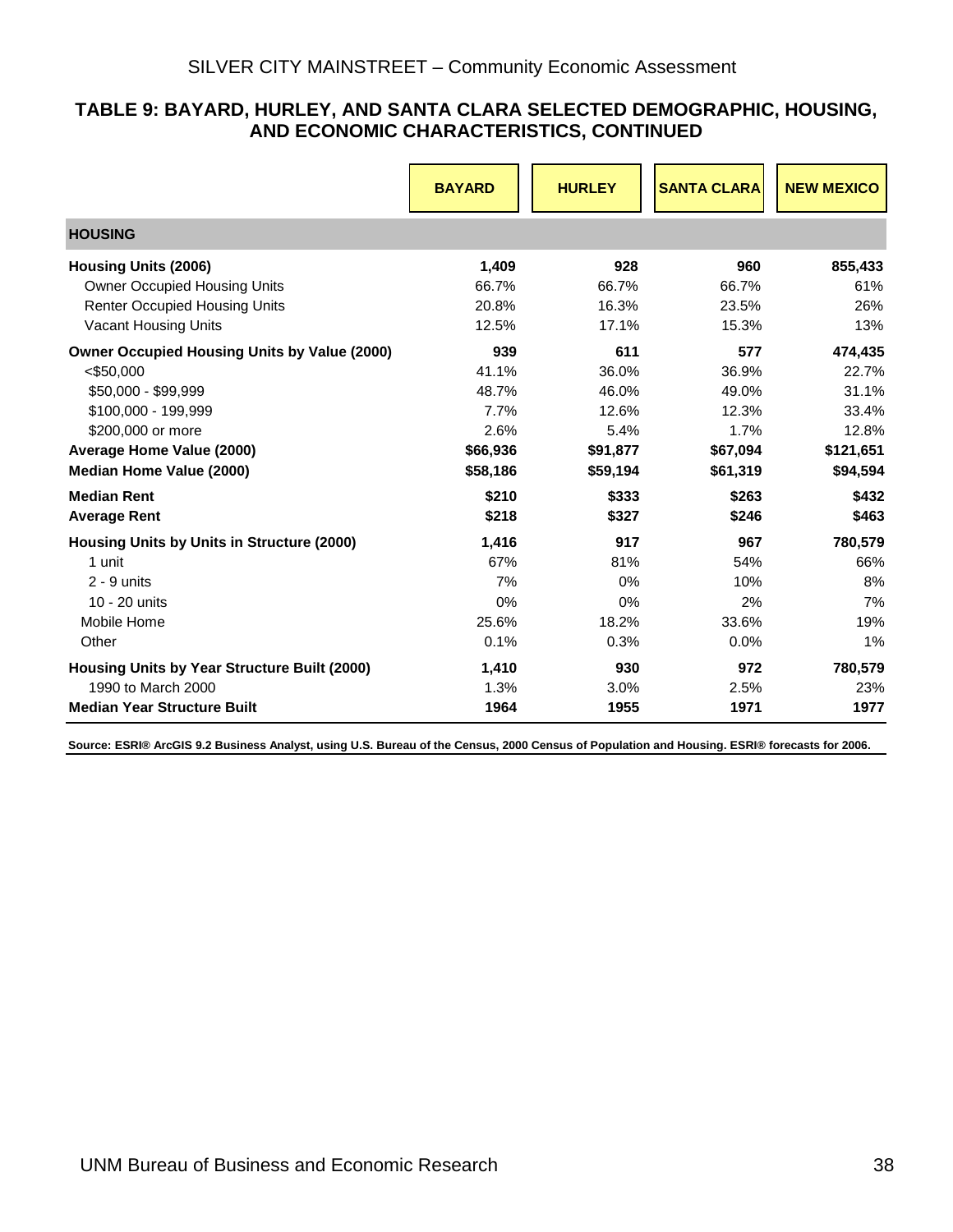#### **TABLE 9: BAYARD, HURLEY, AND SANTA CLARA SELECTED DEMOGRAPHIC, HOUSING, AND ECONOMIC CHARACTERISTICS, CONTINUED**

|                                                | <b>BAYARD</b> | <b>HURLEY</b> | <b>SANTA CLARA</b> | <b>NEW MEXICO</b> |
|------------------------------------------------|---------------|---------------|--------------------|-------------------|
| <b>LABOR FORCE CHARACTERISTICS</b>             |               |               |                    |                   |
| Educational Attainment (2000, 25 y/o and over) | 2,054         | 1,490         | 1,293              | 1,134,801         |
| No HS Diploma                                  | 40%           | 28%           | 32%                | 21%               |
| <b>High School Degree</b>                      | 32%           | 34%           | 37%                | 27%               |
| Some College or Associate Degree               | 20%           | 25%           | 22%                | 29%               |
| Bachelors Degree or Higher                     | 9%            | 13%           | 9%                 | 23%               |
| Employment Status (2000, 16 y/o and over)      | 2,409         | 1,719         | 1,582              | 1,369,176         |
| Civilian Employed                              | 40%           | 40%           | 45%                | 56%               |
| Civilian Unemployed                            | 5%            | 4%            | 8%                 | 4%                |
| In Armed Forces                                | 0%            | 0%            | 0%                 | 1%                |
| Not In Labor Force                             | 55%           | 55%           | 47%                | 39%               |
| <b>Employment by Industry (2006)</b>           | 826           | 648           | 696                | 871,638           |
| Agriculture/Mining                             | 19%           | 20%           | 16%                | 4%                |
| Construction                                   | 9%            | 10%           | 8%                 | 9%                |
| Manufacturing                                  | 2%            | 1%            | 1%                 | 4%                |
| <b>Wholesale Trade</b>                         | 2%            | 3%            | 2%                 | 3%                |
| <b>Retail Trade</b>                            | 9%            | 9%            | 10%                | 11%               |
| <b>Transportation/Utilities</b>                | 4%            | 5%            | 5%                 | 4%                |
| Information                                    | 0%            | 1%            | 0%                 | 2%                |
| Finance/Insurance/Real Estate                  | 4%            | 4%            | 2%                 | 6%                |
| <b>Services</b>                                | 46%           | 44%           | 50%                | 47%               |
| <b>Public Administration</b>                   | 5.4%          | 4%            | 6%                 | 9%                |
| <b>Employment by Occupation (2006)</b>         | 826           | 648           | 696                | 871,638           |
| <b>White Collar</b>                            | 38%           | 41%           | 40%                | 58%               |
| Services                                       | 33%           | 23%           | 29%                | 19%               |
| <b>Blue Collar</b>                             | 28%           | 36%           | 31%                | 23%               |
| Travel Time to Work (2000)                     | 954           | 684           | 693                | 759,177           |
| Worked at Home                                 | 4%            | 4%            | 3%                 | 4%                |
| 0-19 minutes                                   | 63%           | 44%           | 73%                | 52%               |
| 20 minutes or more                             | 33%           | 52%           | 24%                | 44%               |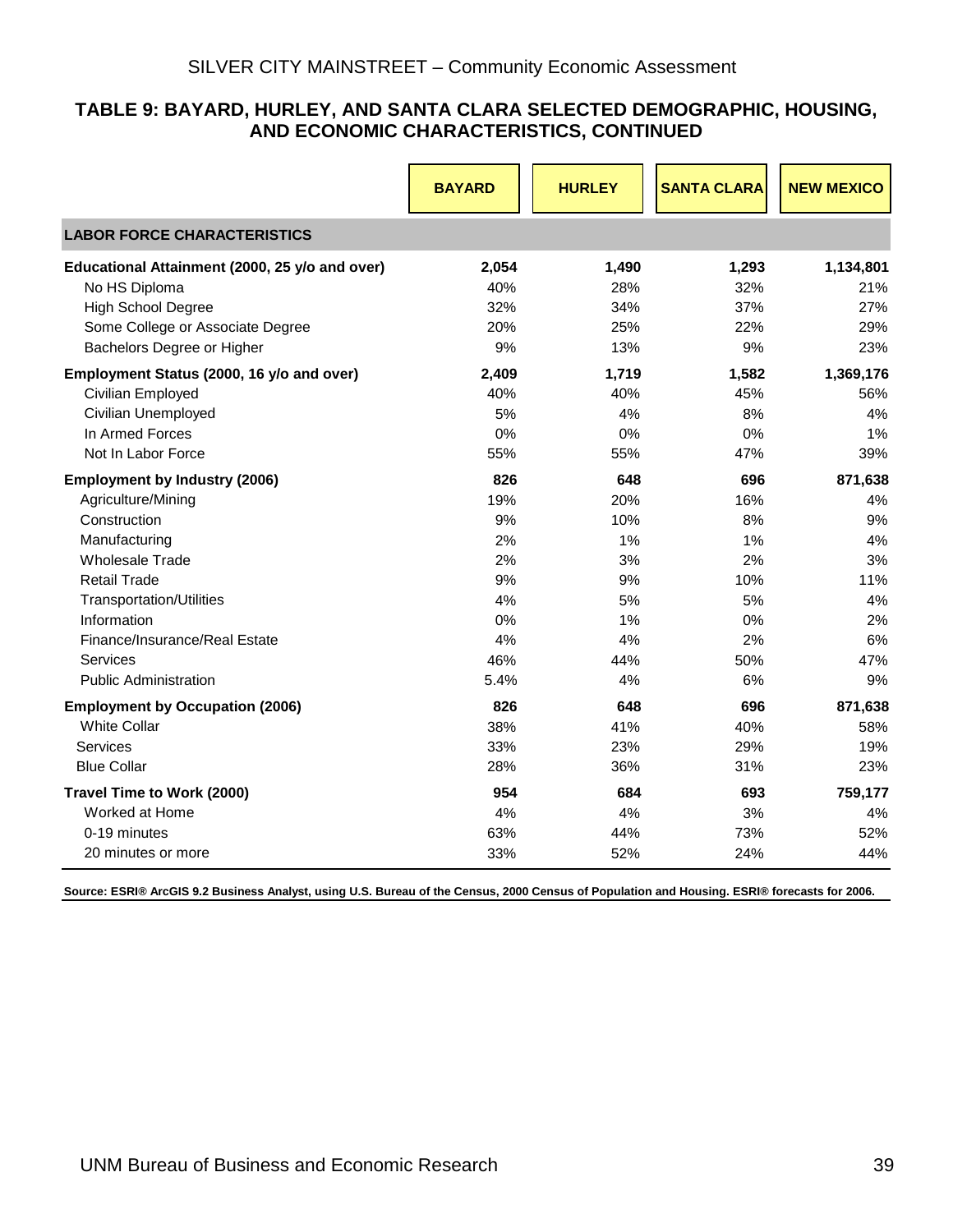# <span id="page-41-0"></span>**TABLE 10: BAYARD, HURLEY, AND SANTA CLARA MARKET AREA CONSUMER SPENDING**

|                                                  | <b>BAYARD</b> | <b>HURLEY</b> | <b>SANTA CLARA</b> | <b>NEW MEXICO</b> |
|--------------------------------------------------|---------------|---------------|--------------------|-------------------|
| <b>CONSUMER SPENDING (2006, in Thousands \$)</b> |               |               |                    |                   |
| <b>Retail Goods</b>                              | \$16,617      | \$11,523      | \$10,958           | \$15,274,537      |
| Average Spent per Household                      | \$13          | \$15          | \$13               | \$20              |
| <b>Apparel &amp; Services</b>                    | \$1,157       | \$773         | \$758              | \$1,186,955       |
| Men's Apparel                                    | \$230         | \$159         | \$149              | \$237,346         |
| Women's Apparel                                  | \$363         | \$254         | \$233              | \$370,989         |
| Children's Apparel                               | \$242         | \$154         | \$164              | \$232,175         |
| Infant Apparel (Under 2 Years)                   | \$70          | \$45          | \$48               | \$68,340          |
| Footwear                                         | \$120         | \$80          | \$79               | \$120,140         |
| Watches & Jewelry                                | \$97          | \$61          | \$62               | \$109,151         |
| <b>Apparel Products &amp; Services</b>           | \$106         | \$65          | \$71               | \$117,153         |
| <b>Computers &amp; Accessories</b>               | \$139         | \$99          | \$90               | \$152,616         |
| Computers & Hardware for Home Use                | \$122         | \$87          | \$78               | \$133,740         |
| Software & Accessories for Home Use              | \$17          | \$12          | \$11               | \$18,877          |
| <b>Entertainment/Recreation</b>                  | \$1,995       | \$1,405       | \$1,280            | \$1,962,440       |
| Fees & Admissions                                | \$302         | \$202         | \$184              | \$347,923         |
| TV/Video/Sound Equipment                         | \$668         | \$470         | \$441              | \$656,419         |
| Pets                                             | \$311         | \$214         | \$202              | \$279,357         |
| Toys & Games                                     | \$119         | \$84          | \$77               | \$116,798         |
| <b>Recreational Vehicles &amp; Fees</b>          | \$289         | \$210         | \$184              | \$248,147         |
| Sports/Rec/Exercise Equipment                    | \$104         | \$77          | \$67               | \$103,145         |
| Photo Equipment/Supplies                         | \$80          | \$58          | \$51               | \$83,552          |
| Reading                                          | \$122         | \$90          | \$74               | \$127,098         |
| <b>Food at Home</b>                              | \$3,294       | \$2,231       | \$2,197            | \$3,005,686       |
| <b>Bakery &amp; Cereal Products</b>              | \$478         | \$323         | \$317              | \$438,347         |
| Meat/Poultry/Fish/Eggs                           | \$899         | \$604         | \$605              | \$796,380         |
| <b>Dairy Products</b>                            | \$354         | \$244         | \$234              | \$324,889         |
| Fruit & Vegetables                               | \$556         | \$368         | \$369              | \$519,804         |
| Snacks/Other Food                                | \$1,007       | \$693         | \$673              | \$926,266         |
| <b>Food Away from Home</b>                       | \$2,029       | \$1,367       | \$1,340            | \$2,009,504       |
| <b>Alcoholic Beverages</b>                       | \$320         | \$226         | \$208              | \$339,524         |
| <b>Investments</b>                               | \$1,668       | \$966         | \$950              | \$2,516,088       |
| <b>Health Care</b>                               | \$2,613       | \$1,954       | \$1,676            | \$2,268,502       |
| Health Insurance                                 | \$1,296       | \$974         | \$827              | \$1,109,613       |
| <b>Nonprescription Drugs</b>                     | \$78          | \$57          | \$51               | \$70,324          |
| <b>Prescription Drugs</b>                        | \$450         | \$344         | \$291              | \$359,652         |
| Eyeglasses & Contact Lenses                      | \$54          | \$39          | \$34               | \$51,228          |
| Life & Other Personal Insurance                  | \$435         | \$309         | \$273              | \$389,932         |

**Source: ESRI® ArcGIS 9.2 Business Analyst, using expenditure data derived from the 2001, 2002, and 2003 Bureau of Labor Statistics' Consumer Expenditure Surveys. ESRI® forecasts for 2006.**